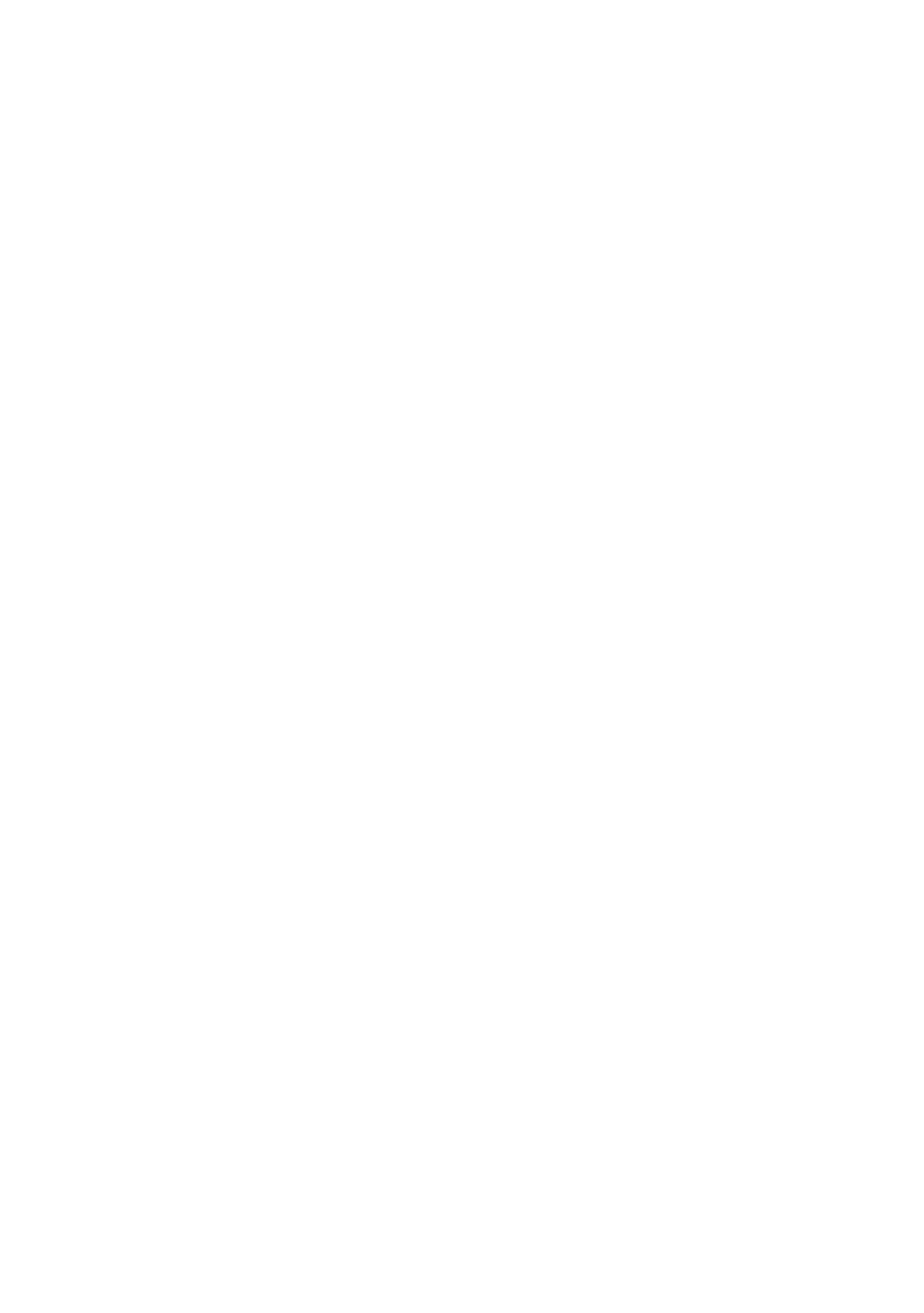# Model Quality Standards for Hate Crime Victim Support

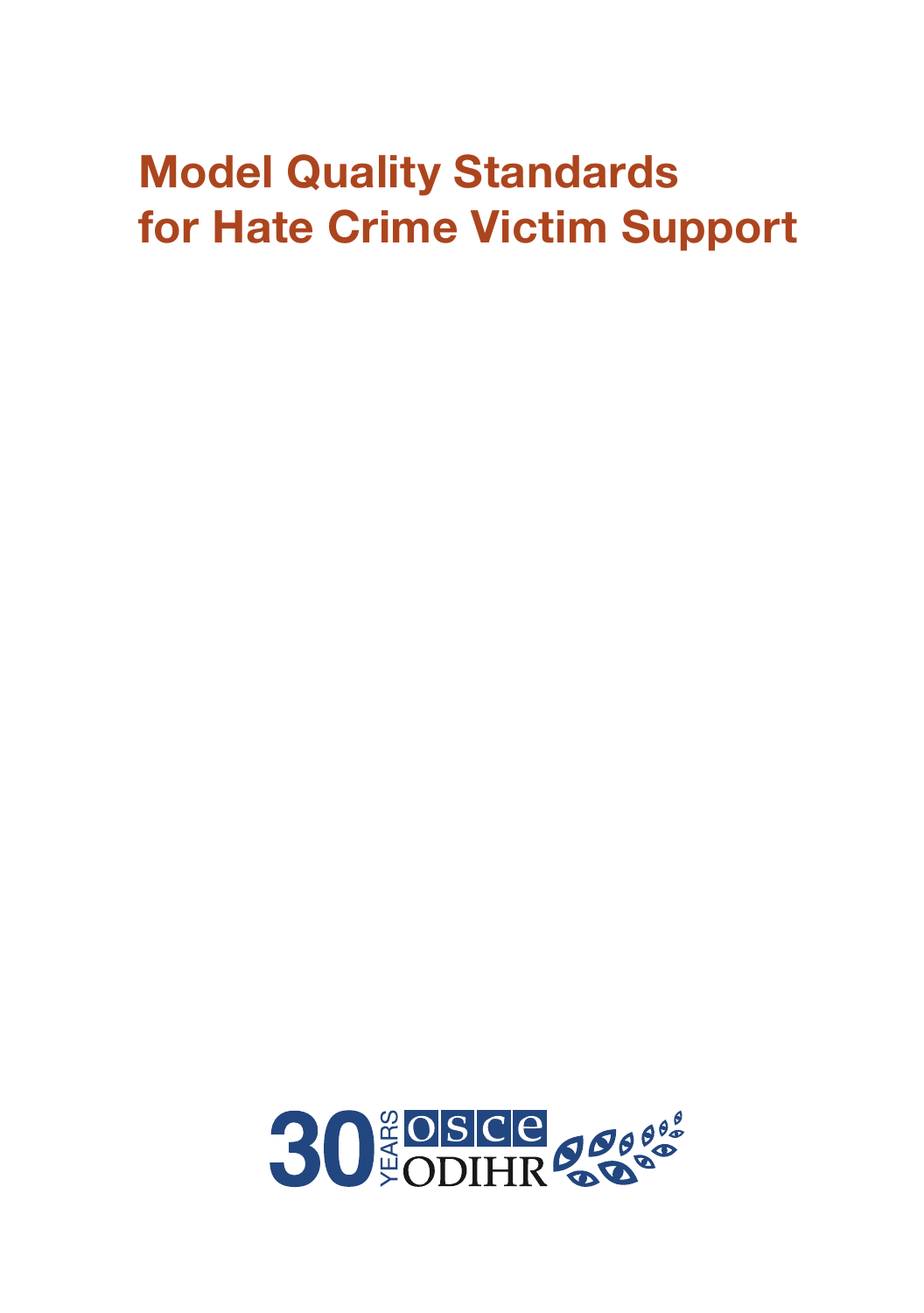Published by the OSCE Office for Democratic Institutions and Human Rights (ODIHR) Ul. Miodowa 10 00–251 Warsaw Poland www.osce.org/odihr

© OSCE/ODIHR 2021

All rights reserved.

The contents of this publication may be freely used and copied for educational and other non-commercial purposes, provided that any such reproduction is accompanied by an acknowledgement of the OSCE/ODIHR as the source.

This publication was funded by the European Union's Rights, Equality and Citizenship Programme (2014-2020). The content of this publication represents the views of the author only and is its sole responsibility. The European Commission does not accept any responsibility for use that may be made of the information it contains.

ISBN 978-83-66690-18-9

Designed by Homework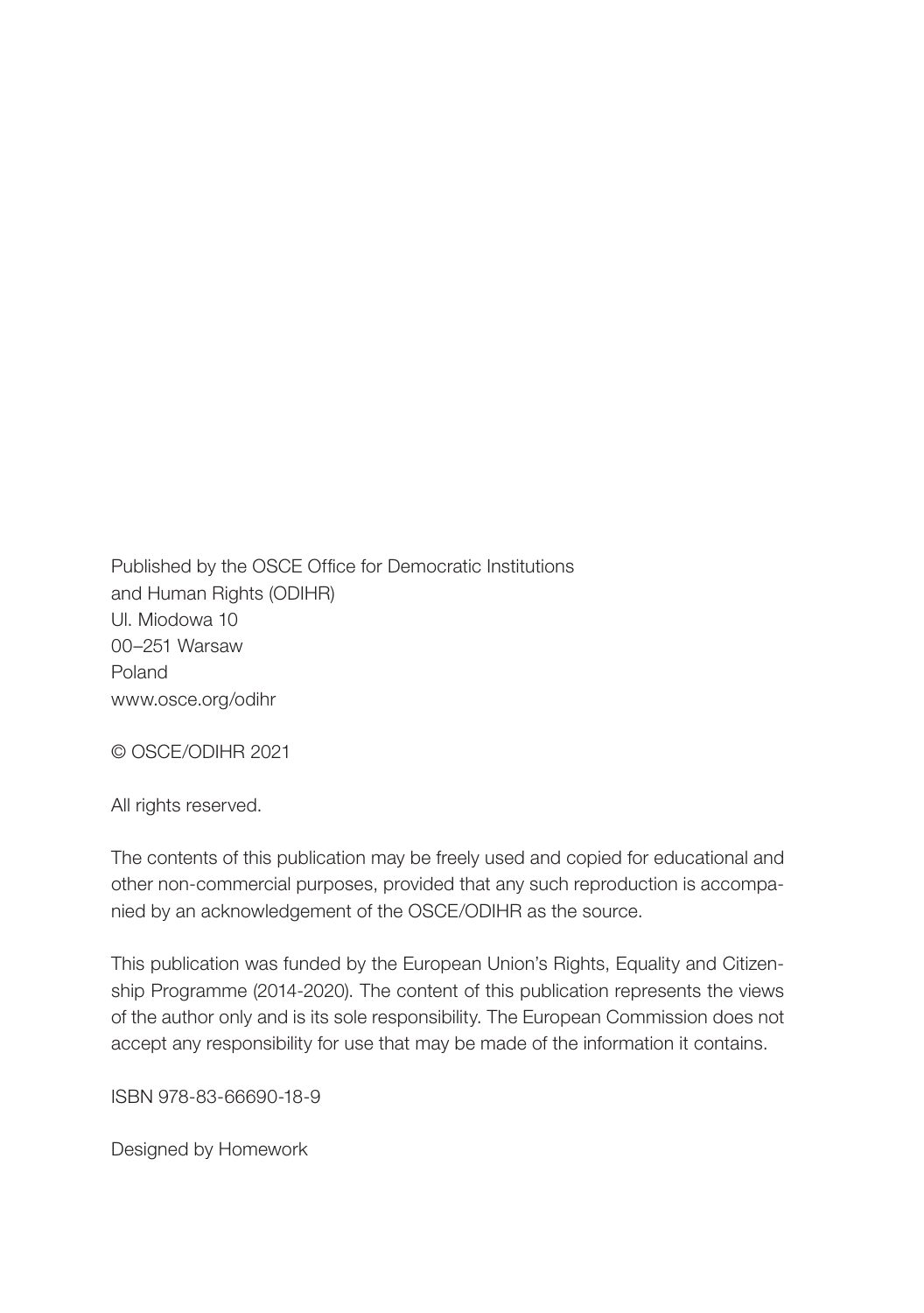# **Contents**

| 1.  | Access to specialist hate crime victim support services 9 |  |  |  |
|-----|-----------------------------------------------------------|--|--|--|
| 2.  |                                                           |  |  |  |
| З.  |                                                           |  |  |  |
| 4.  |                                                           |  |  |  |
| 5.  |                                                           |  |  |  |
| 6.  |                                                           |  |  |  |
| 7.  |                                                           |  |  |  |
| 8.  |                                                           |  |  |  |
| 9.  |                                                           |  |  |  |
|     |                                                           |  |  |  |
| 1.  |                                                           |  |  |  |
| 2.  |                                                           |  |  |  |
| 3.  |                                                           |  |  |  |
| 4.  | Victim-centred working with difference and diversity. 22  |  |  |  |
| 5.  |                                                           |  |  |  |
| 6.  |                                                           |  |  |  |
| 7.  |                                                           |  |  |  |
|     |                                                           |  |  |  |
|     |                                                           |  |  |  |
| 1.  | Service organization and management 26                    |  |  |  |
| 2.  |                                                           |  |  |  |
| 3.  |                                                           |  |  |  |
| 4.  |                                                           |  |  |  |
| 5.  |                                                           |  |  |  |
| 6.  |                                                           |  |  |  |
| 7.  |                                                           |  |  |  |
| 8.  |                                                           |  |  |  |
| 9.  |                                                           |  |  |  |
|     |                                                           |  |  |  |
| 11. |                                                           |  |  |  |
|     |                                                           |  |  |  |
|     |                                                           |  |  |  |
|     |                                                           |  |  |  |
|     | <b>ANNEX 1. Checklist: Model quality standards</b>        |  |  |  |
|     | for specialist hate crime victim support service<br>37    |  |  |  |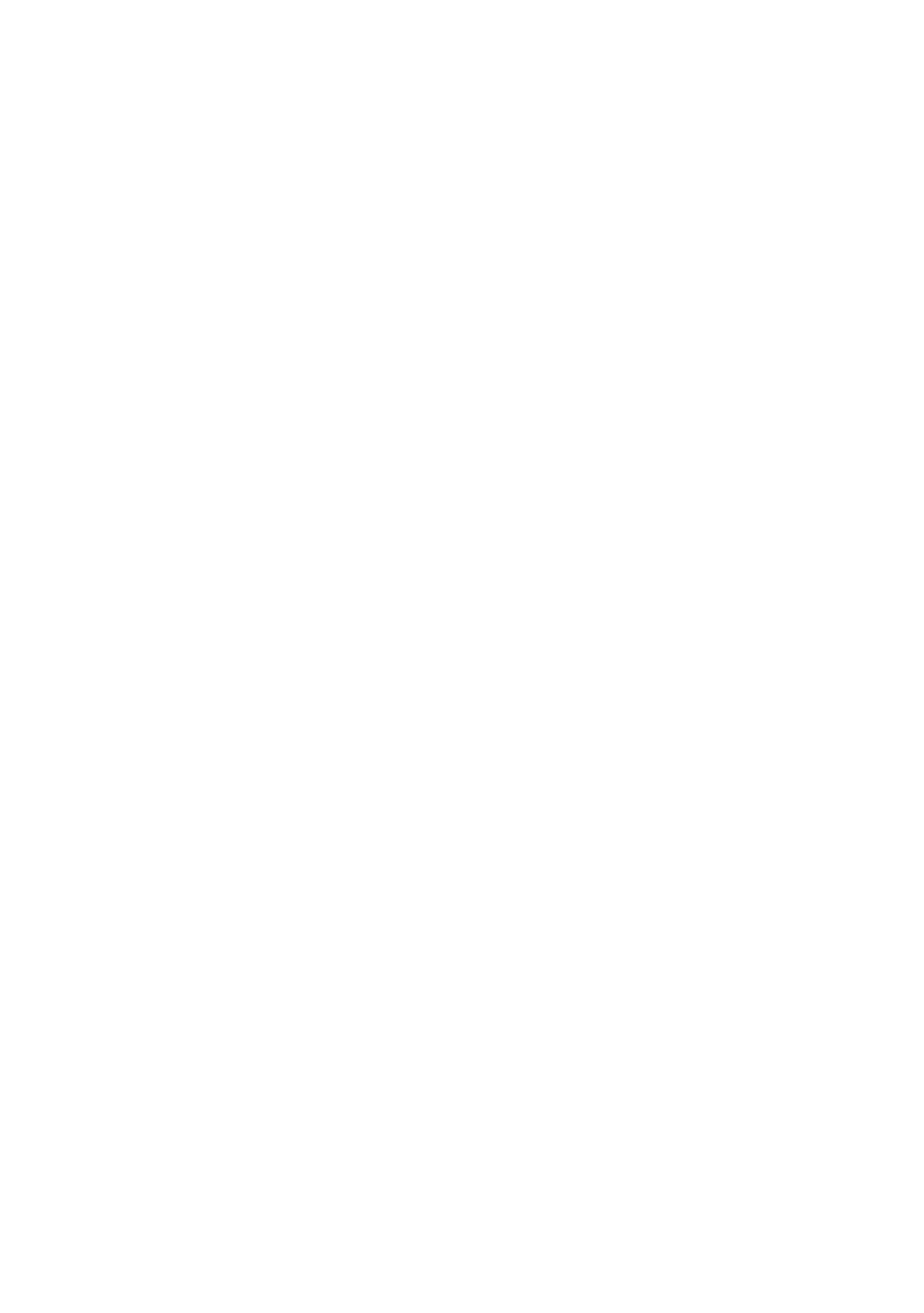# <span id="page-6-0"></span>Introduction

Crime victimization can be profoundly traumatic. Victim support can be vital to healing the trauma of crime by helping victims to manage the harms inflicted and deal with the aftermath if seeking justice. This guide recognizes that anyone can become a victim of hate crime, when perpetrators, motivated by hostility and prejudice, commit crimes. All victims of crime should be guaranteed full protection of their rights, wherever a crime takes place, throughout the OSCE region. Crime victims should expect that the state will make provisions to support them, regardless of whether they report a crime to the police and seek justice through the courts.<sup>1</sup>

Among the wide variety of types of crime, hate crime can be particularly traumatic. Given the well-recognized damaging impact of hate crime on victims and communities, and the related needs of hate crime victims, the availability of specialized hate crime victim support is crucial. However, while many good practices have been established for generic crime victim support, there is a lack of comprehensive specialized hate crime victim support, as well as uneven provision, across the OSCE region. In some states, equality bodies and civil society organizations (CSOs) co-ordinate and provide hate crime victim support as part of the government response. In other states, support is provided solely within the criminal justice system by police and prosecution services. In yet other states, there is no state crime victim support system and any specialized hate crime victim support provided by CSOs is ad hoc and uncoordinated.

Crime victims' rights are meaningless unless they are followed up by action. All states therefore need a strategy to ensure the provision of specialist hate crime victim support. An effective strategy for specialist support needs the co-operation and collaboration of all stakeholders: ministries of justice and interior, police and prosecution authorities, equality bodies, national human rights institutions, health and social welfare services, CSOs, and communities targeted by acts of hate crime. In many countries, CSOs play a crucial role in supporting victims. However, in some countries CSO service providers can be viewed negatively. Therefore, it is important that states recognize the essential role CSOs play and, thus, plan and allocate sufficient financial and other resources for those providing specialist hate crime victim support. Both expertise and practical guidance are required to assist states in building capacity for specialized hate crime victim support services.

<sup>1</sup> [Recommendation Rec\(2006\)8 of the Council of Europe Committee of Ministers to member states](file:///C:\Users\zisma\AppData\Local\Temp\Recommendation%20Rec(2006)8%20of%20the%20Council%20of%20Europe%20Committee%20of%20Ministers%20to%20member%20states%20on%20assistance%20to%20crime%20victims)  [on assistance to crime victims.](file:///C:\Users\zisma\AppData\Local\Temp\Recommendation%20Rec(2006)8%20of%20the%20Council%20of%20Europe%20Committee%20of%20Ministers%20to%20member%20states%20on%20assistance%20to%20crime%20victims)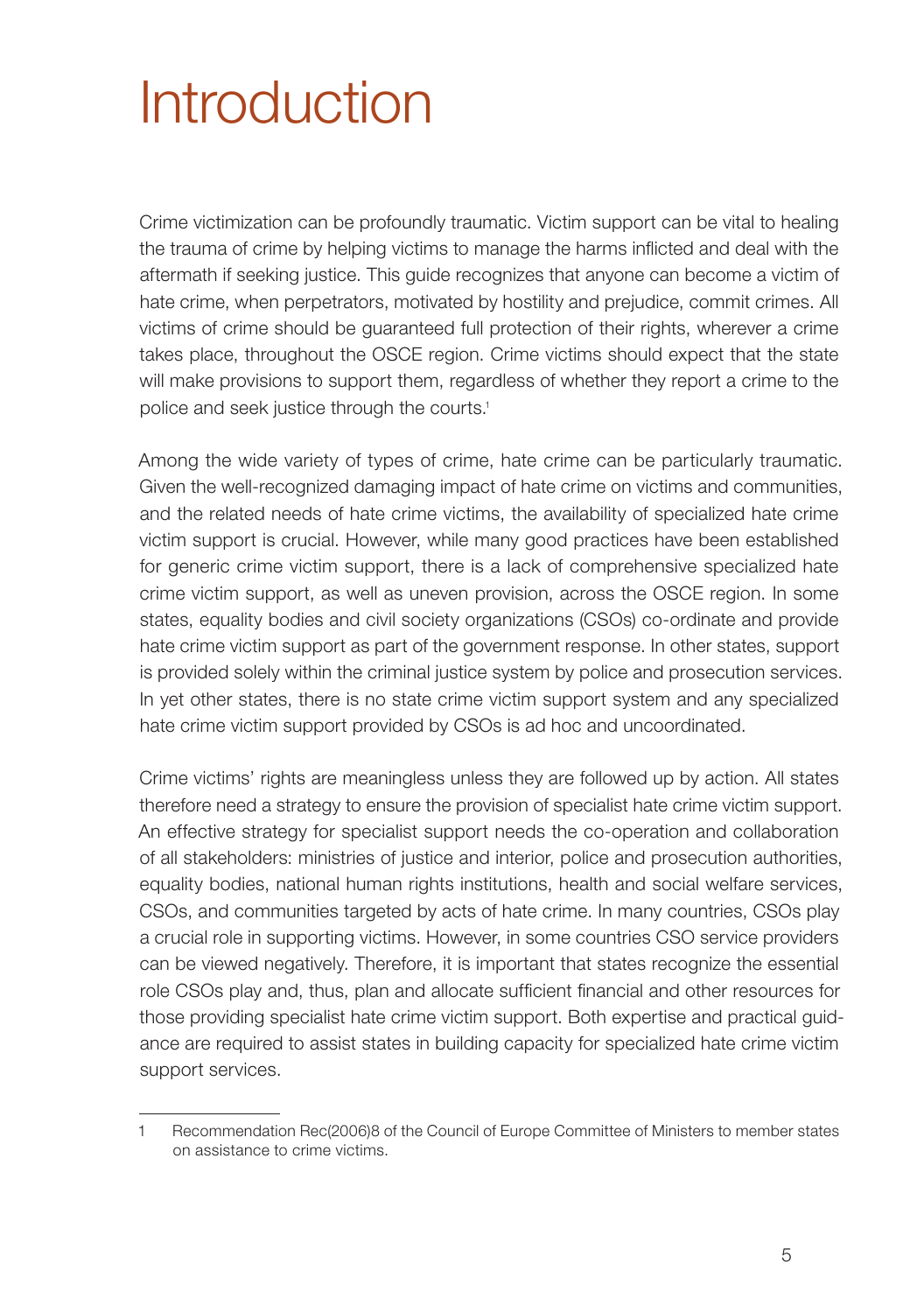In response to this need, this guide has been developed within the framework of the Enhancing Stakeholder Awareness and Resources for Hate Crime Victim Support (EStAR) project,<sup>2</sup> implemented jointly by the OSCE Office for Democratic Institutions and Human Rights (ODIHR)<sup>3</sup> and the Association of Counseling Centers for Victims of Right-wing, Racist and Anti-Semitic Violence in Germany (VBRG).<sup>4</sup> The EStAR project covers forty-one countries,<sup>5</sup> all of which are participating States of the OSCE and Member States of the Council of Europe, and some of which are also members of the European Union. For European Union Member States, many of the quality standards proposed in this guide are underpinned by the EU Victims' Rights Directive.<sup>6</sup> However, the model quality standards are designed to be relevant to all OSCE participating States, including those beyond the European Union.

Quality standards play a crucial role in developing and strengthening specialized hate crime victim support, as high professional standards for the conduct, expertise and organization of services are key to meeting victims' needs. They are benchmarks used to specify the quality of services required to meet states' obligations to victims. They can also be used as guidelines for the development of new services, and as criteria to assess the quality of existing services. Quality standards provide measures to evaluate the organization and delivery of services, as well as to identify whether standards are achieved and what needs to be improved.

<sup>2</sup> For more information about the project, see: [EStAR: Enhancing hate crime victim support, OSCE/](https://www.osce.org/odihr/hate-crime-victim-support) [ODIHR website](https://www.osce.org/odihr/hate-crime-victim-support).

<sup>3</sup> As the OSCE's institution promoting human rights and democracy, ODIHR provides support to OSCE participating States and civil society to address, among other things, intolerance and discrimination. To this end, ODIHR has an extensive mandate in the area of hate crime. For more information, see: [ODIHR's Efforts to Counter Hate Crime](https://www.osce.org/odihr/68668).

<sup>4</sup> The VBRG provides victims of right-wing, racist and anti-Semitic violence across Germany with access to counselling and support. More information about the VBRG can be found [on their web](https://www.verband-brg.de/english/)[site:](https://www.verband-brg.de/english/) <https://www.verband-brg.de/english/>.

<sup>5</sup> Albania, Armenia, Austria, Belgium, Bosnia and Herzegovina, Bulgaria, Croatia, Czech Republic, Denmark, Estonia, Finland, France, Georgia, Germany, Greece, Hungary, Iceland, Ireland, Italy, Latvia, Lithuania, Luxembourg, Malta, Moldova, Montenegro, the Netherlands, North Macedonia, Norway, Poland, Portugal, Cyprus, Romania, Serbia, Slovakia, Slovenia, Spain, Sweden, Switzerland, Turkey, Ukraine and the United Kingdom.

<sup>6</sup> [Directive 2012/29/EU of the European Parliament and of the Council of 25 October 2012](https://eur-lex.europa.eu/legal-content/en/TXT/?uri=CELEX%3A32012L0029) establishing minimum standards on the rights, support and protection of victims of crime, and replacing Council Framework Decision 2001/220/JHA.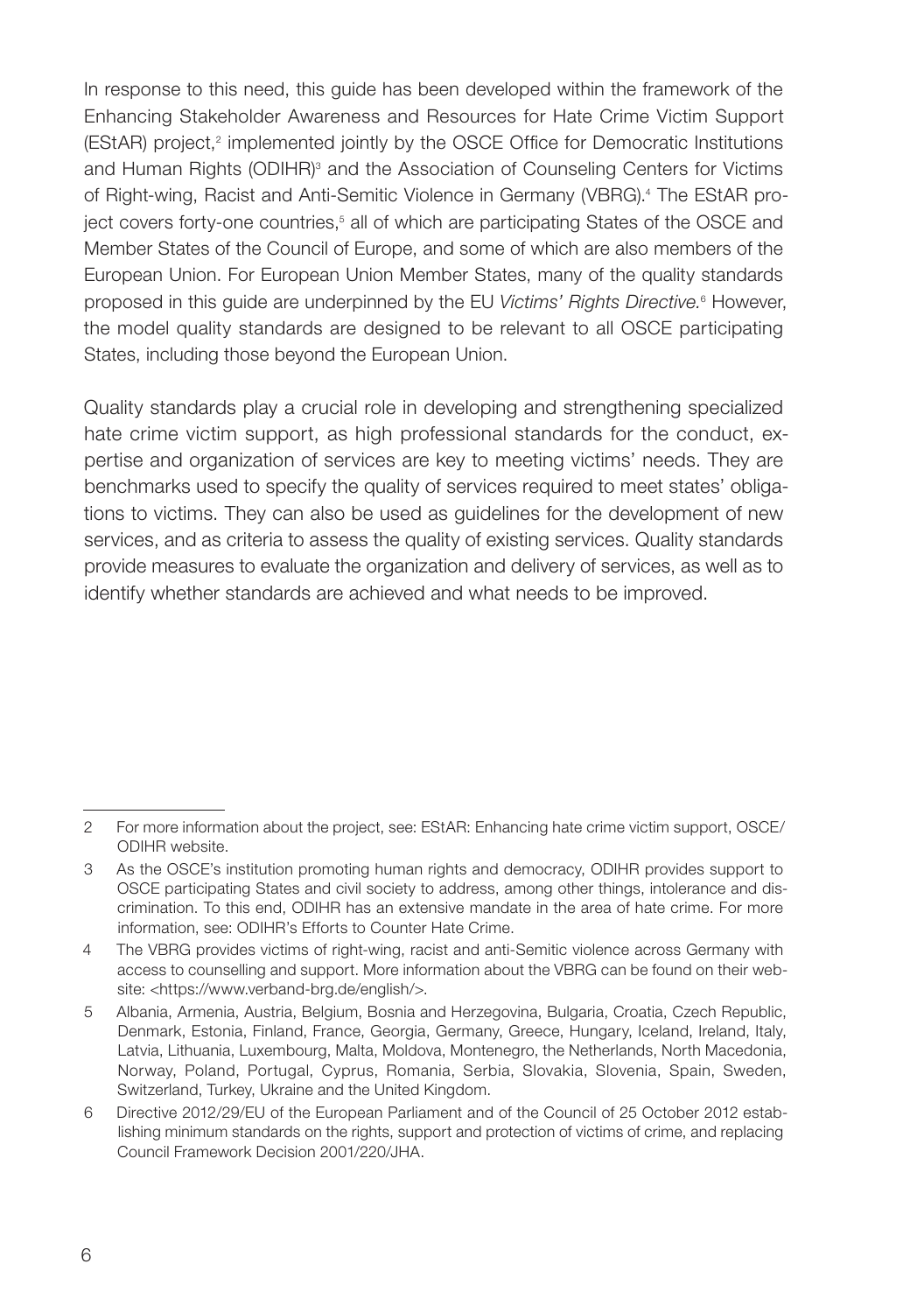Published quality standards can provide service seekers<sup>7</sup> and collaborating partners with confidence in the professionalism of the service offered. Funders and commissioners can specify the quality standards required to be met as conditions for funds. Service providers, in turn, can use quality standards to demonstrate to prospective funders and commissioners the strengths of their services and professional standards of their support. Regulators can also use quality standards as conditions for accreditation and licensing.

Agreed minimum quality standards for hate crime victim support ensure equal provision and consistency for service seekers, irrespective of where they reside and their legal status in the country of residency. This guide therefore proposes a set of fundamental quality standards for professional hate crime victim support that can be achieved regardless of the size and capacity of service providers or the states in which they are located. As such, they serve as "model" quality standards.

The guide is intended for use by those providing specialist support services for victims of hate crime. Such specialist services might be provided by the state by designated units or staff in police, prosecution, crime victim support and social work services. They might be provided by independent CSOs as core services or as specialist parts of generalist crime victim, community and human rights-based services. The specialist hate crime victim support provided might include practical support, legal advice and representation, psychological, emotional and counselling services, and medical care.<sup>8</sup> The model quality standards for hate crime victim support proposed in this guide can be applied across different national contexts, across state and civil society service providers, and irrespective of whether it is a specifically dedicated service, or a specialist part of a more generalist service.

The model quality standards for hate crime victim support proposed in this guide have been developed following an in-depth analysis of quality standards documents provided by members of the EStAR Network of Experts.<sup>9</sup> This is the first dedicated network

<sup>7</sup> The term "service seeker" is used throughout this guide for hate crime victims who seek and make use of support offered by hate crime victim support services. The alternative word "client" is used in some of the quality standards provided by the EStAR network and consulted for this publication. However, "service seeker" is used here to indicate more emphatically that hate crime victims making use of support services are not passive beneficiaries of support, but active agents exercising their own self-determination in responding to their victimization experience.

<sup>8</sup> "*[The State of Support Structures and Specialist Services for Hate Crime Victims. Baseline Report"](https://www.osce.org/odihr/467916)*, (Warsaw: OSCE/ODIHR, 22 October 2020), p. 13.

<sup>9</sup> We gratefully acknowledge the contribution of the EStAR Network of Experts in providing quality standards documents and other relevant documents. While most of the documents are unpublished internal documents, quality standards for hate crime victim support are published online by [GALOP in the United Kingdom](https://www.galop.org.uk/wp-content/uploads/LGBT-Hate-Crime-Quality-Standard.pdf) and [VBRG in Germany](https://verband-brg.de/vbrg-qualitatsstandards-beratung-rechte-gewalt/) in both German and English.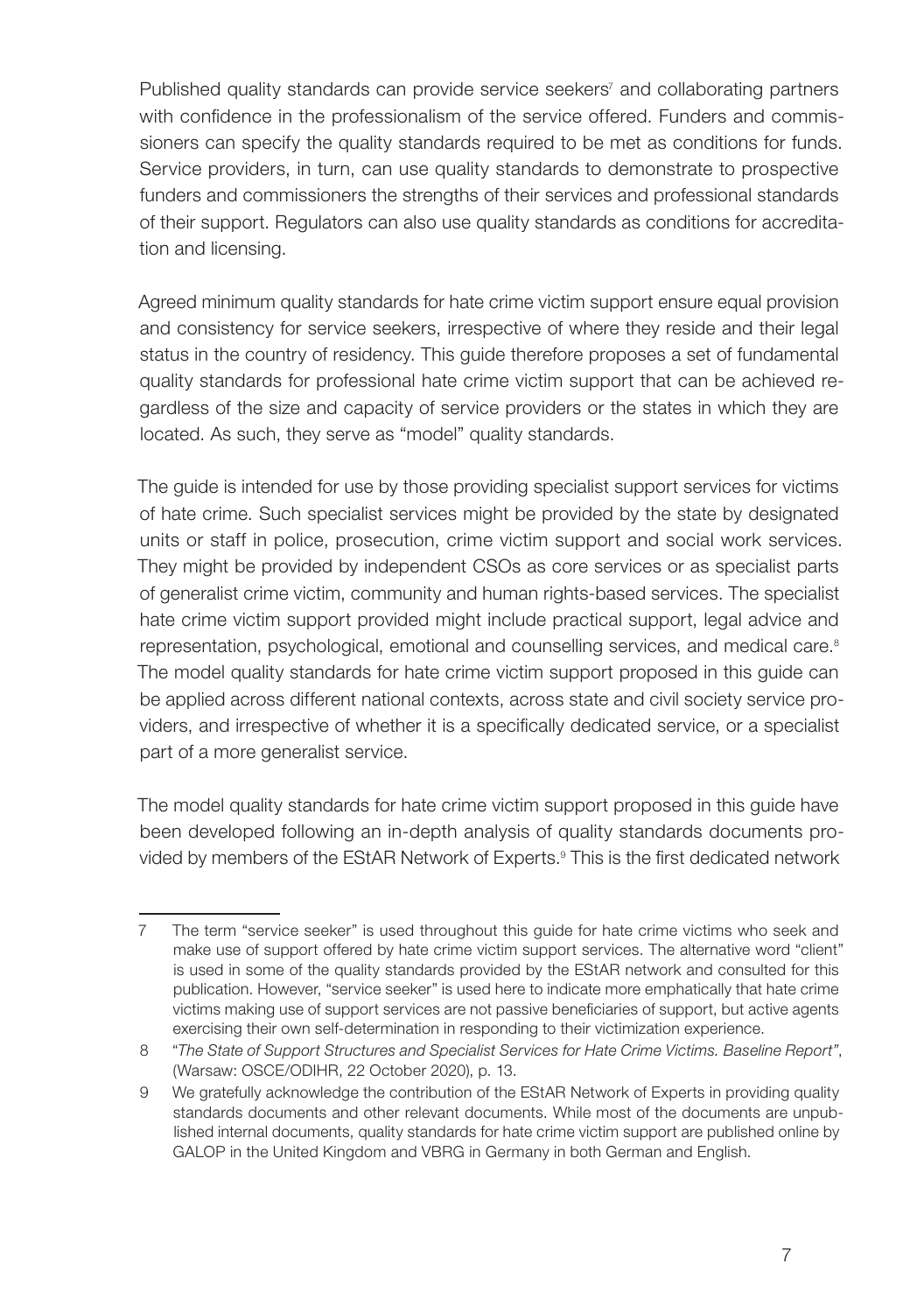of experts on hate crime victim support, comprising experts from CSOs and governments, set up within the framework of the EStAR project.<sup>10</sup> The EStAR expert network also provided quidance and feedback on the drafting of the quality standards.<sup>11</sup>

The following model quality standards for hate crime victim support presented in this guide are organized in three categories: service-seeker entitlements; staff competencies; and service organization and management. While the guide is intended to be read as a standalone document, consultation of other publications from the EStAR project will reinforce understanding of the rationale for the model quality standards proposed for hate crime victim support.<sup>12</sup>

The quality standards are not intended to be prescriptive. It would be unrealistic to expect newly developing services to achieve each of the quality standards from the outset. For new services, the model quality standards are intended as aspirational targets for professional service development. For already established services, the model quality standards are intended to guide evaluation and further strengthen professional development. The quality standards proposed are not exhaustive. Some specialist hate crime victim support services might identify and add further quality standards as relevant to the delivery and local context of their service. This guide is therefore intended to be a 'living document' to be adapted according to services' needs.

A summary checklist of the model quality standards is included in Annex 1 to provide a quick reference overview. The checklist is also intended to be a living document. Service providers are encouraged to add to it upon reading the guide, in order to ensure it is relevant to the type of specialist hate crime victim support service they provide and the context in which it is carried out.

<sup>10</sup> For the terms of the reference of the EStAR network see: [<https://www.verband-brg.de/wp-con](https://www.verband-brg.de/wp-content/uploads/2020/04/EStAR-Expert-Network-Term-of-Reference.pdf)[tent/uploads/2020/04/EStAR-Expert-Network-Term-of-Reference.pdf](https://www.verband-brg.de/wp-content/uploads/2020/04/EStAR-Expert-Network-Term-of-Reference.pdf)>.

<sup>11</sup> See Annex 2 for EStAR Expert member network list. We gratefully acknowledge the contribution of feedback from members of the EStAR member network, and the contribution of peer review from the EStAR team on earlier drafts of this guide.

<sup>12</sup> *[Understanding the Needs of Hate Crime Victims](https://www.osce.org/odihr/463011)*, (Warsaw: OSCE/ODIHR, 2020)*.* Also see forthcoming ODIHR reports produced within the EStAR project, ["Model Guidance on Sensitive and](https://www.osce.org/odihr/hate-crime-victim-support)  [Respectful Treatment"](https://www.osce.org/odihr/hate-crime-victim-support) and "[Model Guidance on Individual Needs Assessment"](https://www.osce.org/odihr/hate-crime-victim-support).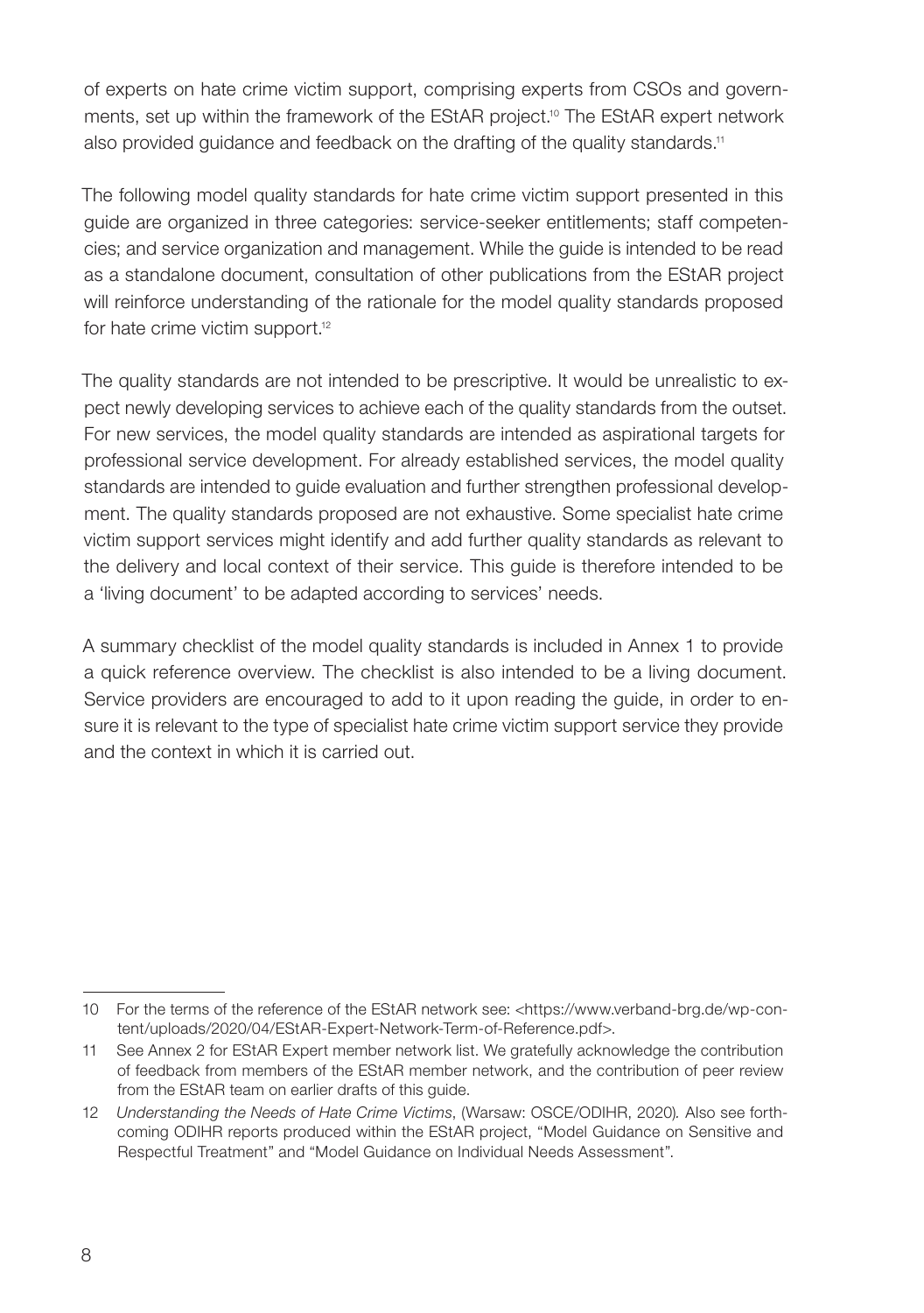# <span id="page-10-0"></span>Service seeker entitlements

A "victim-centred" approach requires putting the victim at the centre of the response to hate crime. It means recognising, acknowledging and working with the victim's perspective on their victimization experience and its impact, as well as their needs.<sup>13</sup> It also involves acknowledging that even though people affected by hate crime might share a particular identity or multiple identities and personal characteristics, they are individuals with their own unique needs.14 The principle of a victim-centred approach also applies to quality standards for hate crime victim support. It means understanding service seekers' reasonable entitlements to quality service. These reasonable entitlements can be achieved irrespective of the size, capacity and resources of service providers.

#### 1. Access to specialist hate crime victim support services

The impact of hate crime can spread well beyond the person immediately targeted (commonly referred to as the "direct victim") in acts of violence or other crimes. Witnesses and other people who see or hear about the crime can be also affected. In effect they can become indirect victims. Family, friends and people living in the neighbourhood and beyond who share the direct victim's identity and personal characteristics, such as members of the same religious communities, can be affected. Even those who are from other groups targeted by hate crime can be affected by the crime. The impact of hate crime can be felt across communities.

Hate crimes may also not target specific individuals, as is the case of offenses against property that are motivated by an offender's bias against a race, religion, ethnicity, gender, gender identity, sexual orientation, disability, etc. These crimes create indirect victims because of their impact upon communities. Especially violent hate crimes are intended to send a message of hate and intimidation to the whole community and can therefore affect communities across a nation and beyond, such as attacks against synagogues, mosques, migrant community centres and refugee shelters, as well as places frequented by members of the LGBTI community.

<sup>13</sup> Kees, S., Iganski, P.S., Kusche, R., Świder, M., Chahal, K. *"[Hate Crime Victim Support in Europe.](https://verband-brg.de/guidelines-hate-crime-victim-support-in-europe/)  [A Practical Guide"](https://verband-brg.de/guidelines-hate-crime-victim-support-in-europe/)*, RAA Sachsen, 2015, p. 27.

<sup>14</sup> *S*ee*,* "*[Understanding the Needs of Hate Crime Victims"](https://www.osce.org/odihr/463011) op. cit.,* note 12*,* pp. 33–34.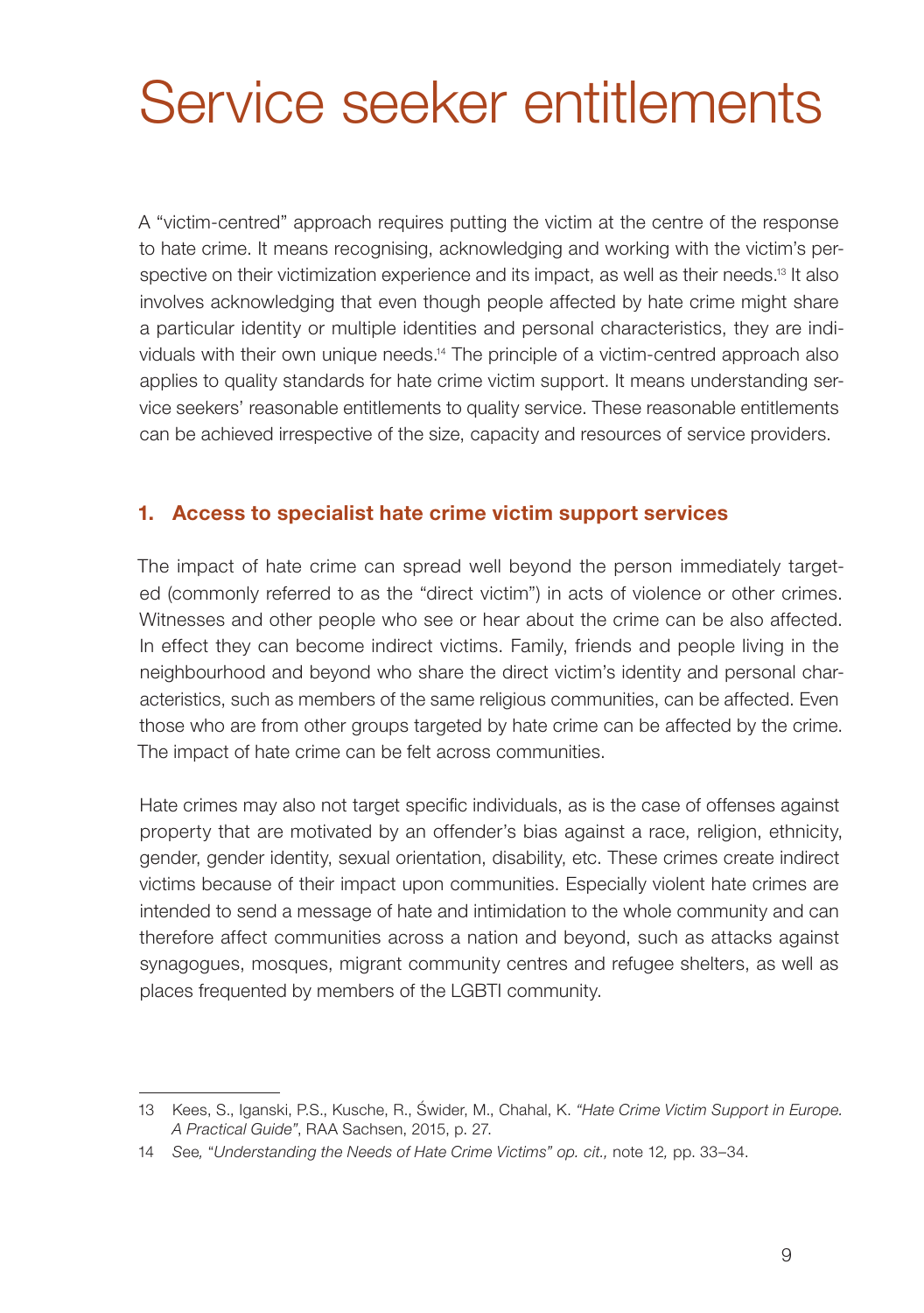Given this understanding about the potential impact of hate crime, a fundamental quality standard for all hate crime victim support services is that service provision is not confined to direct victims and their families, but extended to anybody who feels affected. This inclusive notion of potential service seekers is one of the dimensions of specialist hate crime victim support service that distinguishes it from more generic victim support services, which focus on the direct victim and their families.

Access to support must also not be dependent upon the victim's experience legally qualifying as a crime, as non-criminal hate incidents also have an impact. Likewise, access to the service must not be dependent upon a report being made to the police or another authority by the direct victim or another person, or their participation in criminal proceedings, because the offence can leave an impact irrespective of whether it is reported and prosecuted. Access to support must also be available irrespective of the service seeker's nationality, residency or citizenship status.

It also must be recognized that access to specialist hate crime victim support is not just a one-time process: access needs can change as service seekers' needs evolve as they manage their ongoing response to their victimization experience.

### Free of charge

Core and immediate support for people affected by hate crime needs to be available free of charge so that there is no financial impediment to access by service seekers.15 Where particular services might incur cost contributions from victims, such as security measures and repairs for damaged private property, and long-term specialist psychotherapeutic support, for instance, service seekers should be advised about the potential cost in advance so they are able to make an informed decision around their support needs.

#### Remote access

Being able to make contact and communicate with hate crime victim support services remotely by telephone, email, letter, video call or through online portals, can increase

<sup>15</sup> For EU Members States, free of charge access to victim support services is specified as a right under the ["EU Victims' Rights Directive"](https://eur-lex.europa.eu/legal-content/en/TXT/?uri=CELEX%3A32012L0029), Art. 8(1). Free of charge "emotional, social and material support before, during and after the investigation and legal proceedings" for victims of crime is also recommended as a minimum standard by the "[Council of Europe Recommendation](https://rm.coe.int/16805afa5c)  [Rec\(2006\)8 of the Committee of Ministers to member states on assistance to crime victims](https://rm.coe.int/16805afa5c)", Council of Europe, 2006.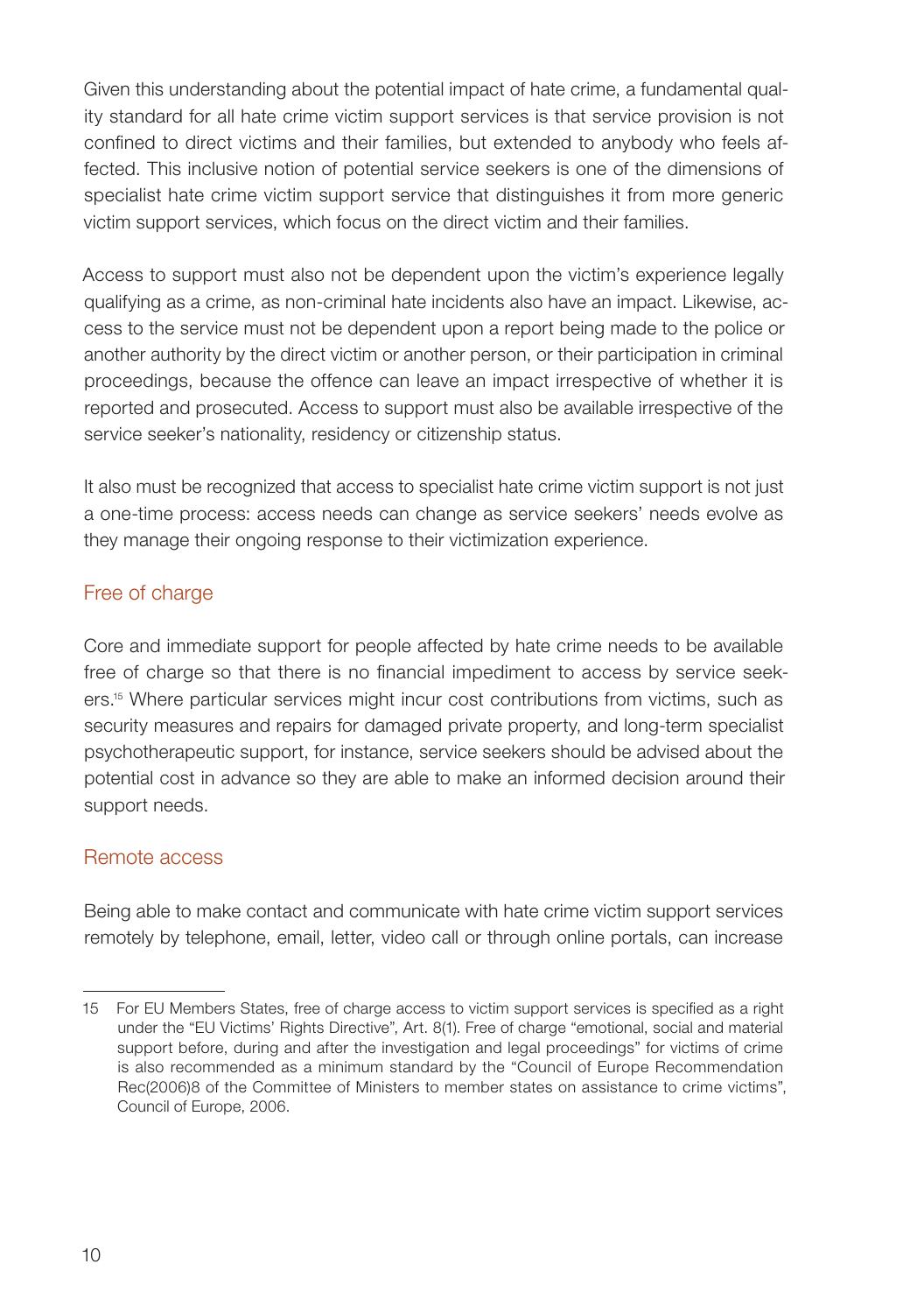their accessibility for some potential service seekers, such as victims of intimate or caregiver violence. Some might feel more comfortable engaging with the service remotely rather than in person. Remote access can also assist persons with physical disabilities to use the service. For some people, being able to access the service remotely from their own home may make them feel more secure. For others, remote access might be more convenient and less costly than travelling to an office.

While the offices of hate crime victim support services can provide private undisturbed space for consultations, service seekers should be asked about where they would prefer to meet. For some service seekers, the potential for hate crime victim support staff to visit them in their homes will increase accessibility of the services compared with solely office-based provision. This is especially the case for service seekers living in rural areas where public transportation to the offices of hate crime victim support services might be limited. Support sessions in community centres, places of worship, retail centres, sports and leisure facilities, can also increase the reach of support by raising awareness about its existence and enhancing accessibility.

#### Crisis response

In the immediate aftermath of a hate crime, direct and indirect victims can feel that their sense of security has been shattered. The mental impact can be devastating. Some people might reach out to hate crime victim support services in these moments of crisis and seek immediate support. To manage urgent requests, services need a contingency plan for crisis response during and outside office hours. This would include a clear protocol for the first response, which can address immediate protection needs if necessary. If the availability of in-person or remote support out of office hours is limited, at the very least the service's website needs to provide clear and prominently placed information about how urgent support can be accessed. This should include signposting to police and health services.

#### Effective communication

All information about hate crime victim support services, such as details about accessing the service, the types offered, and the rights of service seekers who engage with the service, needs to be clear, concise and understandable. It needs to be available in different formats for ease of access, such as websites, social media, leaflets and posters in public places.

The service seeker's comprehension of the language used by a hate crime victim support service when providing information, advice and support, orally and in writing, always needs to be considered. Their first language, their age and level of maturity, their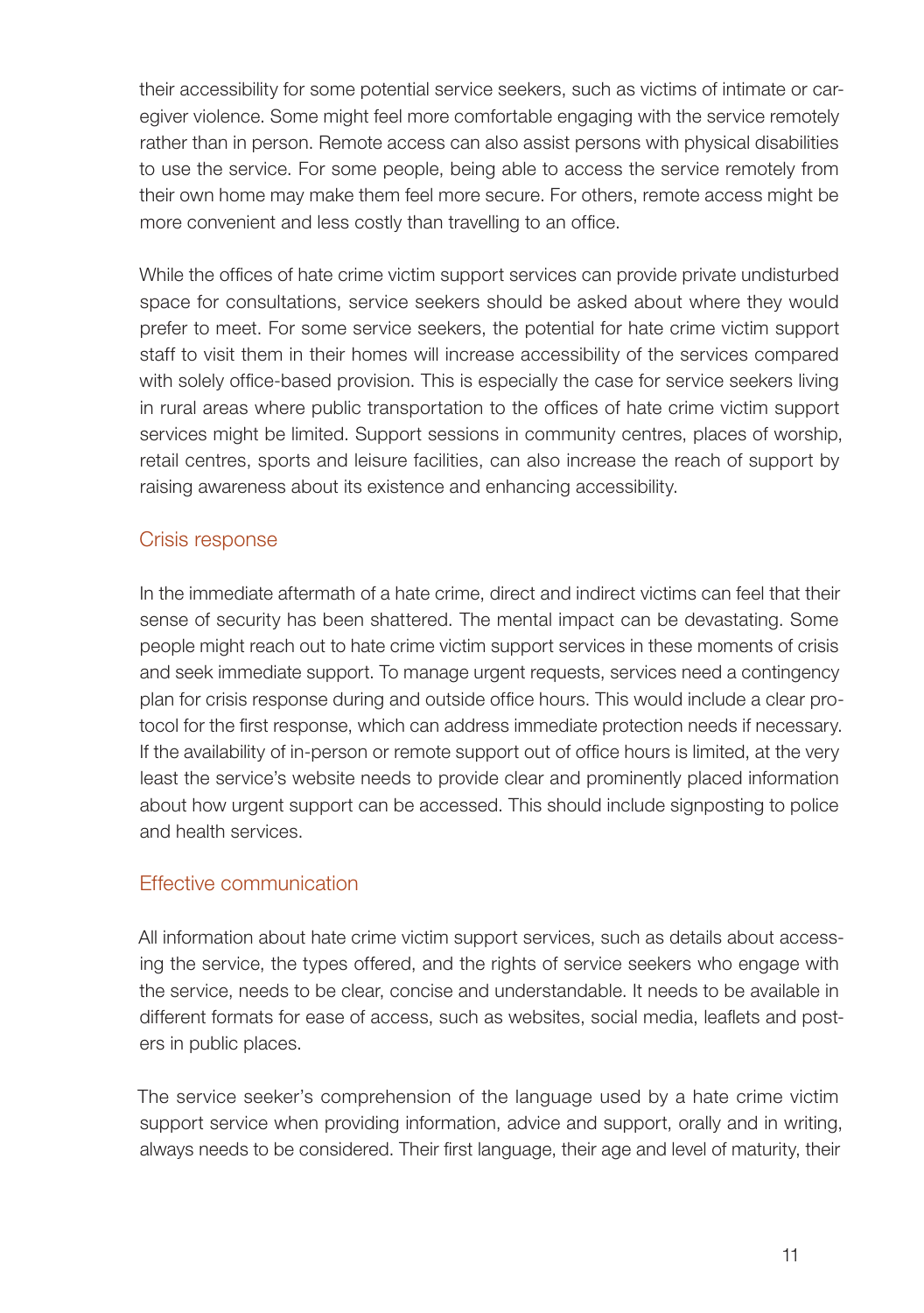<span id="page-13-0"></span>intellectual and emotional capacity, their literacy standard, and any mental or sensory disability, may impede their understanding of what is communicated to them. At the very least, the service seeker's comprehension needs to be considered and measures taken to ensure that information about accessing service and the types of services offered are communicated effectively.

Services will need to identify, and use where appropriate, interpretation and translation support, and communication support for persons with a sensory disability. Offices need to be accessible to persons with physical or sensory disabilities. Hate crime victim support services need to be familiar with, and comply with, national rules, regulations and law concerning access to buildings and services for persons with disabilities, and specialist advice sought if needed.

# 2. Confidentiality

Confidentiality is a core ethical principle for working with hate crime victims, and a fundamental quality standard. In many countries the practice of confidentiality is also a legal obligation. The obligation can apply irrespective of whether there is an agreed confidentiality contract with the service seeker.

The principle of confidentiality aims to protect the privacy of individuals by guarding their personal and sensitive information. With such safeguarding, the practise of confidentiality can offer reassurance to service seekers that they can be forthright in discussing their situation knowing that the information they provide will be protected from disclosure to others unless they explicitly consent to it being shared. Protecting the privacy of service seekers can also be important for preventing intimidation, retaliation, and further victimisation in particular circumstances where it becomes known by perpetrators that the victim has reported the crime.

The principle of confidentiality applies to the conduct of hate crime victim support services when cases are discussed in supervision, training, research and ad hoc discussions within the service. It also applies when the hate crime victim support service collaborates with or refers to other organizations and authorities on the service seeker's behalf. The principle of confidentiality is also relevant to communication with the service seeker. Sending correspondence about an anti-LGBTI incident to a home address, university or a workplace without consent, for instance, can accidentally "out" a person. Likewise, correspondence about supporting people experiencing intimate partner violence or violence from relatives, if discovered by the perpetrators, can risk further violence.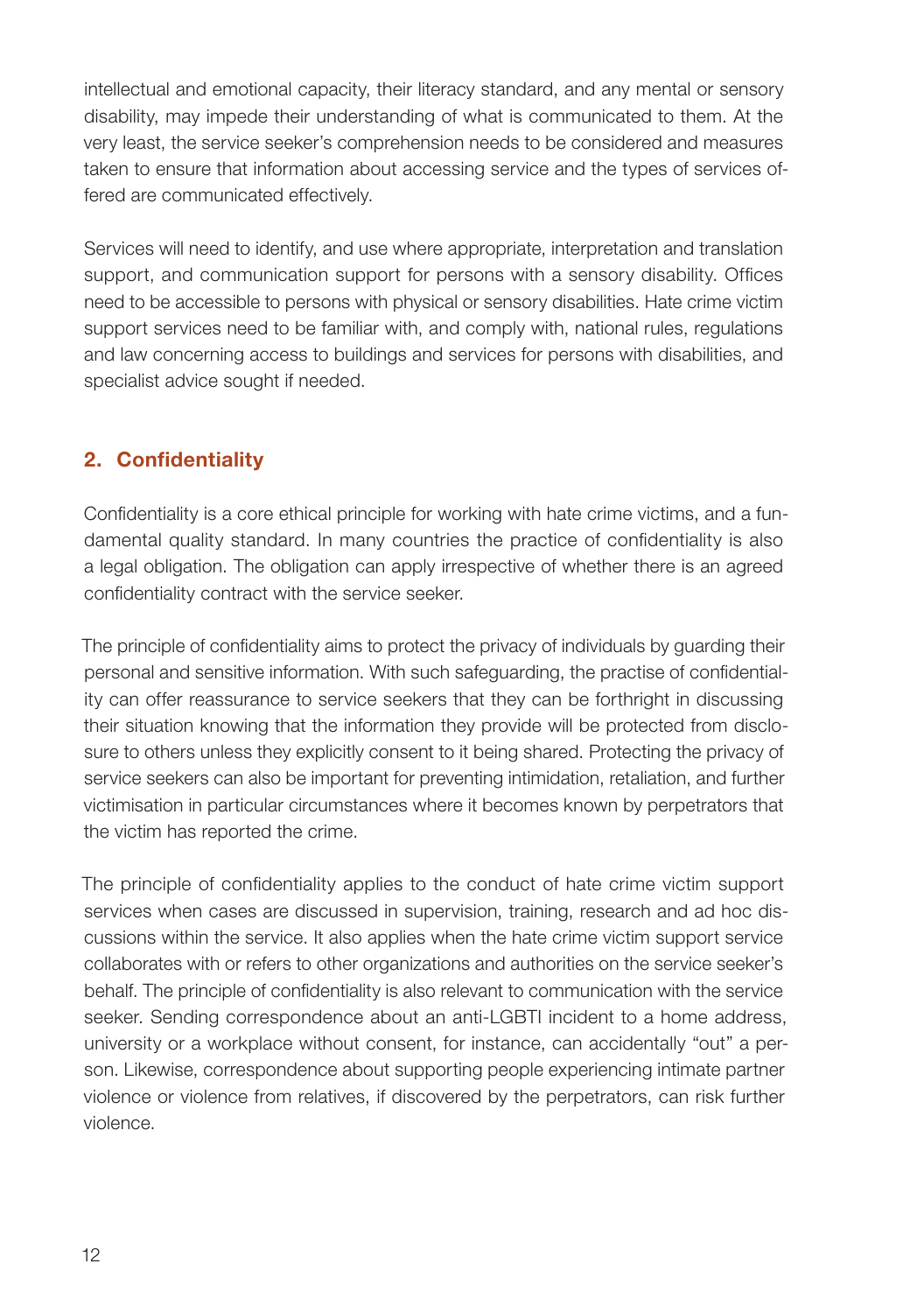<span id="page-14-0"></span>If service seekers are to be identified in discussions with professional support staff, then their explicit prior consent needs to be obtained for specific information sharing. Service seekers can be treated anonymously if they so wish. However, even in circumstances where cases are discussed without identifying persons in meetings within the hate crime victim support service and in liaison with other organizations, it is good practice to still obtain the service seeker's prior consent.

Service seekers need to be made aware of the limits of the confidentiality that can be offered. There are certain circumstances where a hate crime victim support service recognizes that they might need to breach confidentiality (See, "Staff competencies" and "Disclosure obligations" below). It is appropriate for such circumstances to be explained to service seekers at the beginning of the support process to give them an opportunity to discuss and raise any questions. Generally, these circumstances involve legal obligations concerning the prevention of serious harm to the service seeker and others, and the prevention and detection of serious crime. In some countries, access to confidential information can be sought by official authorities in connection with criminal investigations. Hate crime victim support service providers will therefore need to be familiar with their national laws, regulations and administrative provisions concerning breach of confidentiality. Seeking legal advice for an intended breach is recommended.

#### 3. Informed consent

Any action taken on behalf of a service seeker by a hate crime victim support service provider needs to be mandated by the person's fully informed consent.16 It requires the service seeker to be made aware of the potential outcomes of actions taken on their behalf so that they can make informed decisions and choices of the actions they wish to be taken. Such actions might include referral to specialist professional support, such as counsellors, psychologists, psychotherapists, health services, social assistance support, and police services. (See, "Self-determination" below).

#### 4. Data protection

Obtaining explicit informed consent from service seekers is also needed for holding, using, and sharing their personal data in paper-based or electronic records.

<sup>16</sup> For a useful source of detailed information on European law concerning consent, see: "[Handbook](https://fra.europa.eu/en/publication/2018/handbook-european-data-protection-law-2018-edition)  [on European data protection law](https://fra.europa.eu/en/publication/2018/handbook-european-data-protection-law-2018-edition)"*,* European Union Agency for Fundamental Rights and Council of Europe, 2018, (Chapter 4: 'Rules of European data protection law', pp. 139–164).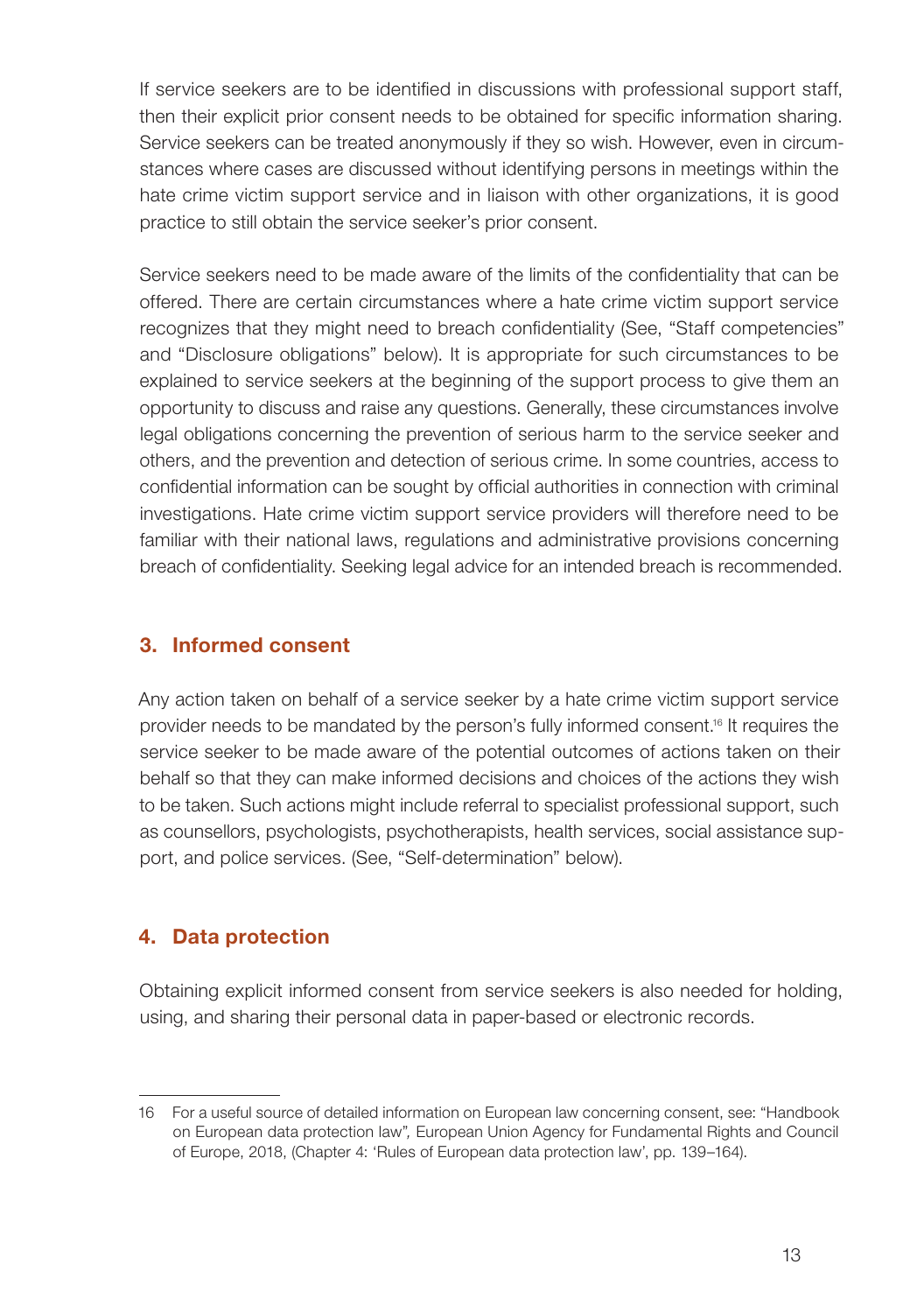Service seekers also need to provide their informed consent for the sharing of their information with other service providers. To provide full informed consent for data sharing, the service seeker needs to be made fully aware of the organizations with which their information might be shared and the confidentiality conditions exercised by those services.

OSCE participating States are bound by national and supranational laws, regulations and administrative provisions on data protection. Hate crime victim support service providers need to be familiar with the regulations governing data protection in their own state. There are some common principles of data protection concerning informed consent that serve as fundamental quality standards.

To be able to provide full informed consent, service seekers must have sufficient information to exercise their choice to consent or decline to the processing of their data. <sup>17</sup> They need to be made aware, orally or in writing, in plain, concise language and in an understandable manner, of how their information will be processed. Specifically, this involves understanding:

- Exactly what information about them will be collected and retained;
- How the information will be held securely;
- The period for which the information will be held;
- How the information will be used confidentially;
- Who will have access to the information; and
- Confidentiality conditions required of other services with whom the service seeker's information is shared.

The consent must be given by a clear affirmation in a written or oral statement. (This can include ticking a box on an electronic or paper form). The consent must be unambiguous in that there needs to be no reasonable doubt that the service seeker expressed their agreement to the data processing. A verifiable record of the consent needs to be retained. If the consent is written into a service contract the service seeker still needs to be made fully aware about the processing of their information in text clearly distinguishable from the rest of the contract and provide their specific agreement.

<sup>17</sup> Data processing "means any operation or set of operations performed on personal data, such as the collection, storage, preservation, alteration, retrieval, disclosure, making available, erasure, or destruction of, or the carrying out of logical and/or arithmetical operations on such data," from "[The Convention for the protection of individuals with regard to the processing of personal data](https://rm.coe.int/convention-108-convention-for-the-protection-of-individuals-with-regar/16808b36f1)", Council of Europe, 2018, Art.2(b) p. 7.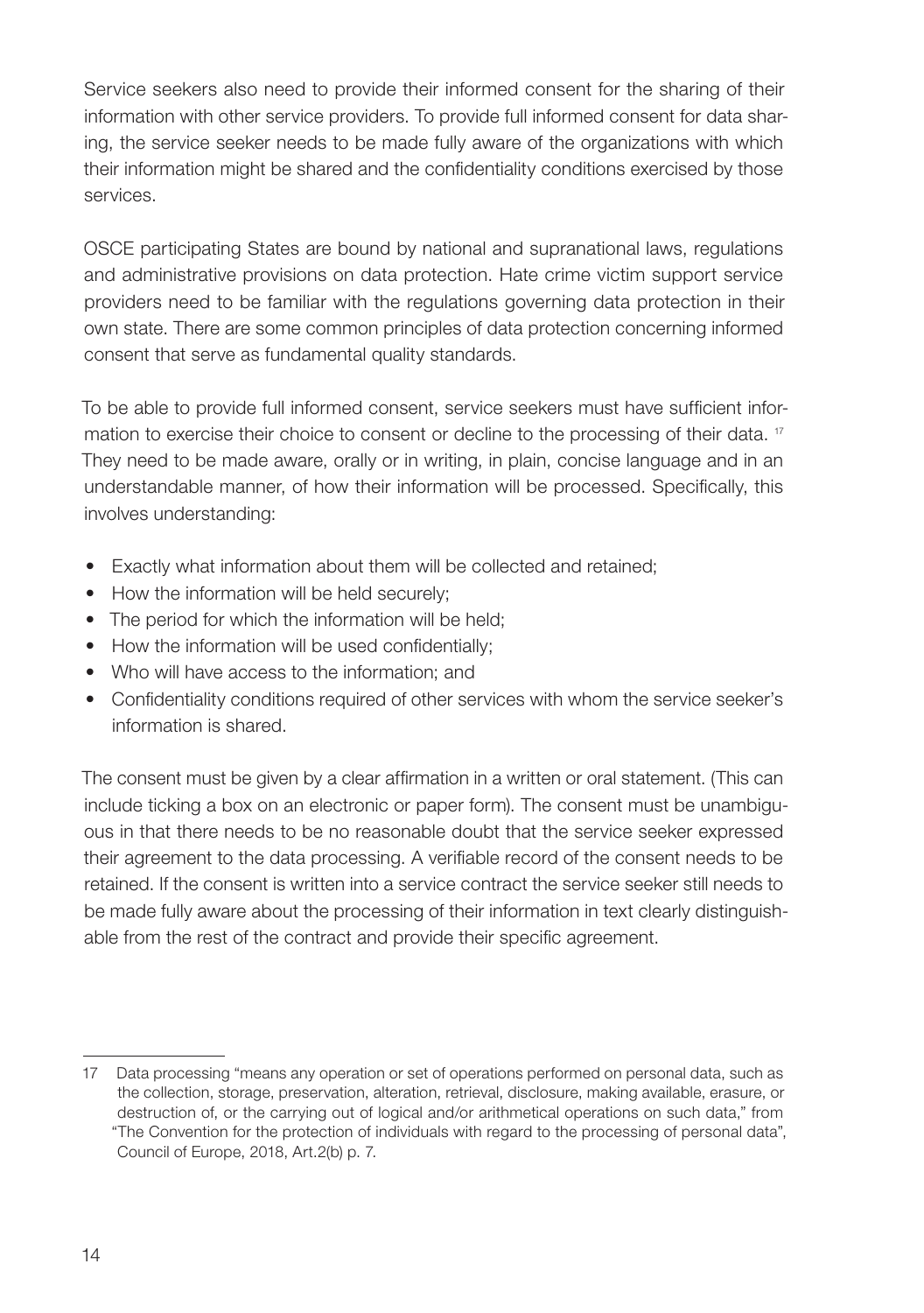#### <span id="page-16-0"></span>Sensitive data

The explicit specific consent of service seekers is needed for processing what are regarded as "sensitive data". Such data refer to a person's identity, such as their "racial" or ethnic identity, gender, sexual orientation and gender identity, their political and religious affiliation, and data concerning their health status.

### 5. Respect

Anyone in contact with hate crime victim support services is entitled to be treated in a respectful professional manner without discrimination on any grounds.18 This also includes being addressed formally in line with polite social etiquette (unless informal address is preferred by the service seeker). The service seeker should be asked for their preference about how they would like to be addressed. Respect also implies being aware and making others aware of cultural and religious norms, for example some Muslim women do not shake hands and might be offended if a male hand was offered in a professional setting.

Respect also involves being listened to and heard without pre-judgement and bias, and being given full opportunity to voice concerns. It also means that the person is believed: they are taken seriously in that their victimization experience is acknowledged and validated. It is important that the service seeker can trust that the hate crime victim support service is on their side: that they are not alone in managing their victimization experience.

#### 6. Self-determination

It is fundamental that service seekers not only consent to actions taken on their behalf, but that they decide which steps are taken, and which they do not want to take, once made aware of their rights and entitlements, and potential support available from the hate crime victim support service and other organizations. Decisions about action rest with the service seeker alone. The aim is to seek to support the person in their decisions: not take decisions for them. It means respecting the service seeker's autonomy.

This is not only an ethical matter. It has long been recognized that some people will feel a loss of control, helplessness and powerlessness as a result of crime victimization.

<sup>18</sup> For residents of EU Member States this right is stated in the "[EU Victims' Rights Directive](https://eur-lex.europa.eu/legal-content/en/TXT/?uri=CELEX%3A32012L0029)", Recital (9).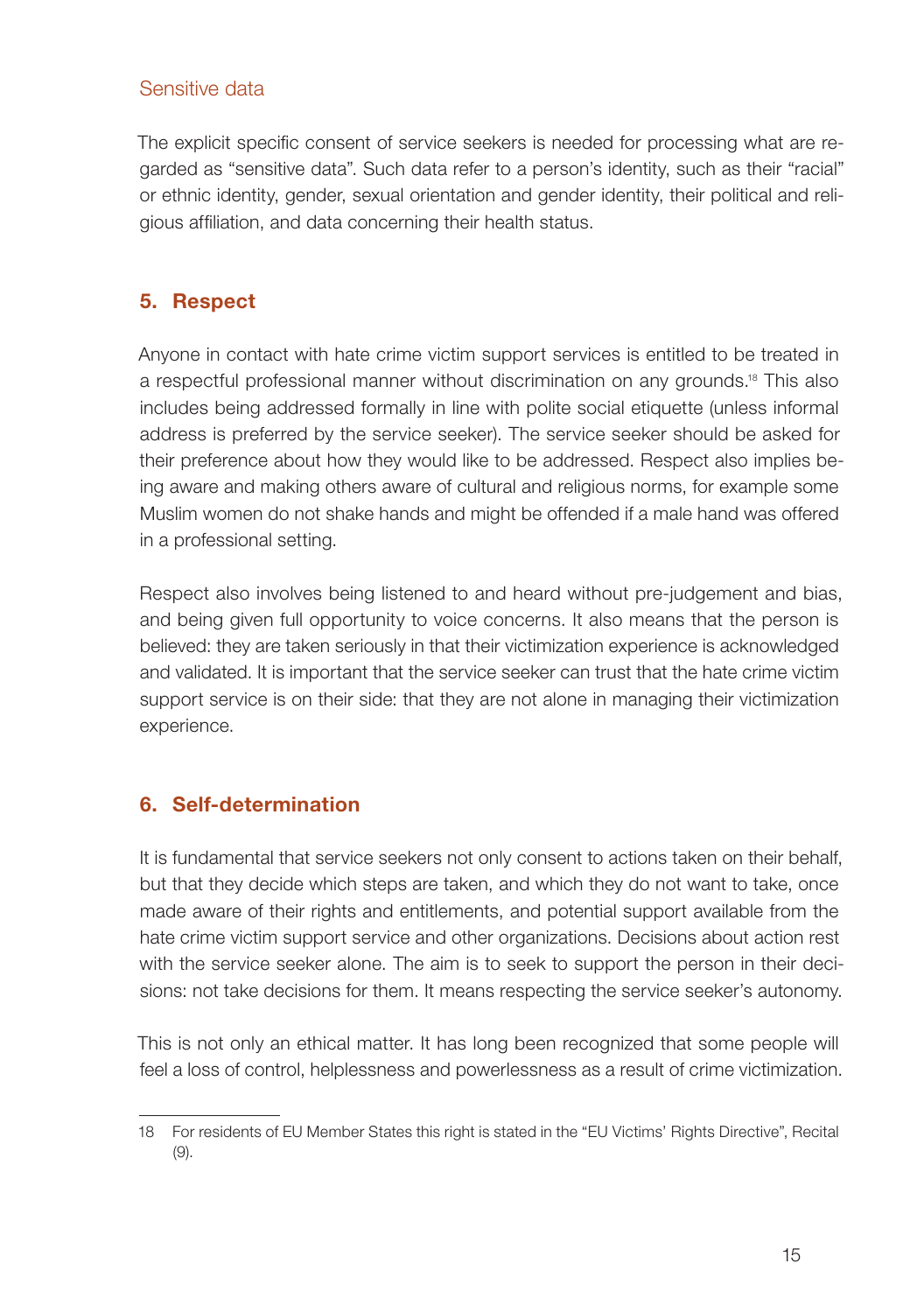<span id="page-17-0"></span>Consequently, they might not see the possibilities of constructively managing the impact of the crime. This is a particular risk for hate crime victims who come to realise that they were targeted because of their identity and personal characteristics, and not for other reasons. They might recognize that if it happened once for this reason, it can happen again, and resign themselves to the potential for further victimization.

#### Promoting Empowerment

"The overarching principle in working with those who have experienced hate violence is the recognition that the process of empowerment has to inform the practice of both the service and the individual caseworker…When a victim makes a complaint or is referred to a hate crime service, practitioners work in partnership with them to provide and explain the various options available and guide them through the process of making decisions. This enables them to be better equipped to resolve problems and access services through self-help. The client is able to make informed decisions and has the capacity to act through recognition that they have the tools to take hold of their situation."

From: Kees, S., Iganski, P.S., Kusche, R., Świder, M., Chahal, K. *[Hate Crime Victim](https://verband-brg.de/guidelines-hate-crime-victim-support-in-europe/)  [Support in Europe. A Practical Guide](https://verband-brg.de/guidelines-hate-crime-victim-support-in-europe/),* (Dresden: RAA Sachsen, 2015), p. 28.

Supporting service seekers to choose their own course of action and act for themselves assists their self-empowerment. They can be helped to recognize their own capabilities in responding to the crime, and to recognize solutions. This can help build their self-esteem and resilience to the impact of the crime by taking control of how they constructively manage the after-effects and respond to their experience. This can mean exercising their rights, accessing justice, and engaging with services that can help them. Through exercising their self-efficacy, they can regain control of their lives.

# 7. Support

People directly or indirectly affected by hate crime can expect support in the form of advice, information and assistance to help them manage the adverse consequences of victimization. It is important, therefore, that hate crime victim support services have the skills and resources necessary to respond to victims' needs or know where to refer them for such support.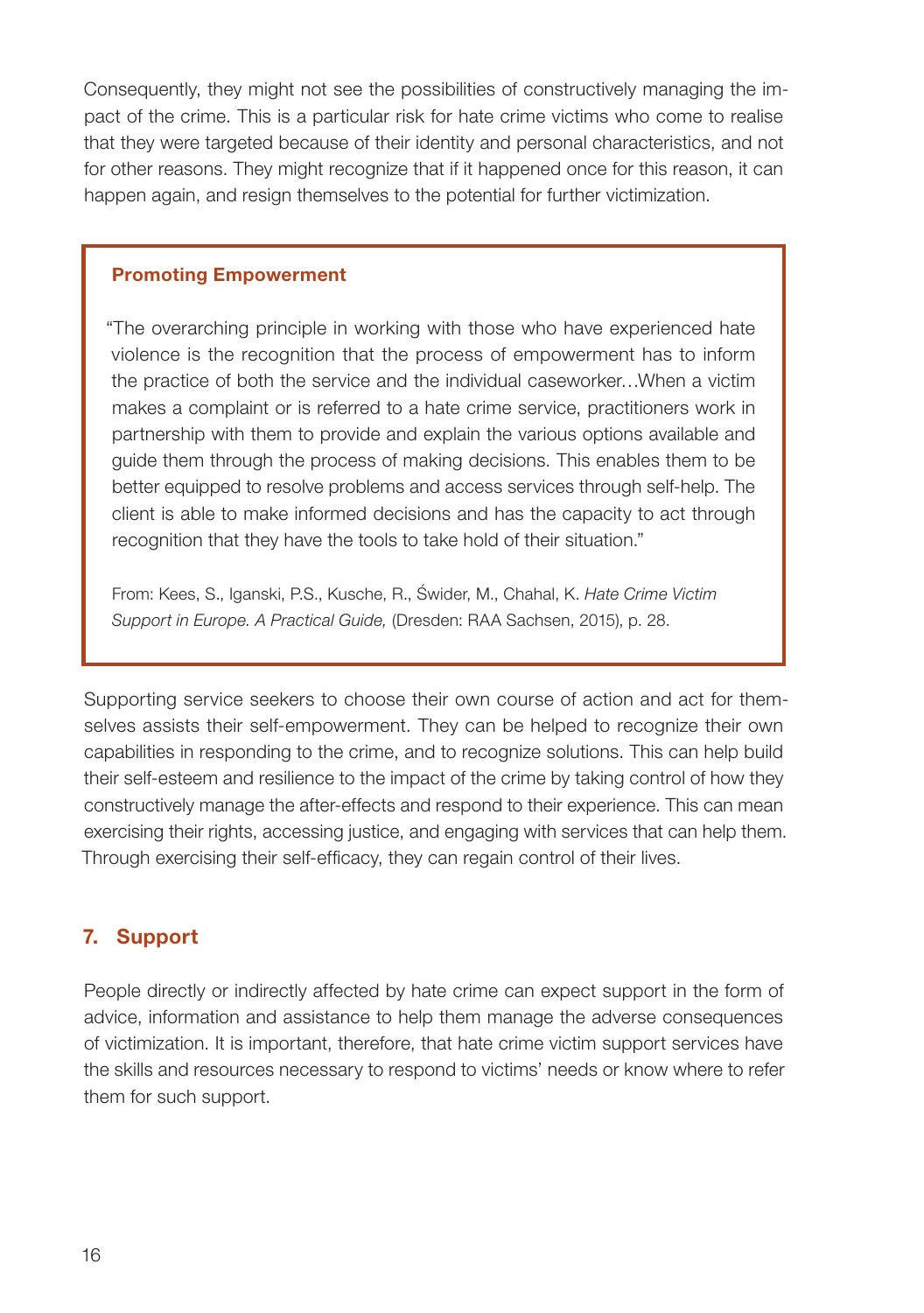#### Risk assessment

It is important that support is formulated on an early assessment, in partnership with the victim, of the risk of further victimization. In situations of immediate crisis, a risk assessment will be part of the crisis response. Where children are involved, this must include a child protection risk assessment. For some victims, a single instance of hate crime can be part of an ongoing process of victimization. For some it can be part of a pattern of escalation. A risk assessment, at the first opportunity, is important so that the service seeker can be advised about, and exercise, personal security measures, or agree to measures being taken in partnership with them. This is an imperative for hate crime victims as the potential for repeat victimization is greater than some other types of crime. This is especially the case where the perpetrators are family members, neighbours, others living in the locality, attending the same school or college, or otherwise known in some way.<sup>19</sup>

Service seeker's assessment of their own safety and security is usually a reliable indicator of potential risk. But to guide the evaluation of risk it is also valuable to use a structured risk assessment tool in addition to the support worker's subjective judgement.<sup>20</sup> Such a tool can also be used to compare the course of risk over time and help evaluate the effectiveness of actions taken, as given the potential risks of repeat victimisation, risk assessment and management need to be an ongoing process. Records of the risk assessment should be used to guide actions and monitor trends.

#### Individual needs assessment

It is fundamental that hate crime victim support services focus on specific needs articulated by service seekers. This provides the heart of a victim-centred approach.<sup>21</sup> An early needs assessment, in partnership with the service seeker, is important so together they can consider potential actions to manage their experience of crime, or agree to measures being taken in partnership with them.

<sup>19</sup> The EStAR publication *Understanding the Needs of Hate Crime Victims* notes that, "Some LGBTI individuals and persons with disabilities experience hate crime at the hands of their parents, other family members or carers with whom they may live. Such cases can differ to other types of hate crime, as the victims may be particularly vulnerable in their own homes, further enhancing their need for safety. To avoid re-victimization, the victim may need to be relocated to a shelter or, in the case of LGBTI victims, within the LGBTI community," *op. cit.,* note 12, p. 18.

<sup>20</sup> The Police Service of Northern Ireland uses a [Hate Crime Vulnerability Risk Assessment Matrix](https://www.psni.police.uk/globalassets/advice--information/our-publications/policies-and-service-procedures/hate-crime-270720.pdf).

<sup>21</sup> "[Understanding the Needs of Hate Crime Victims](https://www.osce.org/odihr/463011)*", op. cit.,* note 12, p. 34.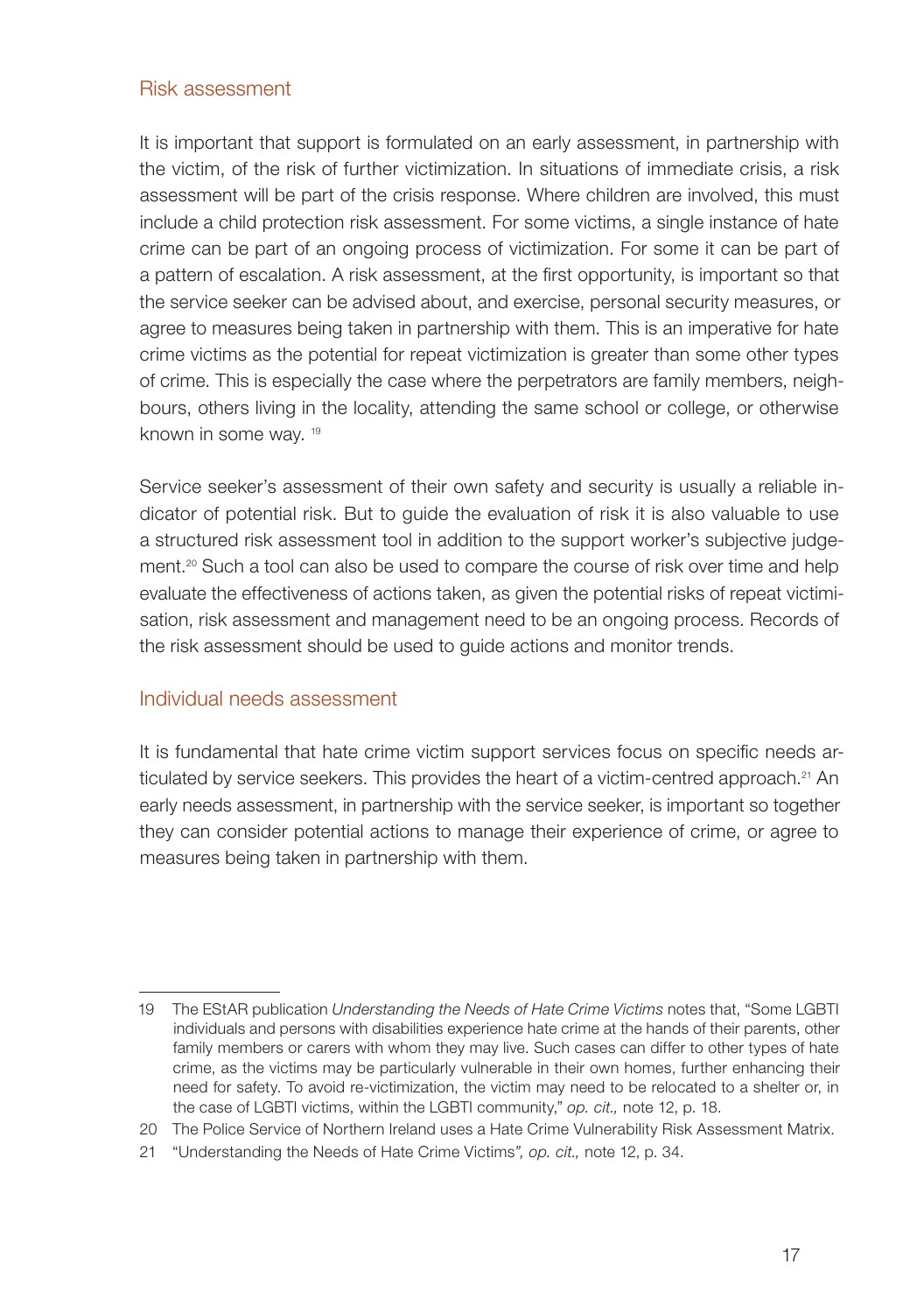<span id="page-19-0"></span>An individual needs assessment evaluates specific needs beyond the immediate and ongoing need for safety and security.22 It can help to identity needs for:

- Health care due to physical injuries from victimization;
- Practical support, such as repairs to damaged property, the installation of security measures, and possibly emergency accommodation;
- Support with dependent family while managing their response;
- Emotional support:
- Pastoral/spiritual support;
- Psychological intervention;
- Legal advice;
- Support with communication and interpretation:
- Support with crime reporting and help navigating criminal justice;
- Guidance on administrative and civil procedures;
- Advice and help concerning accessing compensation and financial support for crime victims;
- Advice about, and referral to, specialist services such as psychological counselling, psychotherapy, social housing, legal aid, and debt advice; and
- Advice and support concerning residency and asylum rights and processes.

Sometimes a spectrum of needs is apparent, with some needs only tangentially related to the consequences of hate crime victimization. It is fundamental that a holistic approach is taken so that the focus of the support service is not confined to those needs just directly related to the damaging impact of the victimization experience, but includes support for any needs related to coping with the impact and preventing further victimization, if relevant.

# 8. Communicating progress

If actions are taken by the hate crime victim support service in partnership with the service seeker it is vital that they are regularly kept informed of progress. The impression that nothing is being done can lead to frustration, worry and loss of confidence in the support service. Regular updates about referrals to other specialist services, and case progression through criminal justice processes if applicable, for instance, are also critical, even if there is no immediate progress to report.

<sup>22</sup> For more information, see: "[Model Guidance on Individual Needs Assessment"](https://www.osce.org/odihr/hate-crime-victim-support), *op. cit.,* note 12.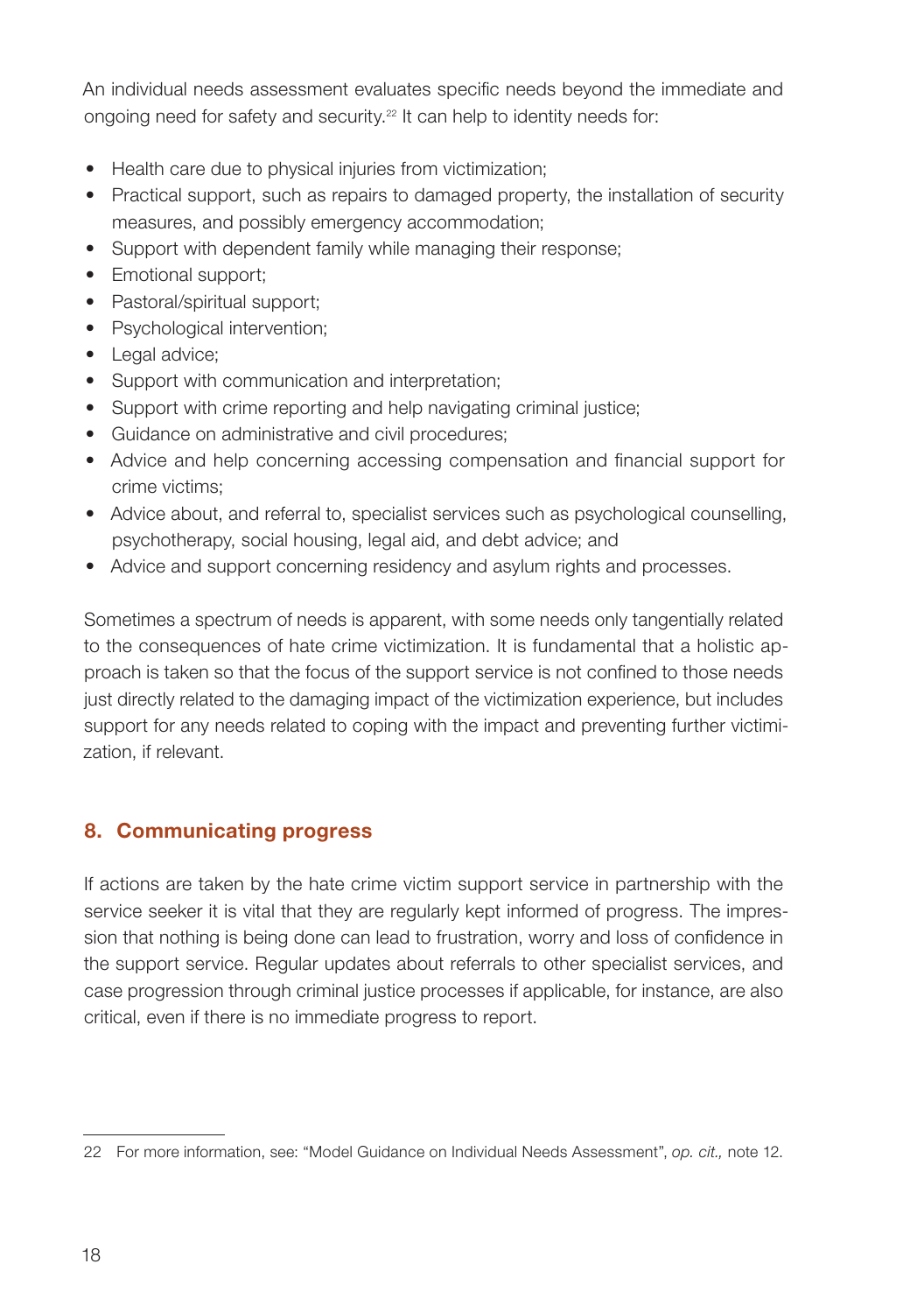# <span id="page-20-0"></span>9. Contact

All communication with victims should be undertaken through their preferred means of contact, which could be by telephone, email, social media or letter. Service seekers need to be asked about their preference. They also need to be clearly advised about who they can contact in the hate crime victim support service, and by what means, to ask about the progress of any actions taken in partnership with them, or if they need to clarify any advice or information they have been given. Service seekers also need to be advised about the period after which their case will be closed if contact with them is lost.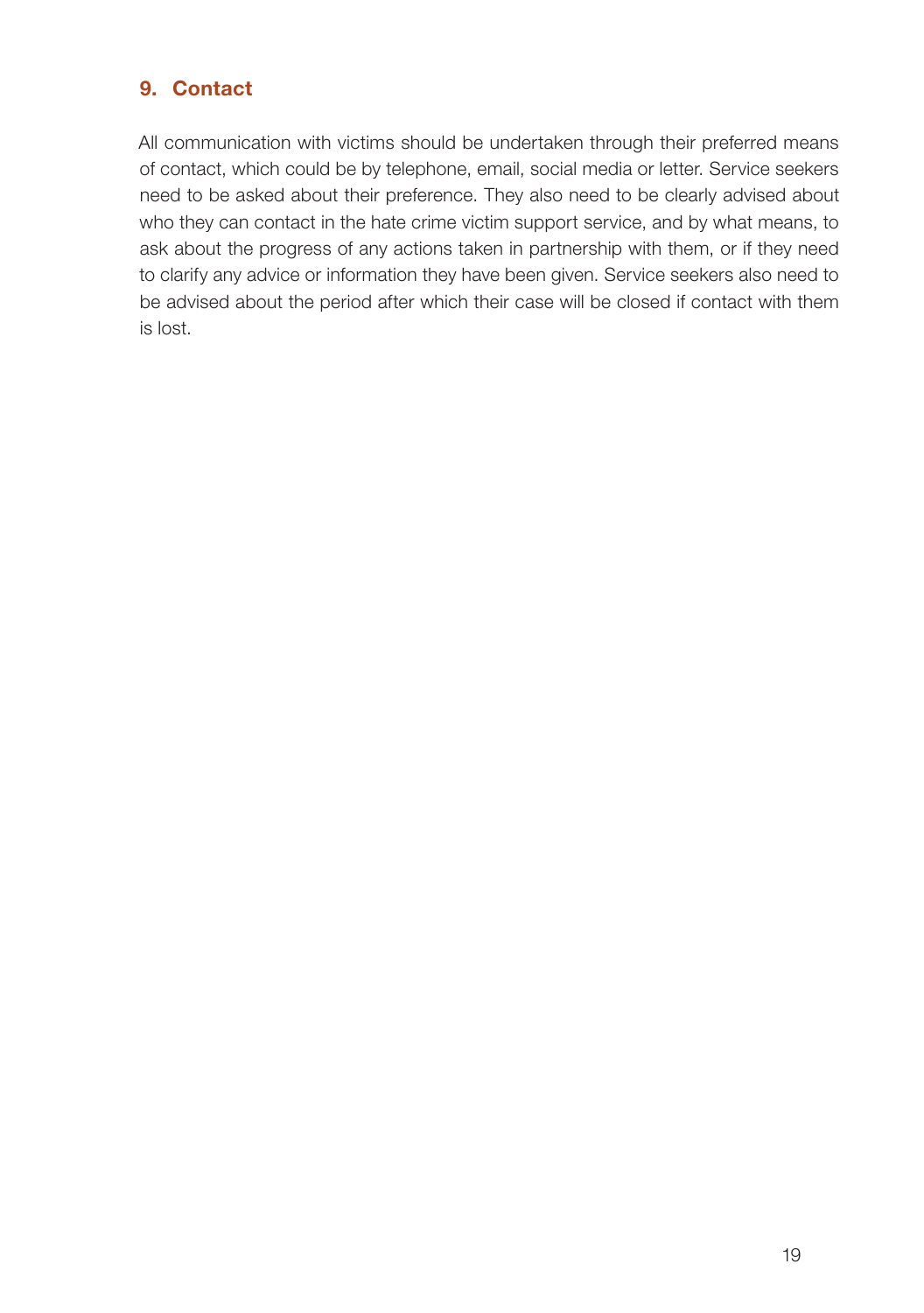# <span id="page-21-0"></span>Staff competencies

Hate crime victim support service staff come from a variety of professional backgrounds. Some are trained community workers, counsellors, lawyers, psychologists or social workers. Others have developed specialist expertise on the job while working for hate crime victim support services. To be able to ensure quality standards in meeting the needs of service seekers, it is reasonable to expect a set of competencies for all people working for hate crime victims support services. There are some fundamental quality standards of competency that can be met by all staff irrespective of their professional background and role.<sup>23</sup>

# 1. Victim-centred

A core principle for hate crime victim support caseworkers and other staff who interact with hate crime victims is that they apply a victim-centred approach to their work. This involves recognising that although there are some common post-victimization impacts of hate crime, individuals can be affected differently.24 The service seeker's perspective about the impact and consequences of their victimization experience is therefore paramount. This means that they are believed: their victimization experiences acknowledged, validated and acted on with the service seeker's consent.

It also involves recognising that even though persons affected by hate crime might share a particular identity and personal characteristics, they are not reducible to a single identity or intersecting identities: they are individuals with unique needs.

A victim-centred approach also means that the service seeker's perspectives on their needs and interests must guide the support offered. The service seeker must be accepted and acknowledged as the leading partner. Any actions taken on their behalf

<sup>23</sup> For a useful discussion of approaches to casework with hate crime victims which underpin these competencies, see: Chahal, K. *Supporting Victims of Hate Crime. A Practitioner Guide,* (Bristol: Policy Press, 2017), chapters 4–9.

<sup>24</sup> As noted in *Understanding the Needs of Hate Crime Victims*, "…the impact of hate crime on individual victims can be mediated by the interaction of different aspects of their identity, such as their age, gender, ethnicity and religion. An individual's physical condition, mental stability and health conditions, as well as their previous individual and collective experiences of discrimination, crime, violence and traumatization, can also affect the impact of a hate crime on a particular victim," *op. cit.,* note 12*,* p.33.1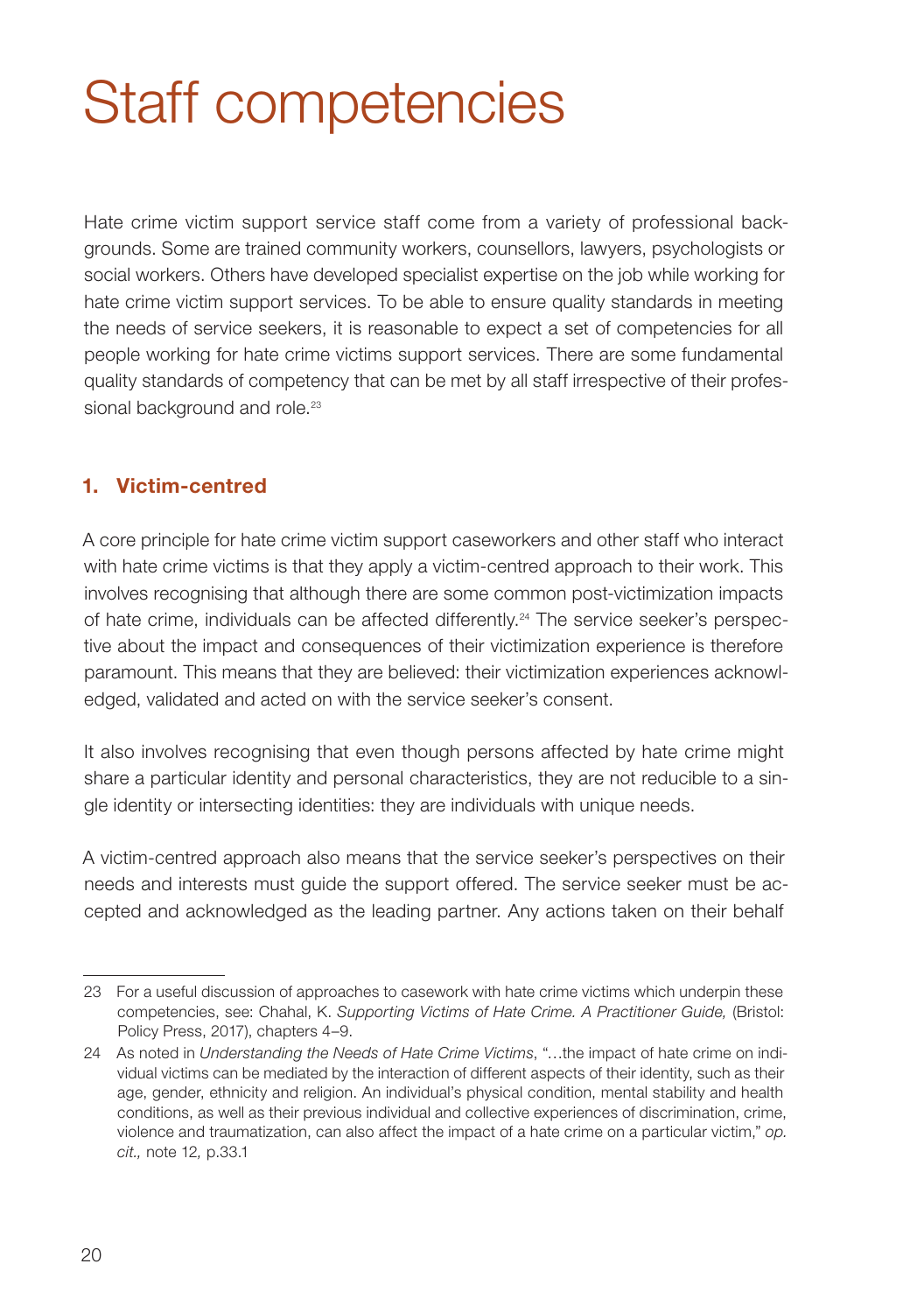<span id="page-22-0"></span>can only be with their consent: this includes any referral to, or co-operation with, other services and professionals.

# 2. Partiality

As already noted in the discussion of the matter of respect, it is important that service seekers can trust hate crime victim support services to be on their side. Hate crimes are acts of marginalization: acts of social exclusion. Victims can feel socially rejected, ostracized and alienated due to their experience. It is vital, therefore, that caseworkers and other staff show partiality in their interactions with service seekers. Being on their side can send an inclusionary message which counters the sense of ostracism experienced.

If working on the service seeker's behalf with other organizations, caseworkers and other staff can exercise solidarity by acting as the service seeker's advocate, with their consent. This also means being alert to potential and actual secondary victimization<sup>25</sup> by official authorities and others and addressing it on behalf of the victim with their consent.

Partiality with hate crime victims mostly rules out participation of hate crime victim support services in restorative justice activity. Exceptions are where support workers serve as proxies for victims, or as advocates accompanying victims. These exceptions only apply if victims make an active choice to engage in restorative justice. Always being on the victim's side means that hate crime victim support workers cannot serve as impartial restorative justice practitioners or victim-offender mediators. Furthermore, to protect the integrity of the partiality of hate crime victim support services, any engagement with offenders by any services should not be undertaken in the premises of hate crime victim support services or premises shared by such services.

# 3. Authentic empathy

Solidarity with service seekers also means that caseworkers and other staff who come into contact with them feel and show authentic empathy. This involves an emotional connection with service seekers by showing empathetic listening, voicing empathic attitude, and offering expressions of solidarity.

Empathy provides a basic foundation of emotional support for the service seeker. It shows that their feelings are understood and accepted. In this way, emotional empathy can

<sup>25</sup> To learn more on secondary victimization and its impact in the case of hate crime, see: *[Understanding the Needs of Hate Crime Victims](https://www.osce.org/odihr/463011)*, *op. cit*., note 12, pp. 13–15.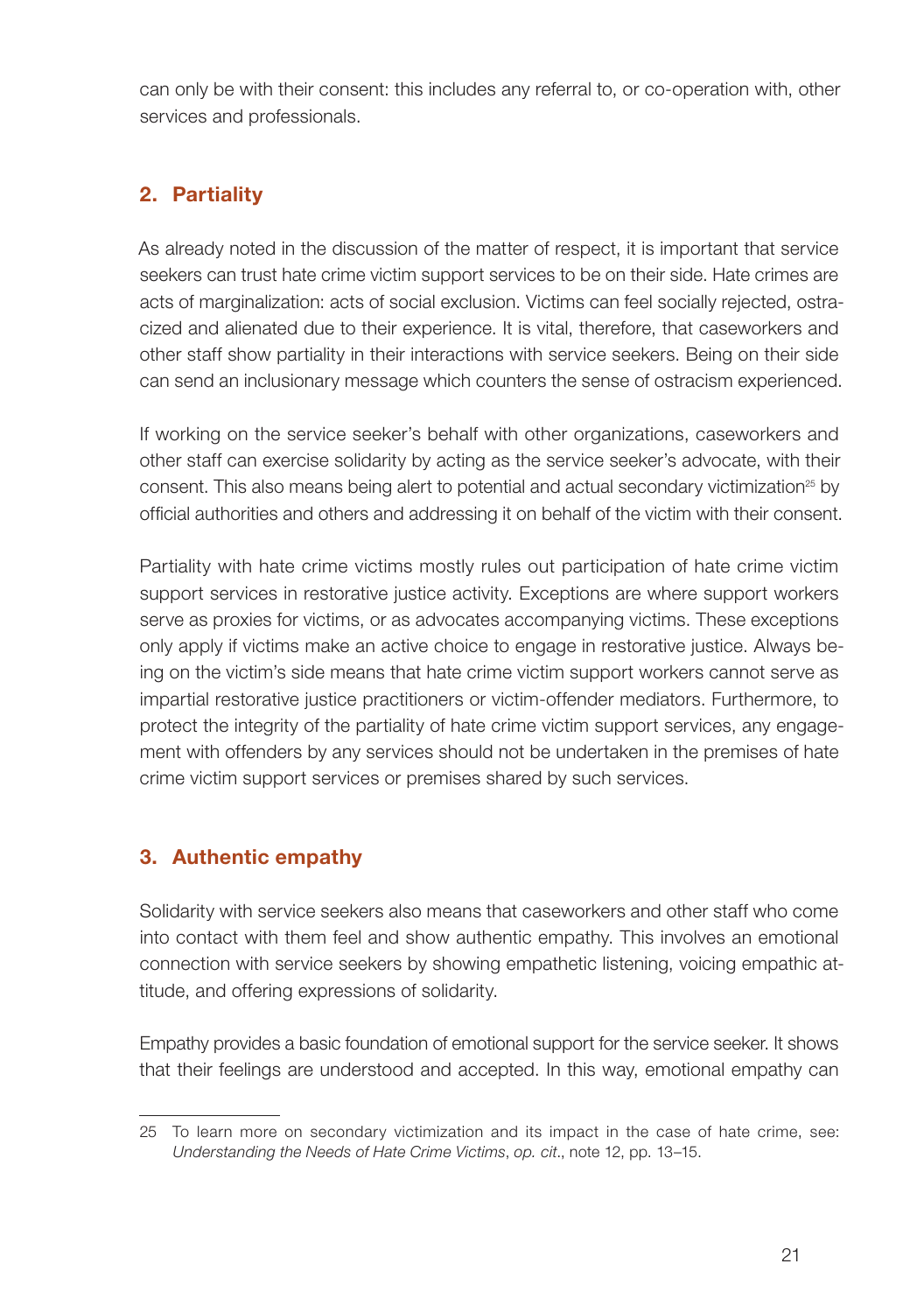<span id="page-23-0"></span>contribute to alleviating the emotional distress that commonly follows hate crime victimization. Emotional empathy also provides a foundation for understanding the victim's needs.

#### 4. Victim-centred working with difference and diversity

Acts of hate crime are nested in the context of prevailing social stigmatization of certain representations of difference, and also intersections of difference, on the basis of race and ethnicity, religion or belief, gender, sexual orientation and gender identity, social class, disability and age. Emotional conflict and mental pain are experienced by many persons in their everyday lives because of such stigmatization. Beyond stigmatization and violence, power and privilege commonly operate through intersections of particular identities and some of them include: masculinity or femininity, whiteness, physical and intellectual ability, material wealth and occupational prestige. Difference and diversity are judged and evaluated against these dominant identity norms, creating the space for discrimination and social exclusion.

As hate crime victim support service staff and service seekers are part of the social climate around them, such privilege and its impacts will be carried into the support relationship. Often, support service staff come from the societal groups that benefit from systematic advantage. Therefore, service seekers can feel cautious and wary of caseworkers and other staff who do not share their difference as they may identify them with the source of their pain. They might be sensitive to attitudes, explicit and subtle, which echo privilege over them.

#### Awareness of privilege and power

"Be aware of your privileges and power, and actively work with this in mind. Unlike most members of at-risk communities, you have access to information and education, you are generally not subject to long-term marginalisation and victimisation, you have no problem with a language barrier when dealing with the authorities, doctors or the police, you only face bias violence by virtue of the fact that you work for the benefit of at-risk groups."

Kalibová, K., Pawlik, K., Synowiec, J., Kalik, A. and Biháriová, I. *[Face to Face with Bias](https://en.in-ius.cz/dwn/brozury-bias/bias-eng-afterproof2.pdf)  [Violence. Guidelines for Social Workers](https://en.in-ius.cz/dwn/brozury-bias/bias-eng-afterproof2.pdf)*, (In IUSTITIA, o.p.s. [Czech Republic], Nomada Association for Multicultural Society Integration [Poland], Ľudia proti rasismu [Slovakia], Vive Žene [Bosnia and Herzegovina] and International Aid Network [Serbia], 2016), p. 27.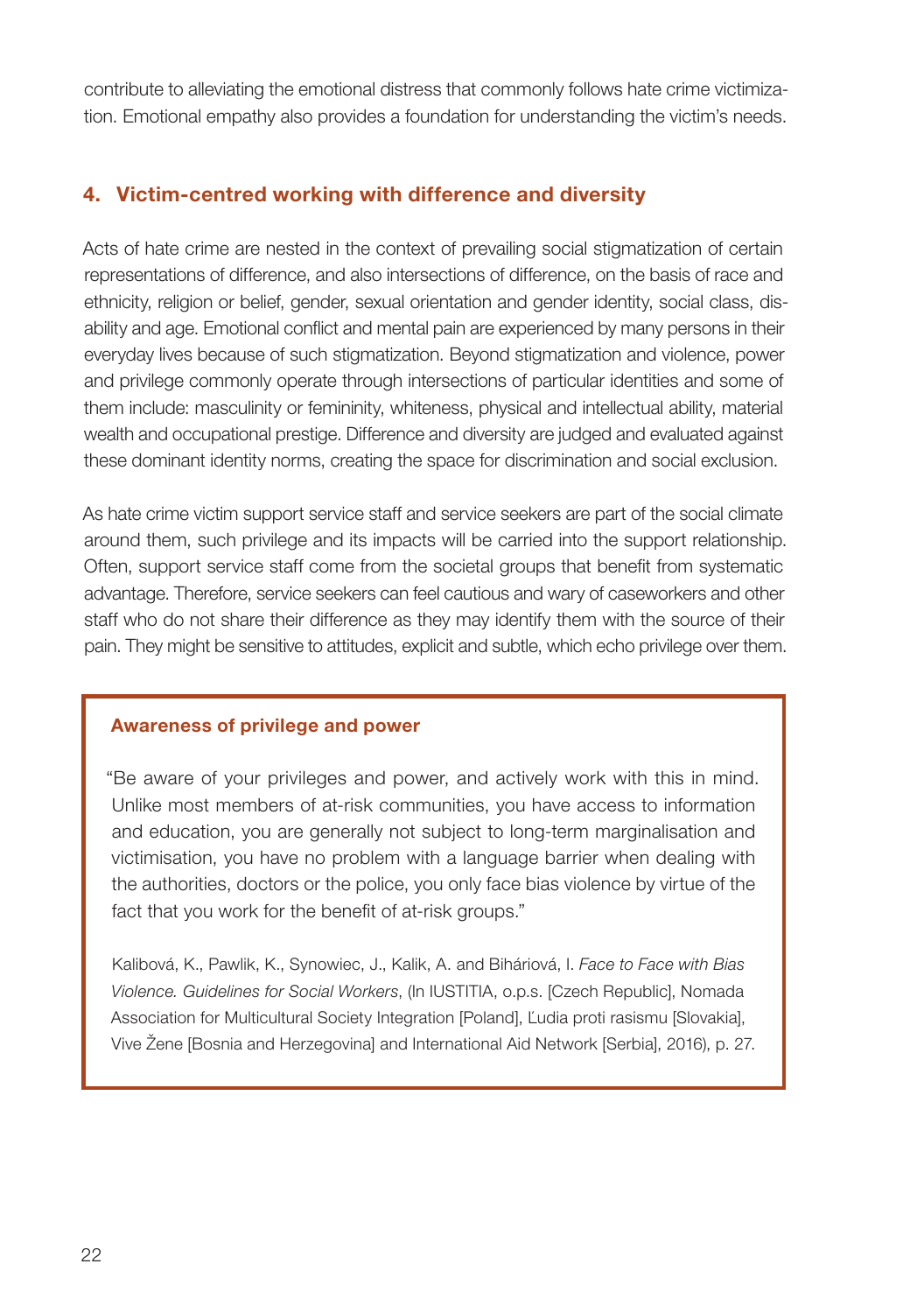<span id="page-24-0"></span>Caseworkers and other staff need to be conscious of not exercising privilege over service seekers. They need to understand how systems of privilege and oppression function, and where they themselves are situated on the spectrum of privilege. They need to be vigilant about how their privilege might consciously and unconsciously impact their perceptions, attitudes and behaviour when working with service seekers. They also need to be aware of the projections that service seekers might have towards their privilege and understand that service seekers might prefer to work with someone of the same gender and/or background.

Given that work with hate crime victims requires some fundamental awareness of "self", as just outlined, all staff have a responsibility to reflect upon and nurture their selfawareness and their unconscious bias. Awareness about victim-centred working with difference and diversity on the part of caseworkers and other staff in contact with service seekers requires an ongoing commitment to self and professional development.26 Supervision of staff can provide space and opportunity for self-reflection about attitudes and feelings concerning working with difference and diversity, about their capacity for empathy, and about the impact that working with trauma might have upon them (see section 3 Service organization and management, below). Specialist hate crime victim support services need to ensure that they have the capacity for continuous, supported self-reflection to ensure critical self-awareness in hate crime victim support staff. This can be undertaken through supervision, peer group support and training.

# 5. Fundamental knowledge

Understanding the impact of hate crime, and the subsequent common needs of service seekers, provides a basis for authentic empathy with victims. Caseworkers and other staff who interact with service seekers therefore need to be knowledgeable about the common trauma and needs associated with crime victimization in general, and the traumatic impact of hate crime and the common needs of hate crime victims, in particular. In the case of child victims of hate crime, understanding how children experience and react to trauma is also required.

The damaging impact of hate crime can be magnified by the victim's consciousness of the prevalence of everyday prejudice, social exclusion and structural disadvantage. Knowledge is also required, therefore, about how hate crime is part of a process of

<sup>26</sup> For a useful source of guidance on self and professional development for working across difference, see: Lago, C. "On Developing our Empathic Capacities to Work Inter-culturally and Inter-ethnically: Attempting a Map for Personal and Professional Development", *Psychotherapy and Politics International,* 8(1), 2010, pp. 73–85.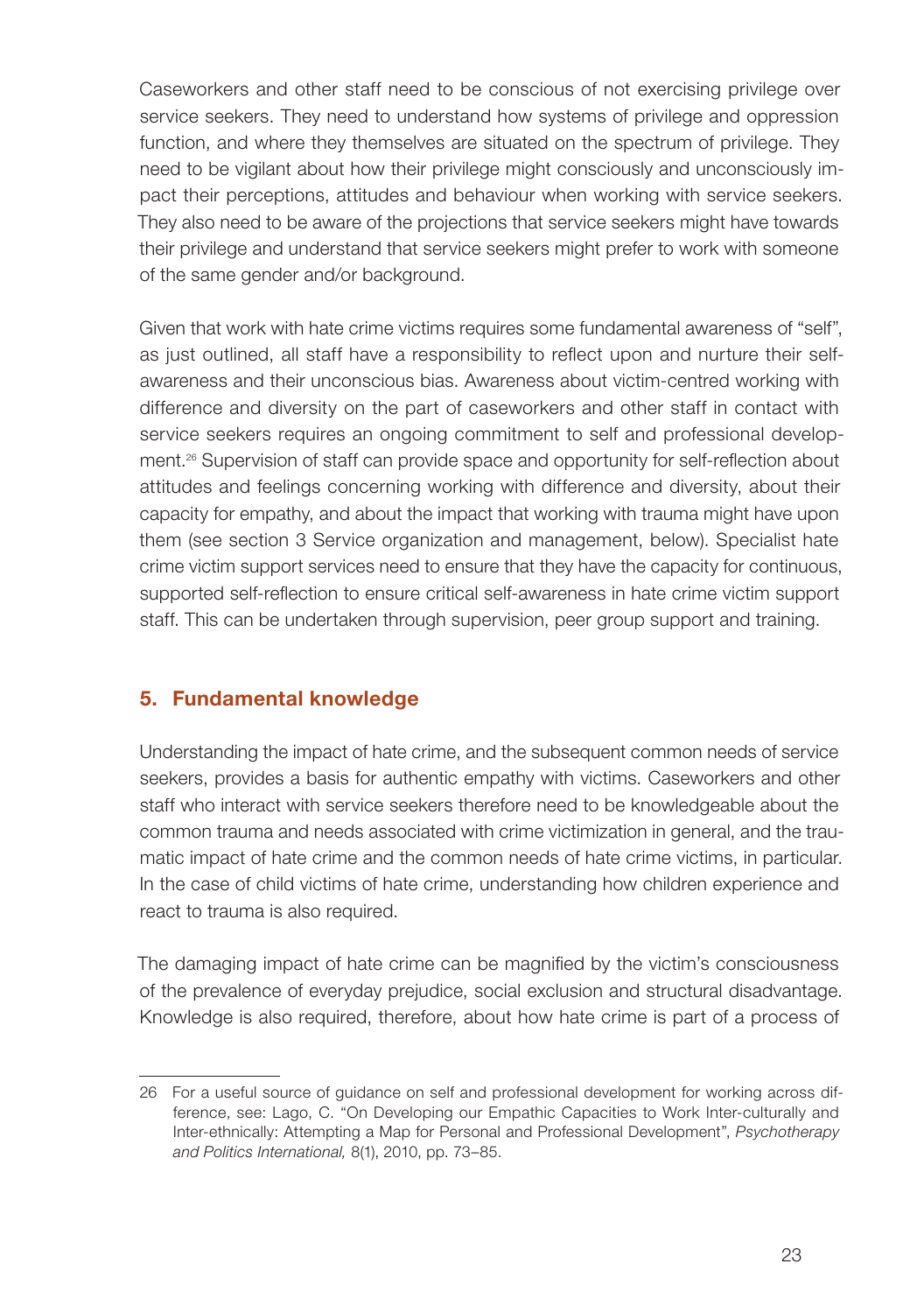<span id="page-25-0"></span>oppression and not just an isolated experience. Furthermore, understanding that oppression can be intersectional is needed. Applying an intersectional perspective prescribes examining how identities are related to each other and how the social structures of race, class, gender, sexuality, age and ability intersect and impact the person's experience of crime.

Although each service seeker must be treated as an individual with their own reaction to their experience of victimization, and with their own needs, insight into common reactions and the feelings of victims can help caseworkers and others be more sensitive and alert to the feelings and needs expressed by service seekers. Empathy enhancing knowledge can be gained from practice experience and practitioner training.

To be able to advise service seekers about their rights and advocate for their needs effectively, caseworkers and other staff need to have basic legal knowledge about the criminal, civil, and administrative law, and human rights standards, concerning hate crime as applicable in their own state. Knowledge about general crime victims' rights in their own state and the international standards that apply is also necessary. They also need to have a basic level of digital literacy to be able to effectively advise service seekers victimized online and on social media.

In combination, these dimensions of specialist knowledge constitute a fundamental quality standard for all hate crime victim support service caseworkers and other staff who work with service seekers, irrespective of the professional specialty of the service. Practitioners in services providing legal support will have more substantial legal knowledge than the fundamentals outlined, potentially including expertise on asylum, immigration and residency rights. Likewise, practitioners in services oriented towards the provision of psychosocial counselling will have greater psychological expertise than the fundamentals of knowledge outlined. For all hate crime victim support services, all staff also have a responsibility to evaluate their specialist skills as relevant to the particular orientation of their service and seek further professional development as necessary. Caseworkers and other staff should also be knowledgeable about where to refer the service seeker for more specialist support if needed, with informed consent.<sup>27</sup>

# 6. Duty of confidentiality

All staff working for hate crime victim support services need to be fully familiar with, and exercise, their duty of confidentiality to service seekers and abide by any legal

<sup>27</sup> The variety of hate crime victim support service providers is noted in *[Hate Crime Victims in the](https://www.osce.org/files/f/documents/c/5/447028.pdf)  [Criminal Justice System: A Practical Guide](https://www.osce.org/files/f/documents/c/5/447028.pdf)*, *(*Warsaw: OSCE/ODIHR, 2020) p. 120.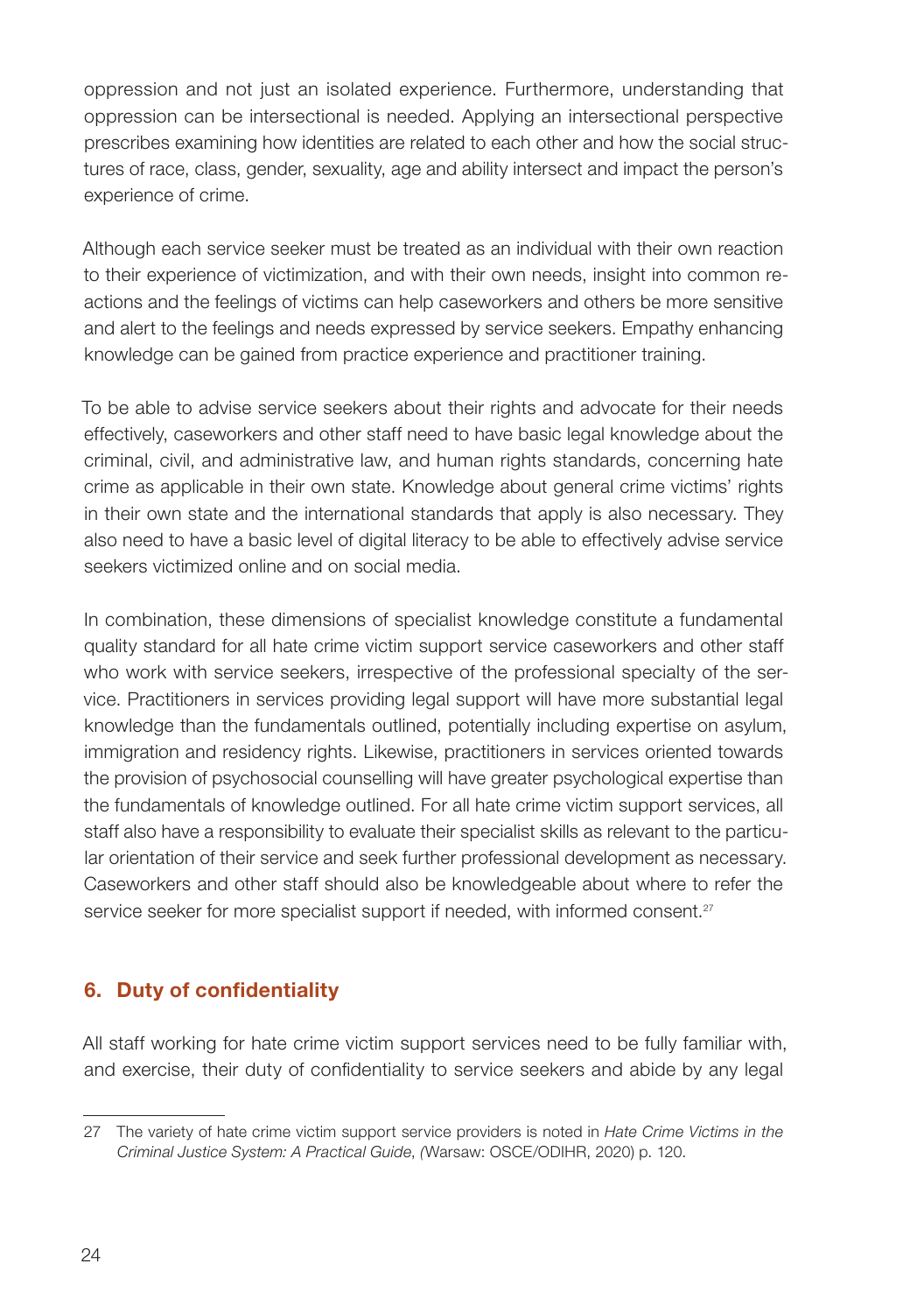<span id="page-26-0"></span>obligations for confidentiality in their state. The practice of confidentiality applies when cases are discussed in case meetings and ad hoc exchanges with colleagues, in supervision, training and research, as well as in collaboration with, and referral to, other organizations and authorities. It also applies to communication with the service seeker. Information can only be shared with the explicit informed consent of service seekers (see 1.4 Data protection, above).

### 7. Disclosure obligations

All staff working for hate crime victim support services need to be familiar with their state's legal obligations for potentially breaching confidentiality in the case of information disclosure. This is necessary to understand their own responsibilities and for advising service seekers accordingly (see 1.2 Confidentiality, above).

In rare conditions, information can be shared with others without the service seeker's consent. These can include instances where:

- The service seeker is considered to be at high risk of serious harm to themselves or others and a report is made to another agency for their safety;
- Disclosure aids the prevention and detection of serious crime; and
- A court order is made for the sharing of information in the course of criminal proceedings. In many states, courts may have the power to order disclosure of documents and other information, and order caseworkers and other staff from hate crime victim support services to attend court with their notes and records, and answer questions.

All staff working for hate crime victim support services therefore need to be familiar with legal obligations for information disclosure in any specific instances. If in doubt, legal advice must be sought.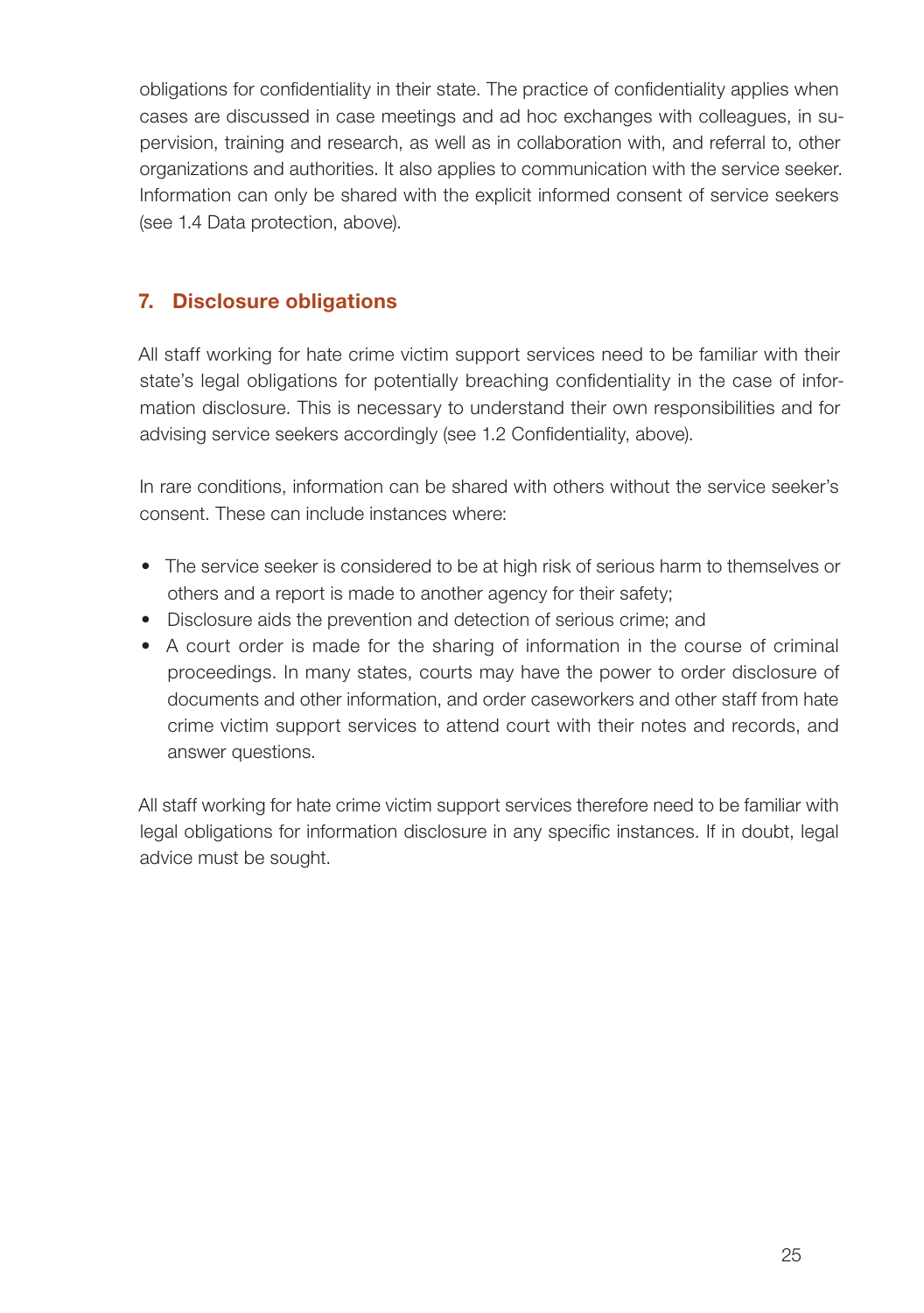# <span id="page-27-0"></span>Service organization and management

In addition to the professional responsibilities of hate crime victim support services staff to ensure quality standards to meet the entitlements of service seekers, responsibility also rests with the organization and management of the service. There are some fundamental quality standards concerning the conduct of services that apply to, and can be met by, all hate crime victim support services irrespective of their size and capacity.

# 1. Visibility

Hate crime victims will only use specialist support services if they are aware of the existence of the service and what it offers. Hate crime victim support services therefore need to ensure that potential service seekers, and others who might refer them, are aware of the service and clear about the support offered. This can be achieved by varying means depending upon the capacity and resources of the service:

- Building and sustaining relationships with professionals who might refer service seekers, such as social workers, hospital and community health workers, police, housing and welfare officers, and teachers;
- Promotional activity in local and social media, an informative website and publicity material, such as leaflets and posters in retail and leisure, health, welfare and social services establishments, directed at communities affected by hate crime;
- Dialogue with communities affected by hate crime by building and sustaining relationships with community workers, community activists, elected representatives, religious leaders, community associations and community businesses;
- Participation in community events;
- Pro-active outreach to offer support to hate crime victims identified through reports in the media and information from contacts in communities and other services;
- Organizing and delivering awareness raising and educational events for professionals and members of the public;
- Public campaigns against hate crime; and
- Locating service offices in areas most affected by hate crime to maximize visibility for potential service seekers, such as residential areas with concentrations of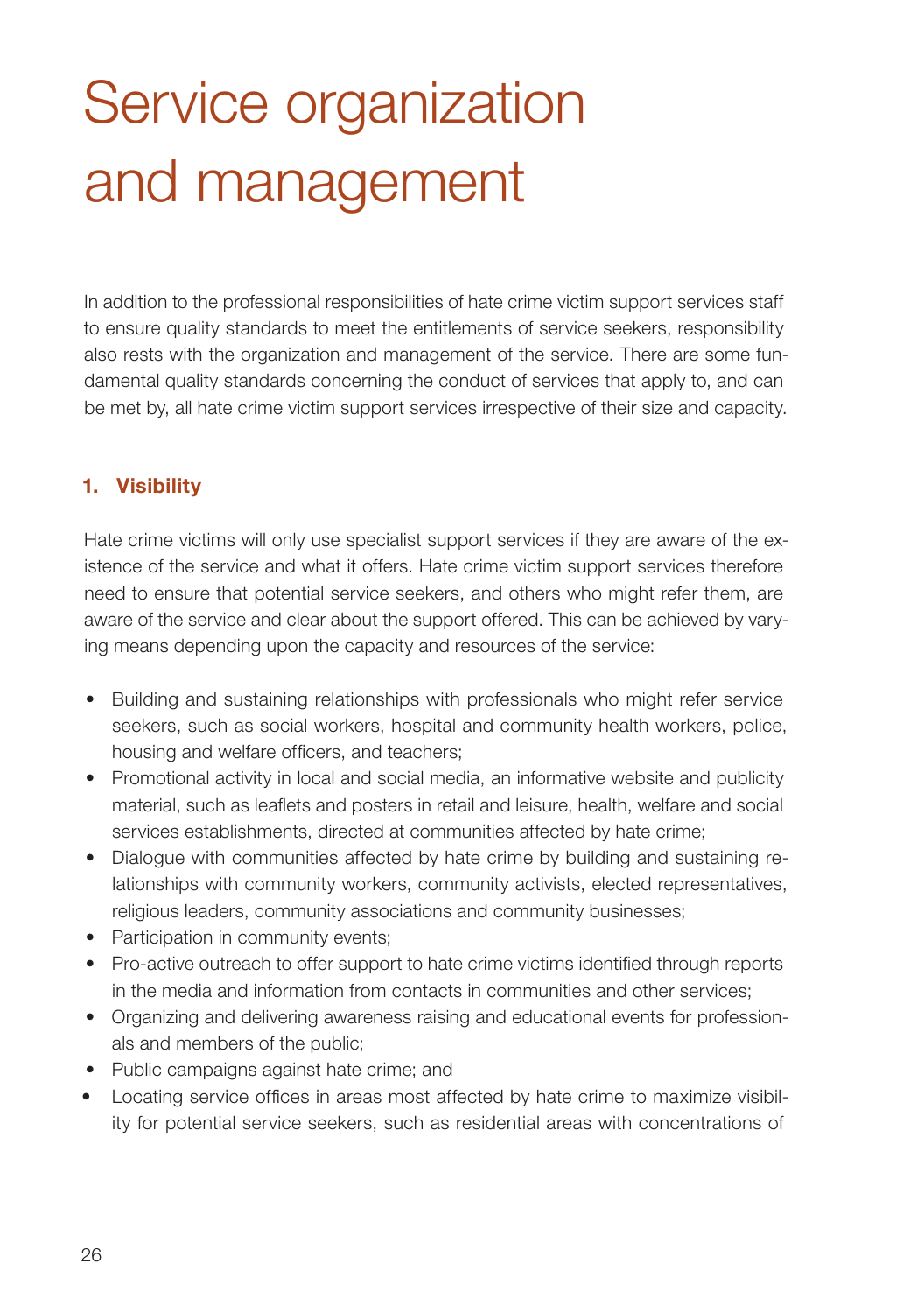<span id="page-28-0"></span>minority communities and areas with cultural or commercial services specifically catering to communities of identity commonly targeted by hate crime.

# 2. Accessibility

The visibility of services and the clarity of support offered is not sufficient for their uptake. For ease of access, hate crime victim support services need to ensure that ways of contacting them are clear, uncomplicated, understandable and accessible. At the very least, the provision of remote first contact for service seekers by telephone, email, web forms and letter, and ongoing access by telephone and video call will help overcome any travel or mobility impediments and will be more convenient for many. Web-based information and forms need to be accessible to people with sensory impairments. Translation of key first contact information into different languages as applicable to the local context of the service will help ease access for people from linguistic minorities.

For referrals from other professionals, hate crime victim support services need to ensure that referral pathways are clear and straightforward. Where capacity and resources allow, the provision of mobile in-person support will also ease access to support.

Hate crime victim support services need to ensure that they comply with national rules, regulations and law concerning access to buildings and services for persons with a disability, and seek specialist advice if needed.

# 3. Inclusivity

Many hate crime victim support services have been established in response to the needs of specific groups of hate crime victims, such as those targeted by anti-LGBTI hate crime or victims of racist and xenophobic hate crime, including refugees and asylum seekers, or certain religious or belief communities such as Jewish or Muslim communities, or persons targeted because of a disability. However, to be inclusive, services need to ensure that they have pathways to refer individuals who need specific specialist support further to appropriate support services that cannot be effectively provided by their own service because of its particular community orientation.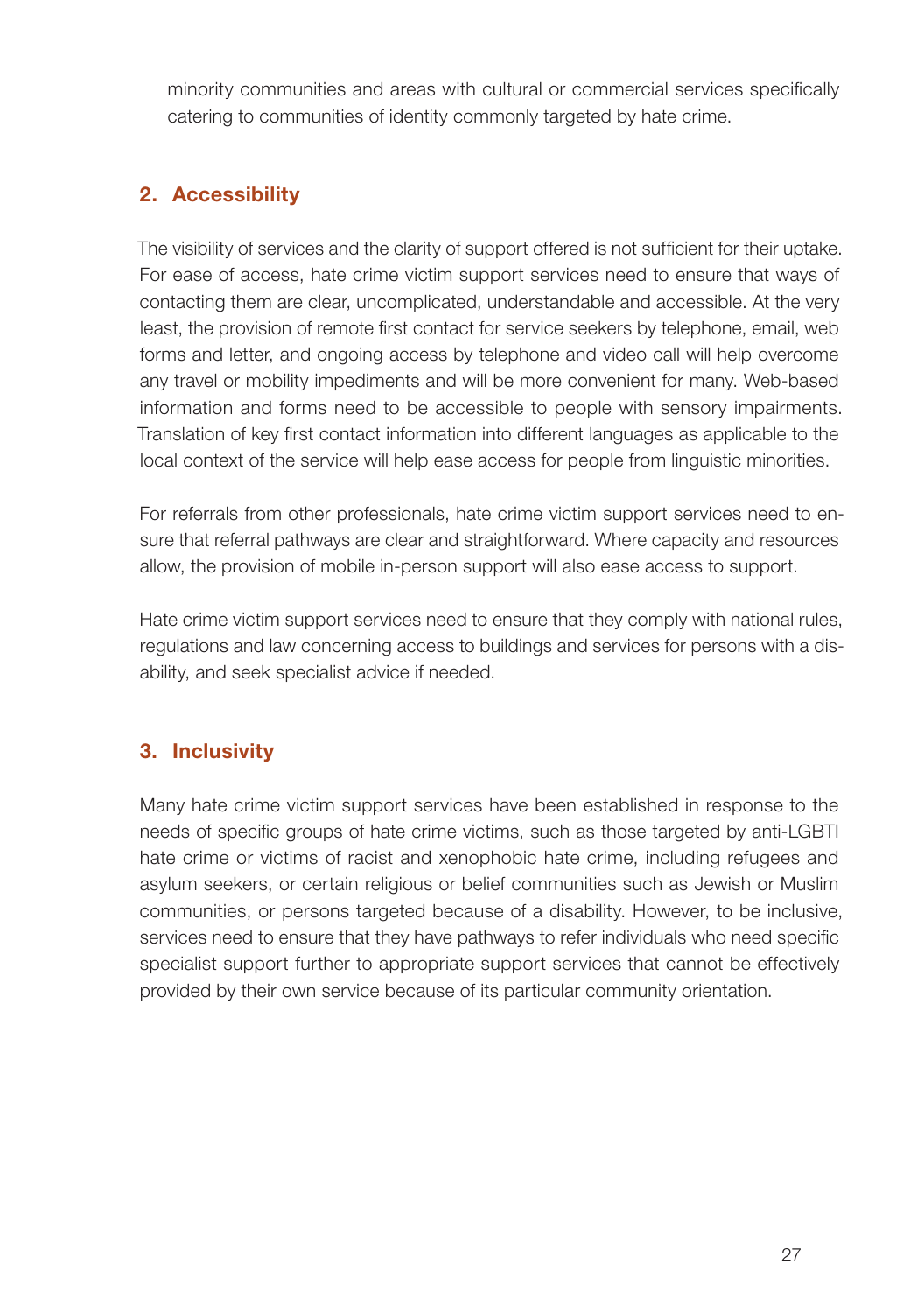### <span id="page-29-0"></span>4. Casework arrangements and management

### Goal oriented

To ensure a victim-centred and needs driven approach to casework, clear goals need to be agreed in an individual plan in consultation with each service seeker. The outcomes must be kept under review and amended as necessary.

The agreed goals in the individual plan for casework with service seekers must determine the duration of support provided and cases closed when outcomes are achieved or alternatively support is no longer sought by the service seeker. It is good practice to produce a case outcome review upon closing each case to contribute to quality assurance review.

#### Consultation arrangements and working in teams

In addition to one-to-one support meetings with service seekers, hate crime victim support services must be prepared to undertake group support meetings if the service seeker prefers to be accompanied by family, friends or other people. Where capacity and resources allow, working in teams is desirable whereby casework is undertaken by two colleagues in collaboration. This enables peer support and continuity should one caseworker become unavailable.

#### Supervision and casework management

Processes must be maintained for the supervision and management of casework to identify appropriate support needed for staff and to monitor and ensure consistent effectiveness in the service provided.

#### **Supervision**

"A basic supervision relationship should recognise and respond to the following:

- Workload management;
- Demand, the intensity of casework and time commitment to cases;
- How much out-of-hours work is being done;
- Training and professional development;
- Release of intense feelings generated by casework;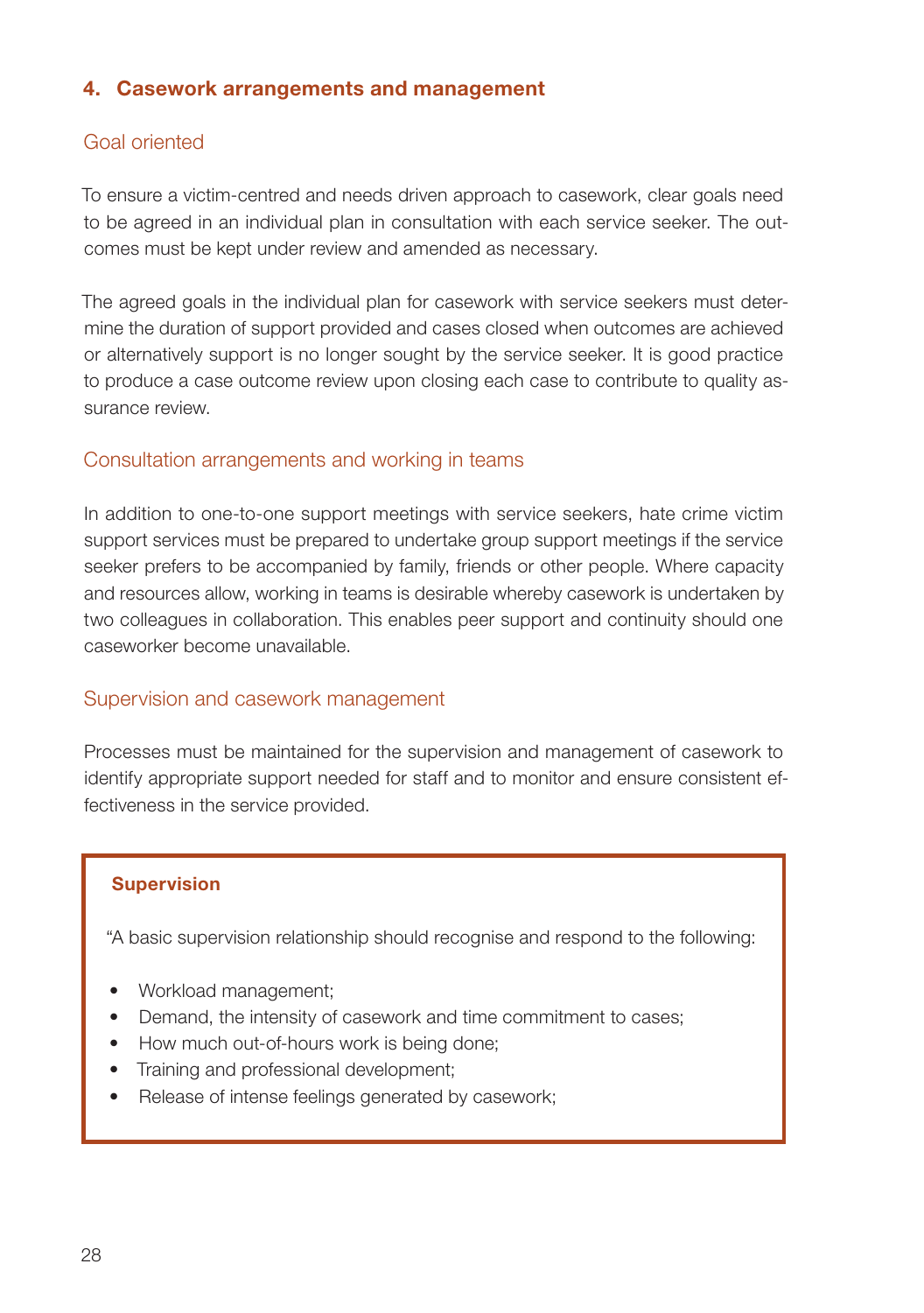- <span id="page-30-0"></span>• Giving constructive feedback and appreciation;
- The needs of the caseworker to perform effectively;
- Opportunities for the caseworker to benefit from peer group support; and
- Reflective practice."

From: Chahal, K. *Supporting Victims of Hate Crime. A Practitioner Guide*, (Bristol: Policy Press, 2017), pp. 111–112.

#### 5. Casework records

Hate crime victim support services must ensure that all staff working with service seekers are fully aware of their responsibility and given the means to maintain casework records according to their state's legal requirements and good professional practice. It is good practice for casework recording to be undertaken as much as possible in partnership with service seekers. Casework recording is an integral part of the support process as it helps to retain important contextual information relevant to the planning of support, promotes continuity of support, and aids review and reflection of actions undertaken. Casework records are also important for accountability.<sup>28</sup>

#### 6. Human resources

Staff, and others such as volunteers, trainees and interns, engaged in hate crime victim support services, are entitled to quality standards of ethical and respectful practice in the way they are managed. There are certain fundamental benchmarks that can reasonably be expected to be achieved by all hate crime victim support services irrespective of size and capacity.

#### Equal opportunity and diversity

Hate crime victim support services must exercise non-discriminatory recruitment and employment practices and ensure equality of opportunity for all job applicants, staff, volunteers, trainees and interns. Applicants with the greatest degree of competency identified for vacant positions should be selected. Such equal opportunity practice does not conflict with measures, where permissible under the state's law, to attract

<sup>28</sup> For a useful resource on casework recording, see the material provided by the [Social Care](https://www.scie.org.uk/social-work/recording)  [Institute for Excellence.](https://www.scie.org.uk/social-work/recording)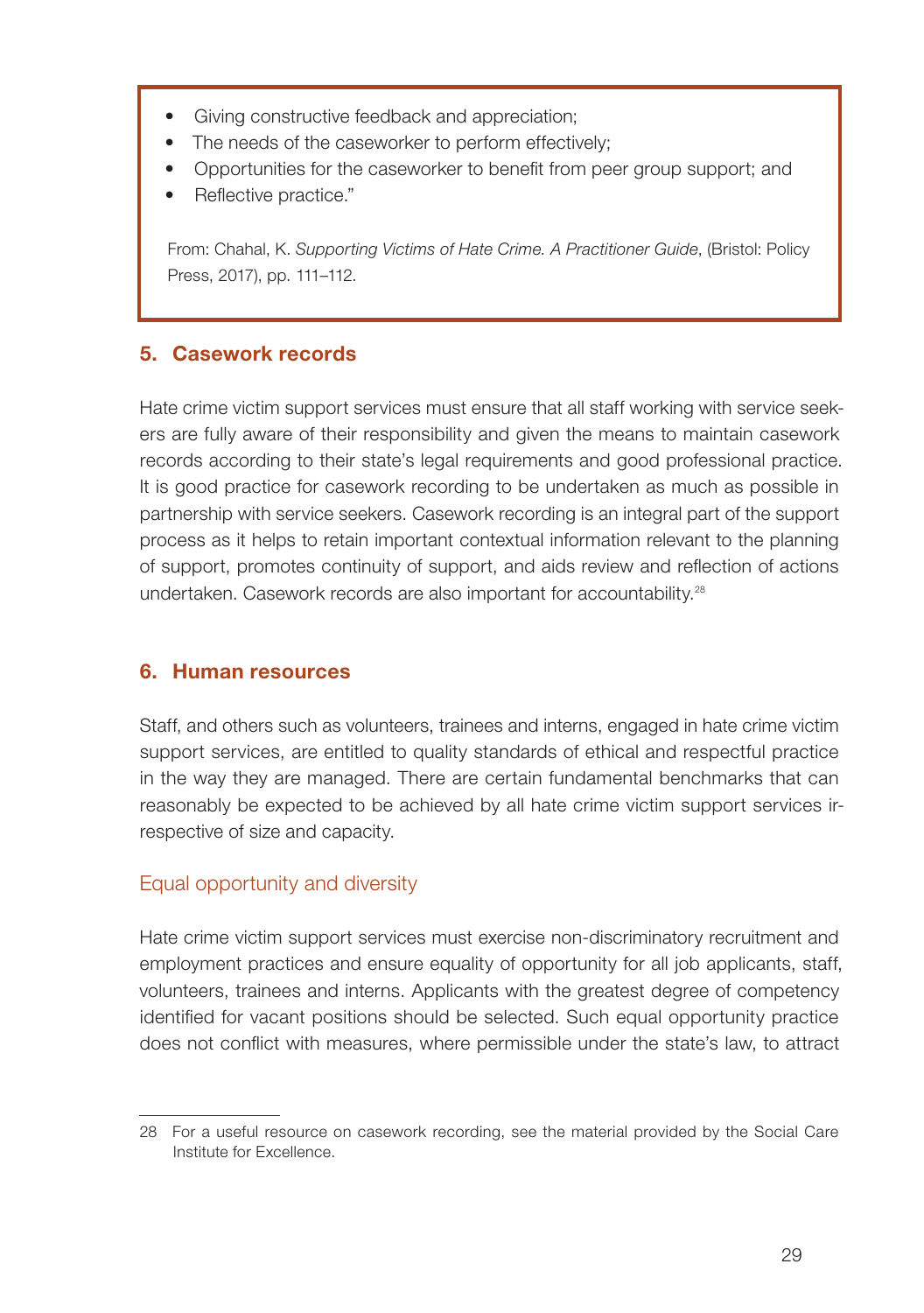diverse applicants for employment, volunteer, trainee and intern opportunities to reflect the diversity of service seekers.

#### Induction and probation

All new staff, volunteers, trainees and interns must be given the opportunity to become familiar with the service and understand the requirements of their role through appropriate induction, training in the service's procedures, as relevant, and probation provisions.

#### Pay, annual leave and expenses

Staff remuneration and paid annual leave should be in line with comparable positions in social services, health and welfare employment in the state and region in which the hate crime victim support service is located. If trainees are engaged, remuneration should be in line with international standards.<sup>29</sup> All staff, volunteers, trainees and interns, must be fully compensated for any out of pocket expenses incurred in the course of their activity for the hate crime victim support service.

# Working conditions

The workload of staff must not exceed what can reasonably be achieved within contracted or agreed working hours. The same applies to volunteers, trainees and interns, where applicable. To enable reasonable adjustment of working days to manage out of work responsibilities, provisions should be made for flexible working and working from home.

#### Volunteers

Ongoing support should be provided to volunteers to help them undertake their volunteer roles. Their contribution to the service should be regularly acknowledged.

#### Interns

Unpaid interns engaged for work experience should be provided with a structured programme of support to maximise the benefit from their work experience. If interns undertake work for the benefit of the service they should be contracted and paid according to the equivalent job role.

<sup>29</sup> See, for example, Council of Europe, ['Traineeships'](https://www.coe.int/en/web/jobs/traineeships).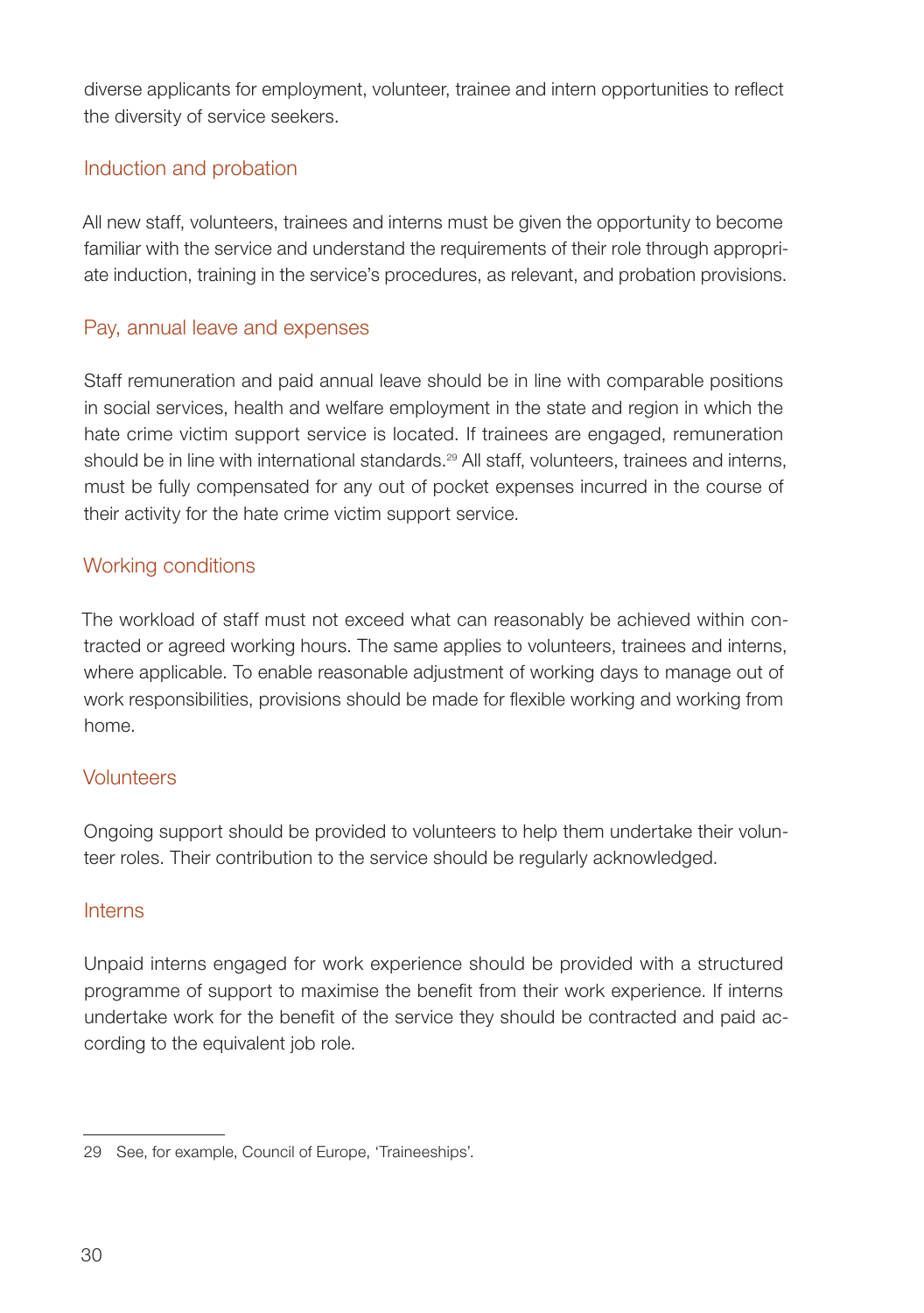#### <span id="page-32-0"></span>Performance and development review

All staff, volunteers, trainees and interns should be given the opportunity to participate in regular performance and development review to determine their needs for personal and professional development and training. The precise nature of the review will be variable according to the capacity and resources of the hate crime victim support service.

#### *Personal and professional development and training*

All staff, volunteers, trainees and interns should be given ongoing opportunities for personal and professional development and training undertaken by the hate crime victim support service, or by other organizations if necessary, to meet the quality standards of the service as identified by performance and development reviews.

#### 7. Leadership and management

For hate crime victim support services to work effectively, clear lines of accountability must be evident for all staff, trainees, volunteers and interns. Management of the service must be accountable to a board of trustees or independent outside directors. It is good practice for service development and resource planning to be undertaken by senior management in partnership with the board, with the participation of staff.

#### 8. Security and safeguarding

#### *Data protection*

Hate crime victim support services must be familiar with, and comply with, their state's legal requirements on the storage of personal data for the secure protection of casework and human resources records against breaches of confidentiality, unauthorised access and processing, as well as accidental loss, destruction and damage. This applies to physical and digital storage. The period of personal data retention must comply with their state's legal requirements. Processes must be maintained to continuously review the need for retention and erasure of information.

#### Occupational health and safety

All hate crime victim support services must comply with their state's legal requirements concerning the provision of a safe working environment. A written health and safety policy needs to be established and subject to periodic review. All new staff, trainees,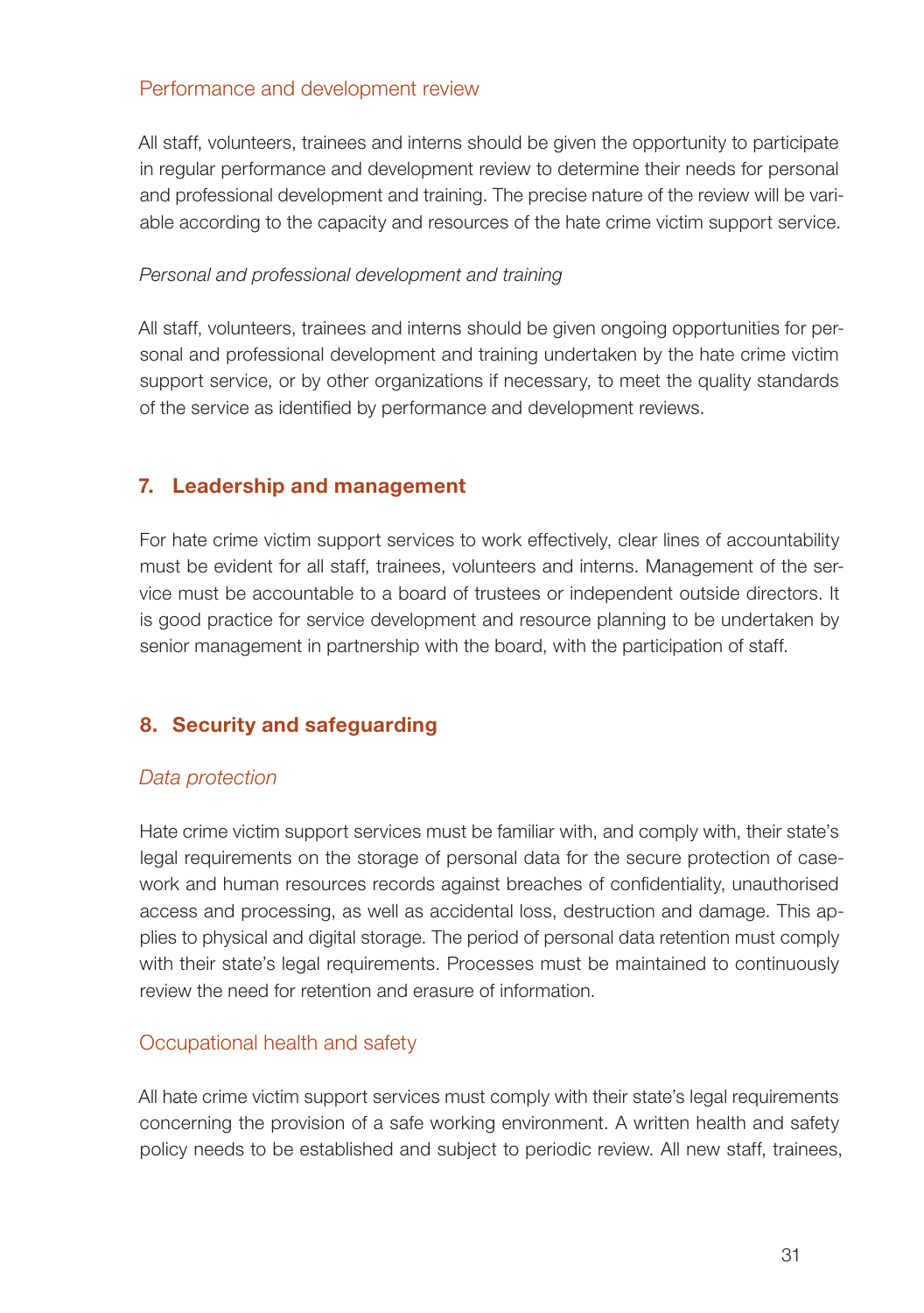volunteers and interns need to be advised about the policy during their induction into the service.

#### Welfare needs of hate crime victim support service staff

"I have met caseworkers who, while doing their job, are suffering from depression, are close to burnout, are feeling unsupported and isolated, are managing an increasingly large caseload and complex political relationships with other agencies, and are working on fixed-term contracts in projects with time-limited funding. Hate crime practitioners also have needs that must be recognised and responded to by the services that employ them. […]

Listening to, recounting and responding to the experiences of hate violence victims can result in secondary traumatic stress or vicarious trauma. Such levels of distress require the same care and compassion from managers and supervisors that is given to clients."

From, Chahal, K. *Supporting Victims of Hate Crime. A Practitioner Guide,* (Bristol: Policy Press, 2017), pp. 109–110.

Occupational health also includes the mental wellbeing of staff. The emotional impact from working with hate crime victim support can be considerable. Hate crime victim support services need to have a process in place to monitor and respond to the emotional and mental welfare needs of staff. It is important that team and case supervision are carried out at regular intervals, by trained psychologists and that adequate funding is allocated for such supervision. Staff must have access to the support they need and be directed to appropriate external support, if necessary. The specific process will depend upon the capacity and resources of the service. But at the very least, the mental welfare of staff can be addressed through the supervision process.

#### Security of premises and staff

Some hate crime victim support services can be targets of politically motivated attacks. Services must therefore continuously review the security of premises, and the security of all personnel while within the premises and entering, exiting and journeying to and from the premises, and take protective measures according to any identified risk.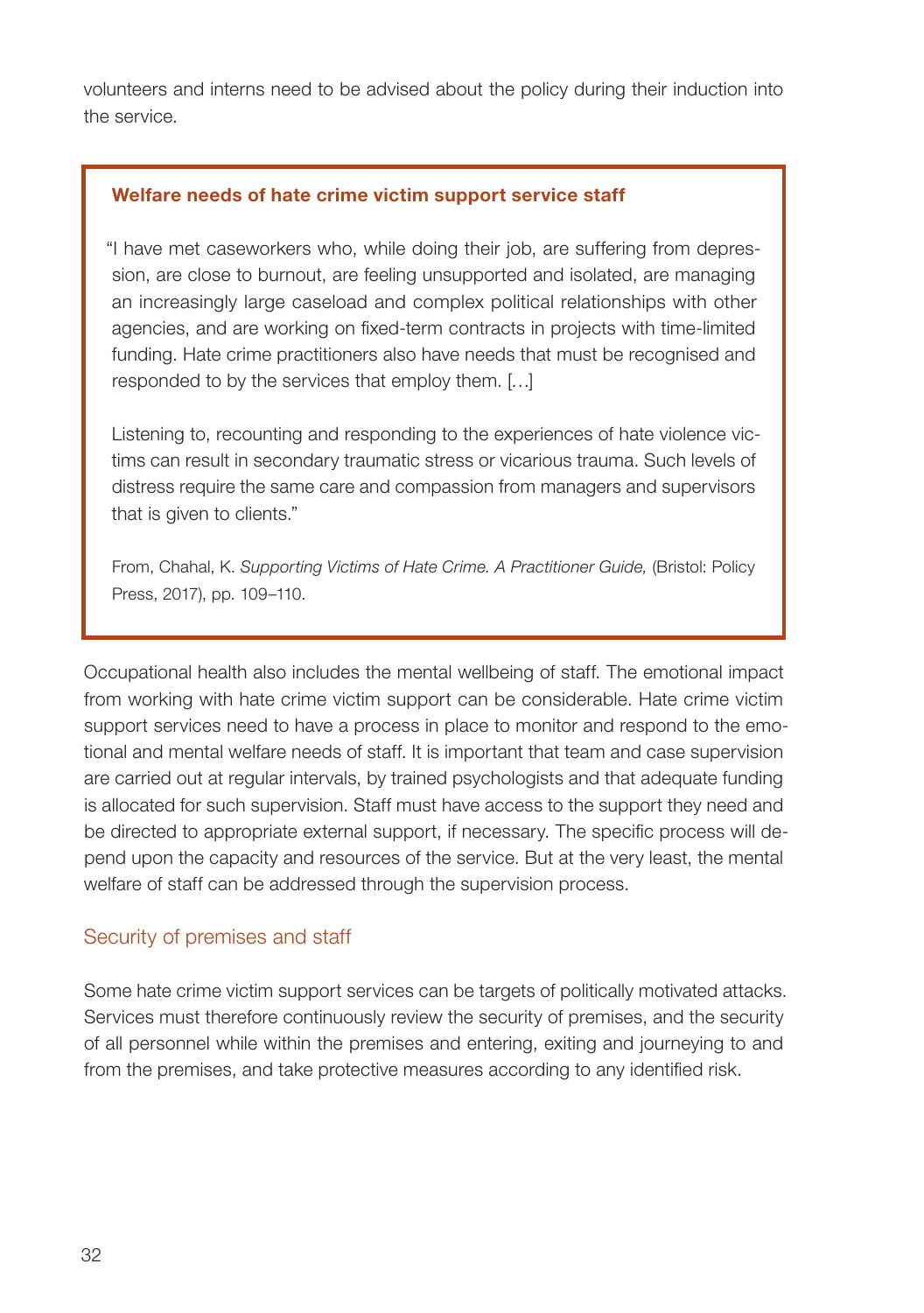#### <span id="page-34-0"></span>Harassment and bullying

To ensure a respectful workplace, hate crime victim support services should maintain a harassment and bullying policy even if not legally required by their state. The policy should include a clear commitment against bullying and harassment and detail the grievance procedure to be followed.

### 9. Grievances

All hate crime victim support services should maintain a grievance procedure and share it in writing with all service seekers, staff, trainees, volunteers and interns. It should specify their entitlement for grievances to be addressed and the process involved if they feel they have been treated unfairly, wrongly or inappropriately, and wish to raise a complaint. The grievance procedure should include details about the person with whom the complaint should be raised, and specify an alternative if the usual person is involved in the grievance.

### 10. Community engagement

To ensure that hate crime victim support services are responsive to the needs and views of communities affected by hate crime, proactive measures should be taken to engage and consult with community workers, community activists, local elected representatives, religious leaders, community associations and community businesses, not only for awareness raising about the service, but also when planning, reviewing and developing the service (see 3.1 Visibility above).

A holistic approach to hate crime victimization requires measures to try to prevent the occurrence of hate crime. Evidence-led interventions involving preventative measures with young people, including hate crime awareness raising and educational initiatives in schools, colleges and communities, as well as activities with older adults, should be taken by hate crime victim support services where capacity and resources allow, and in partnership with local residents and other agencies and organizations.

#### 11. Partnership and co-operation

Local authorities, social welfare groups, civil society and criminal justice organizations all recognize the importance of a multi-agency approach against hate crime. Responding effectively to hate crime involves the input of a variety of specialist competences that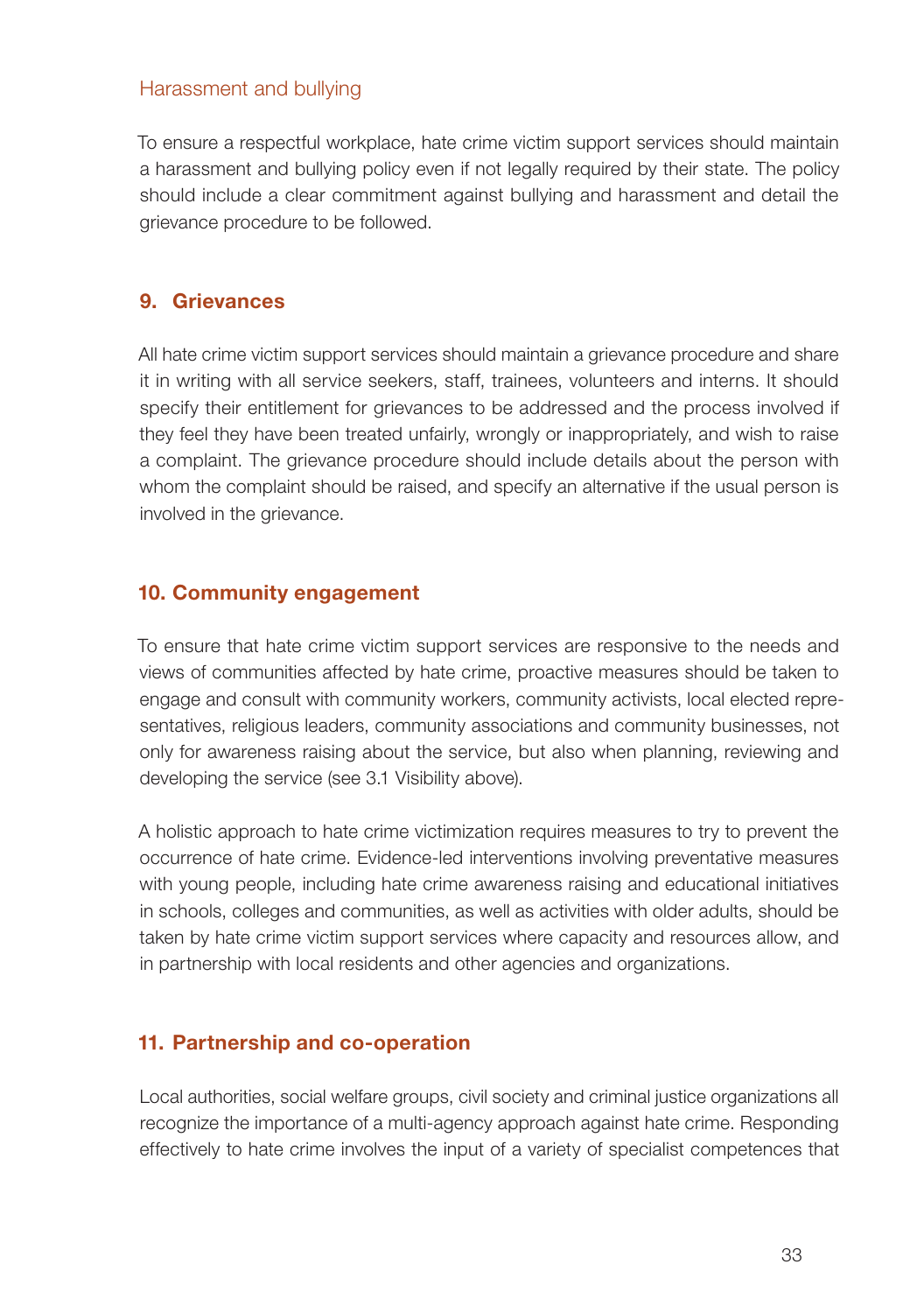<span id="page-35-0"></span>go beyond the capacity and responsibility of any single agency. Inter-agency partnership and co-operation applies to case work with hate crime victims, policy-making, and strategic response and planning.<sup>30</sup> Working together is critical.

Hate crime victim support services, therefore, need to identify partners for inter-agency co-operation in the areas they serve, set up referral processes, and proactively establish and maintain effective casework relationships with public agencies such as police and prosecution services, health, social welfare, local government and community services, religious communities and organizations and other CSOs. Where service capacity and resources allow, participation can be established in multi-agency forums, and relationships proactively sought with public agencies and other civil society organizations, for both strategic dialogue and joint policy, working to promote, support and improve responses to hate crime.

# 12. Autonomy

To exercise partiality with service seekers by advocating on their behalf with other organizations, and even challenging practices of secondary victimization, hate crime victim support services need to be able to exercise autonomy. This applies to specialized hate crime victim support services provided by the state, as well as CSOs. While they might be financially accountable to the state and accountable through accreditation conditions, specialized hate crime victim support services need to be able to always act on the side of service seekers.

Sharing premises with state agencies, for instance, can be beneficial for sustaining relationships for co-operation and partnership working against hate crime. However, as much as possible, service premises accessed by hate crime victims should not be located in shared premises to strengthen the confidence of service seekers in the autonomy of the service. If funding is received from the state and other organizations, it should be ensured that contracts do not compromise the partiality of the support offered by specialist hate crime victim support services.

<sup>30</sup> See, Iganski, P. "[Evaluation of the London–wide Race Hate Crime Forum as a model of good](http://policeauthority.org/metropolitan/downloads/partnerships/hcf/070101-igansky.pdf)  [practice between statutory Criminal Justice Agencies and Voluntary Sector Non-Governmental](http://policeauthority.org/metropolitan/downloads/partnerships/hcf/070101-igansky.pdf)  [Organisations](http://policeauthority.org/metropolitan/downloads/partnerships/hcf/070101-igansky.pdf)*"*, London Probation Service, 2007, pp. 5–7.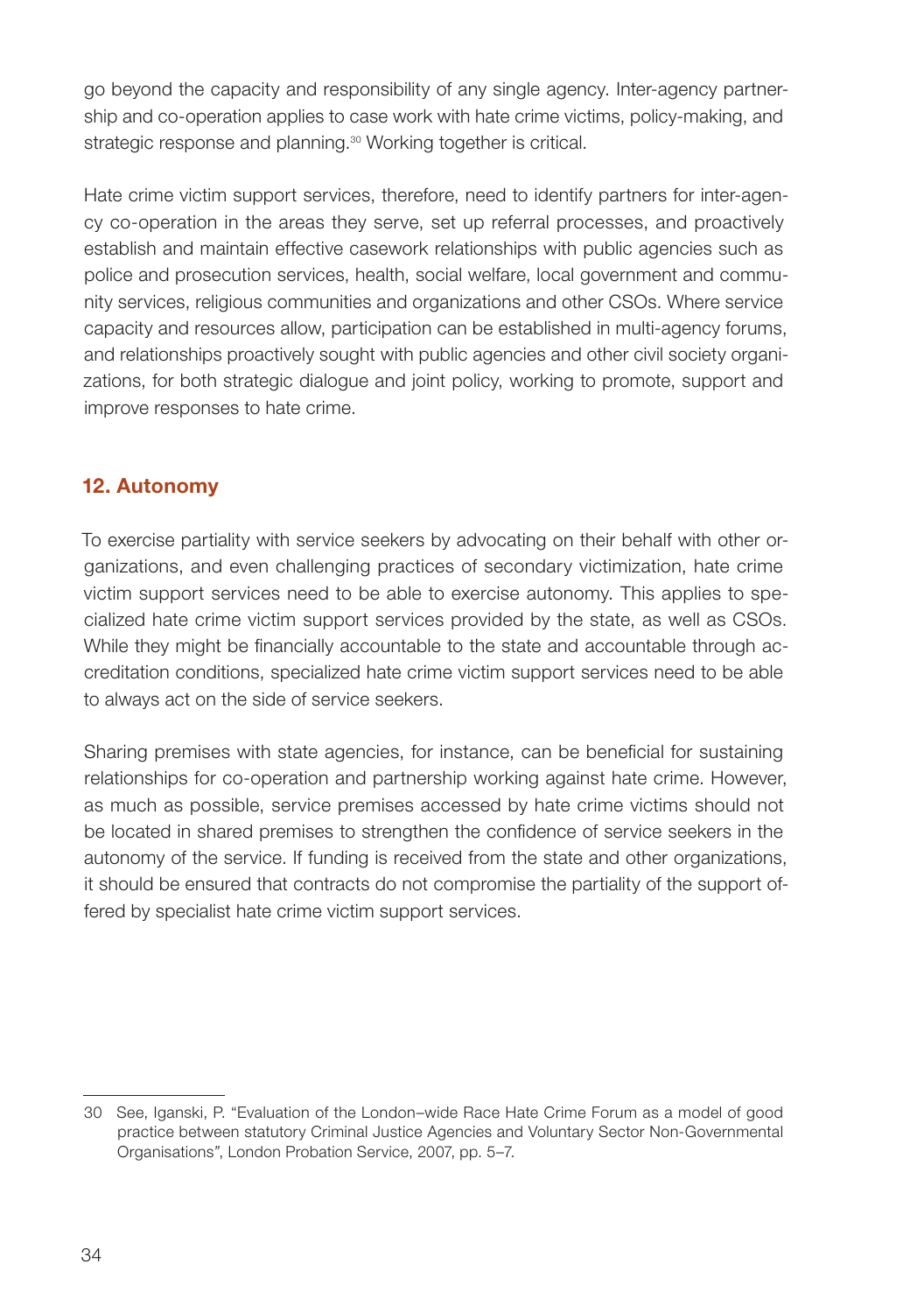#### <span id="page-36-0"></span>13. Quality assurance review

To ensure that service provision meets its objectives, hate crime victim support services need to have in place continuous quality assurance review measures. At the very least, quality assurance review should include periodic analysis of casework outcomes and service seeker feedback. The precise arrangements for such measures will vary according to the capacity and resources of the service. The establishment of quality assurance review measures might also be a requirement of mandatory accreditation or licensing of the service, where applicable.

External independent quality assurance review can be valuable for providing objective and in-depth evaluation of services. Such independent, preferably scientific, expert evaluation of services can be a useful quality management and development tool. Including a wide range of stakeholders and partners in the review process will add to its value. Funds should be sought for periodic independent external evaluation to be conducted by experienced evaluators from academic or other public sector organizations, or from the private sector.

For transparency, quality assurance review reports should be published on the service's website or otherwise made public, along with details about any responsive action taken.

#### 14. Oversight and governance

All non-governmental hate crime victim support services, irrespective of size and capacity, must ensure that they comply with governance requirements of charity law or corporate law as applicable in their state. Certain dimensions of good practice governance are commonly required in law. They include the writing of a governing document and the appointment of a board of trustees or outside independent directors responsible for:

- Ensuring that the service complies with its governing document;
- Setting strategic objectives for maintenance and direction of the service;
- Meeting any contractual requirements;
- Monitoring and regularly reviewing practice, performance and outcomes of the service, and ensuring quality standards;
- Monitoring and responsibly managing the service's resources and the potential risks faced;
- Ensuring that the service complies with charity law requirements and other laws as applicable; and
- Ensuring that the service complies with statutory accounting and reporting requirements.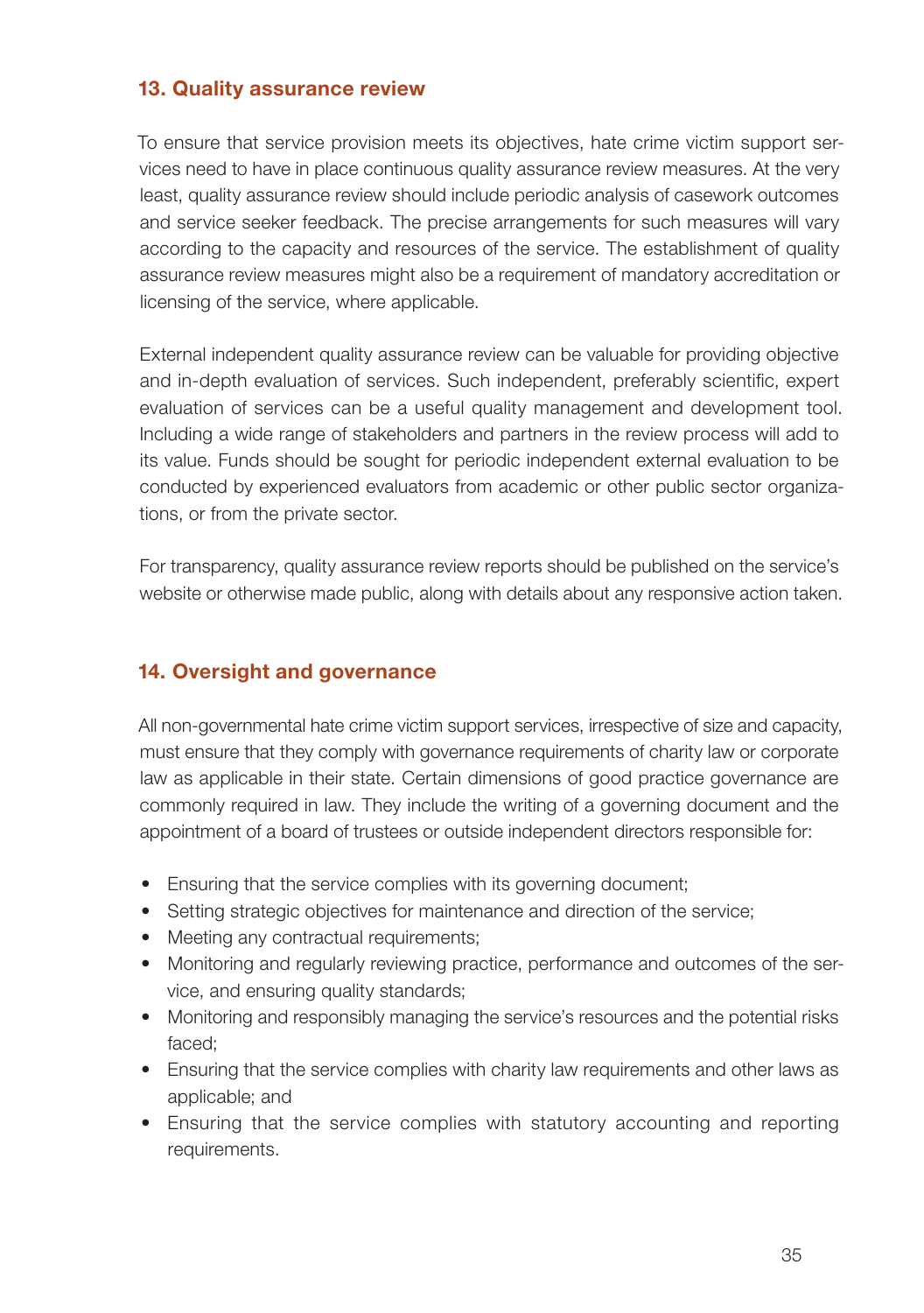The accountability of senior management to the board of trustees or outside independent directors, on the above, must be clear. Where specialized hate crime victim support services are state provided, similar good governance practice should be adopted.

For accountability to beneficiary communities, it is good practice for the composition of governing boards to reflect the diversity of service seekers It is also good practice for services to publish an annual report, including an annual accounts summary, for transparency for beneficiaries, communities, funders and collaborating services.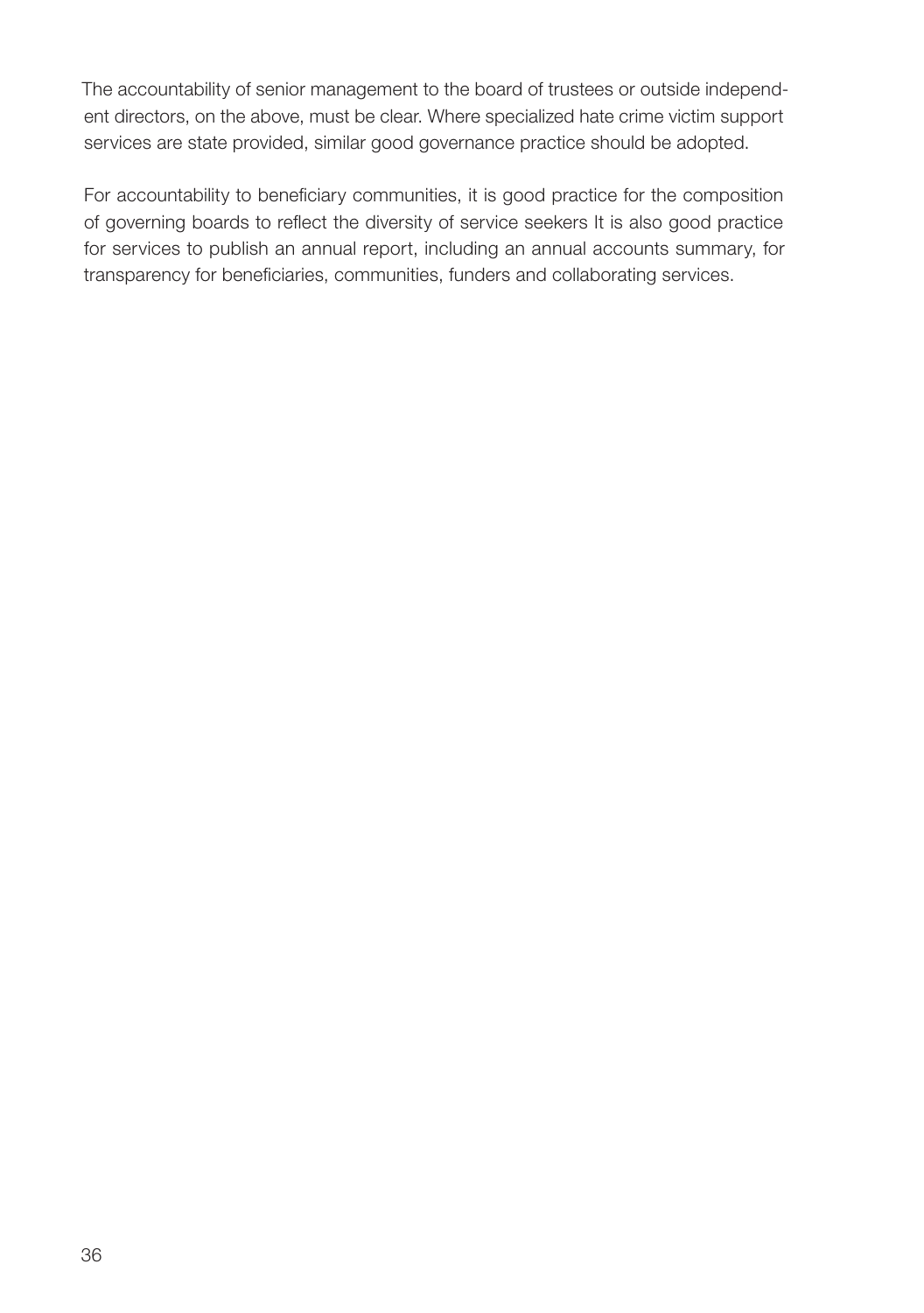# <span id="page-38-0"></span>ANNEX 1

| <b>Checklist of Model Quality Standards</b><br>for specialist hate crime victim support services                                                                                                                                           |  |  |
|--------------------------------------------------------------------------------------------------------------------------------------------------------------------------------------------------------------------------------------------|--|--|
| <b>Service seeker entitlements:</b>                                                                                                                                                                                                        |  |  |
| Support should be available:                                                                                                                                                                                                               |  |  |
| To anyone affected by hate crime, and not restricted to direct victims and their<br>families;                                                                                                                                              |  |  |
| Regardless of whether the direct victim's experience legally qualifies as crime;                                                                                                                                                           |  |  |
| Irrespective of whether a crime is reported to the police or other official<br>authority;                                                                                                                                                  |  |  |
| Regardless of the service seeker's nationality, residency or citizenship status;<br>and                                                                                                                                                    |  |  |
| Free of charge.                                                                                                                                                                                                                            |  |  |
| Remote interaction with the service should be made available, by telephone,<br>email, mail, video call or through online forms, as well as in-person support.                                                                              |  |  |
| Contingency plans should be made for crisis response during and outside<br>office hours to ensure their accessibility to persons in immediate need.                                                                                        |  |  |
| All information about services, such as details about accessing the service, the<br>types of provision offered, and the rights of service seekers who engage with<br>the service, should be clear, concise, understandable and accessible. |  |  |
| Service seekers should regularly be kept informed of progress if actions are<br>taken by the service provider in partnership with them.                                                                                                    |  |  |
| Service seekers' comprehension of the language used by the service when<br>providing information, advice and support, orally and in writing, always needs to<br>be considered with measures taken to ensure effective communication.       |  |  |
| It should be ensured that services comply with national rules, regulations and<br>law concerning access to buildings and provisions for persons with a disability.                                                                         |  |  |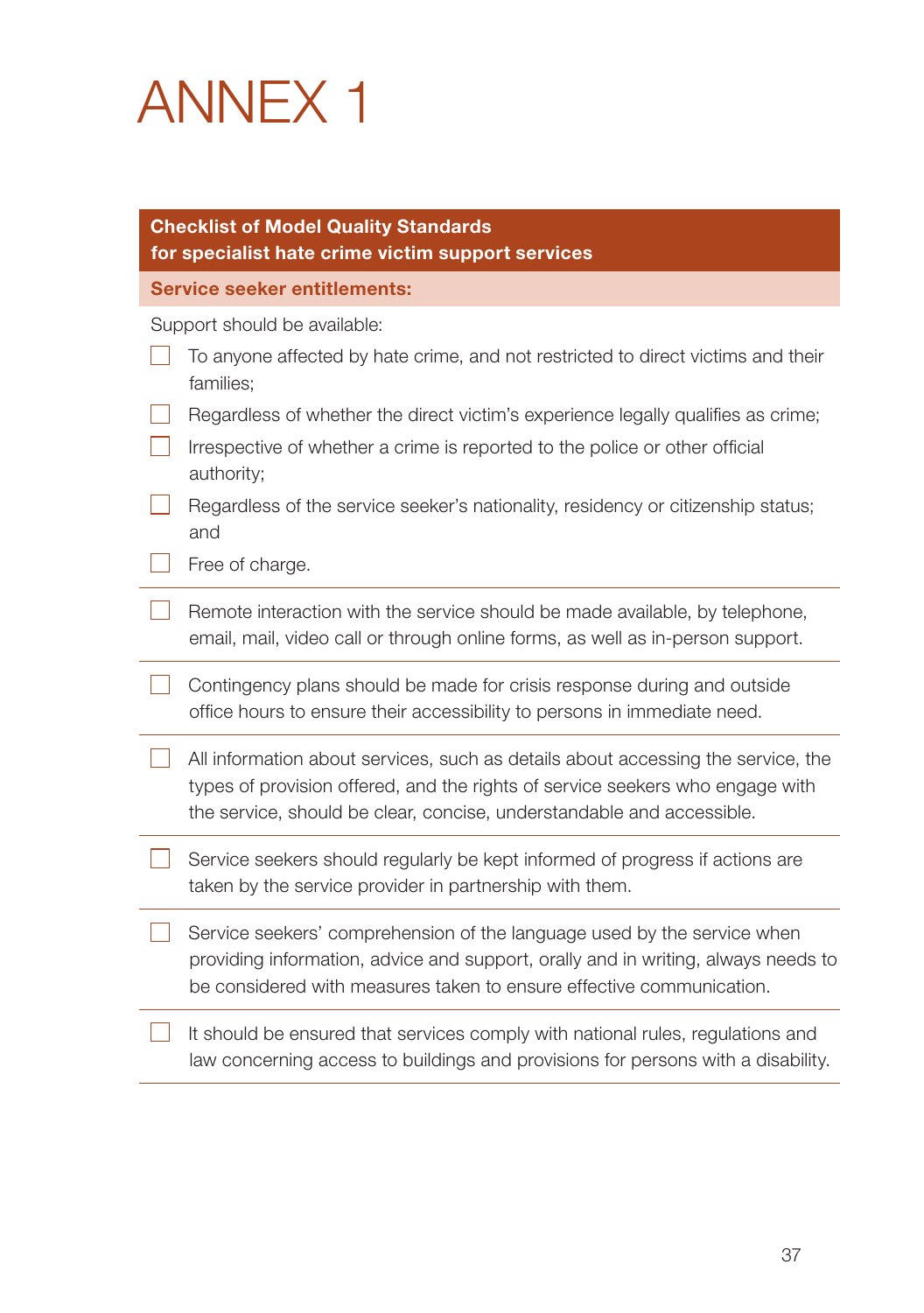| Service seekers must be informed, and give their explicit consent, for:                                                                                                                                             |  |  |
|---------------------------------------------------------------------------------------------------------------------------------------------------------------------------------------------------------------------|--|--|
| Any action taken on their behalf; and                                                                                                                                                                               |  |  |
| The storage, use and sharing of their personal data.                                                                                                                                                                |  |  |
| Service seekers must be made aware of the limits of confidentiality.                                                                                                                                                |  |  |
| Service providers must be familiar with their own national laws, regulations and<br>administrative provisions concerning breach of confidentiality.                                                                 |  |  |
| It must be ensured that services comply with regulations governing data protection<br>in their own state.                                                                                                           |  |  |
| Service seekers must be:                                                                                                                                                                                            |  |  |
| Given sufficient information to exercise their choice to consent or decline to the<br>processing of their data;                                                                                                     |  |  |
| Asked to provide their informed consent for the sharing of their information with<br>other services; and                                                                                                            |  |  |
| Advised about the circumstances under which the confidentiality of their<br>information might be breached.                                                                                                          |  |  |
| Service seekers are entitled to be treated in a respectful professional manner<br>without discrimination on any grounds.                                                                                            |  |  |
| Decisions about actions to be taken for, and in partnership with, the service<br>seeker must be decided solely by the person concerned once made aware<br>about their rights and entitlements.                      |  |  |
| Services must have the skills and resources necessary to respond to service<br>seekers' needs for advice, information and assistance, or know where to refer<br>them for such support.                              |  |  |
| A risk assessment at the first opportunity must be undertaken so that the<br>service seeker can be advised about, and exercise, personal security measures,<br>or agree to measures taken in partnership with them. |  |  |
| An individual needs assessment must be undertaken early and in partnership<br>with the service seeker and support must focus on the specific needs<br>articulated by them.                                          |  |  |
| A holistic approach should be taken so support is not confined to service<br>seekers' direct needs but also related to the impact of the victimisation<br>experience, as sometimes a spectrum of needs is apparent. |  |  |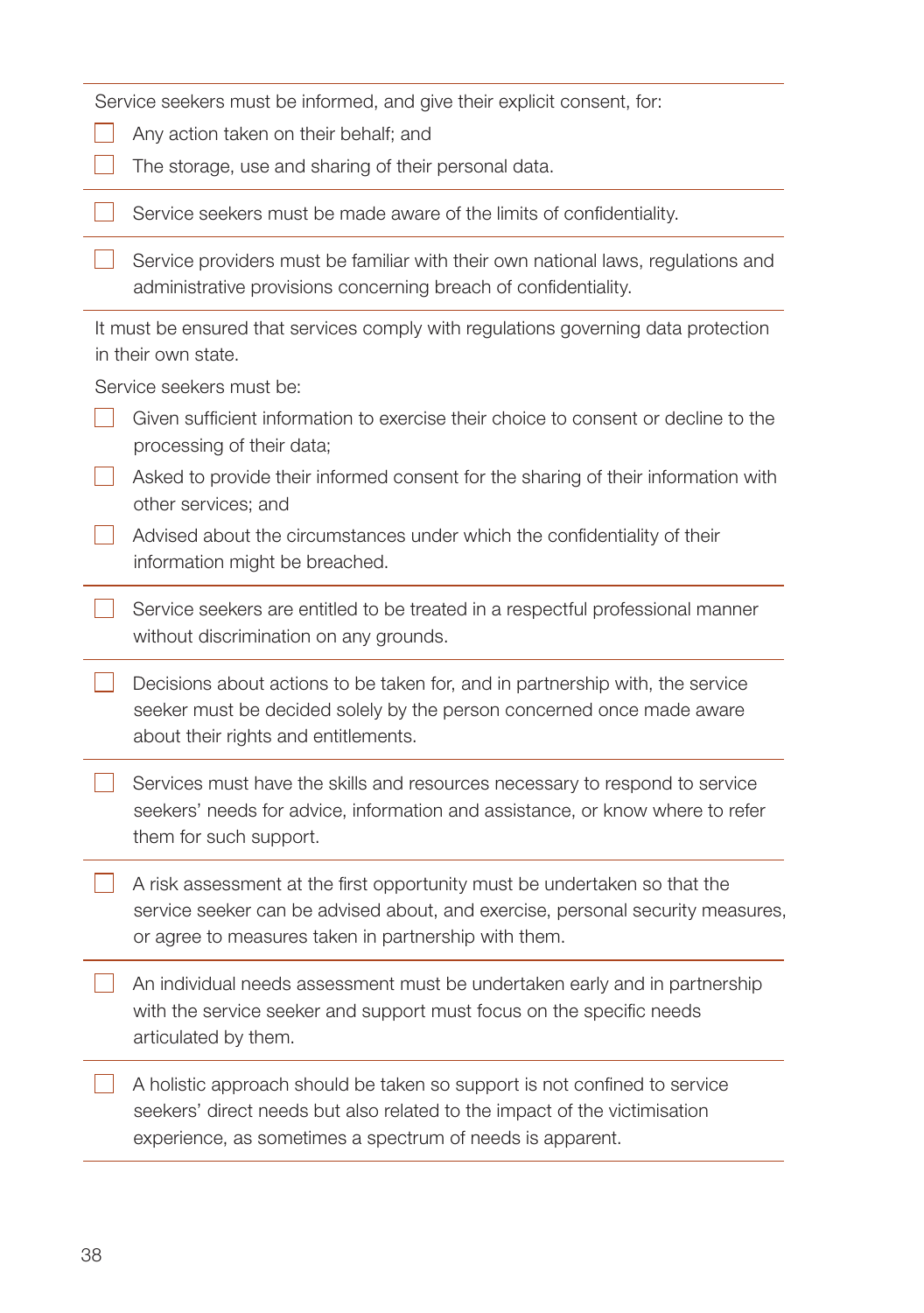| All communication with service seekers must be through their preferred means<br>of contact.                                                                                 |  |  |
|-----------------------------------------------------------------------------------------------------------------------------------------------------------------------------|--|--|
| Service seekers must be clearly advised about who they can contact, and by<br>what means, for any enquiries.                                                                |  |  |
|                                                                                                                                                                             |  |  |
| <b>Staff competencies:</b>                                                                                                                                                  |  |  |
| Caseworkers and other staff who interact with service seekers must apply a<br>victim-centred approach to their work.                                                        |  |  |
| It is vital that caseworkers and other staff show solidarity in their interactions<br>with service seekers and act as their advocates with others with their consent.       |  |  |
| Caseworkers and other staff who come into contact with service seekers<br>should demonstrate authentic empathy.                                                             |  |  |
| Caseworkers and other staff should be:                                                                                                                                      |  |  |
| Conscious of not exercising privilege over service seekers; and                                                                                                             |  |  |
| Vigilant about how their privilege might consciously and unconsciously impact<br>their perceptions, attitudes and behaviour when working with service seekers.              |  |  |
| Caseworkers and other staff who interact with service seekers should:                                                                                                       |  |  |
| Be knowledgeable about the common trauma and needs associated with crime<br>victimization in general and hate crime in particular;                                          |  |  |
| Have basic legal knowledge about the criminal, civil and administrative law<br>concerning hate crime as applicable and general crime victims' rights in their<br>own state; |  |  |
| Have knowledge about applicable international standards concerning crime<br>victims' rights; and                                                                            |  |  |
| Have a basic level of digital literacy to be able to effectively advise service<br>seekers victimized online and on social media.                                           |  |  |
| All staff should:                                                                                                                                                           |  |  |
| Exercise an ongoing commitment to self and professional development;                                                                                                        |  |  |
| Exercise their duty of confidentiality to service seekers and abide by any legal<br>obligations for confidentiality in their state;                                         |  |  |
| Be familiar with their state's legal obligations for potentially breaching<br>confidentiality in the case of information disclosure; and                                    |  |  |
| Be familiar with court order powers in their state in respect of how they might<br>affect their responsibilities in criminal and civil proceedings.                         |  |  |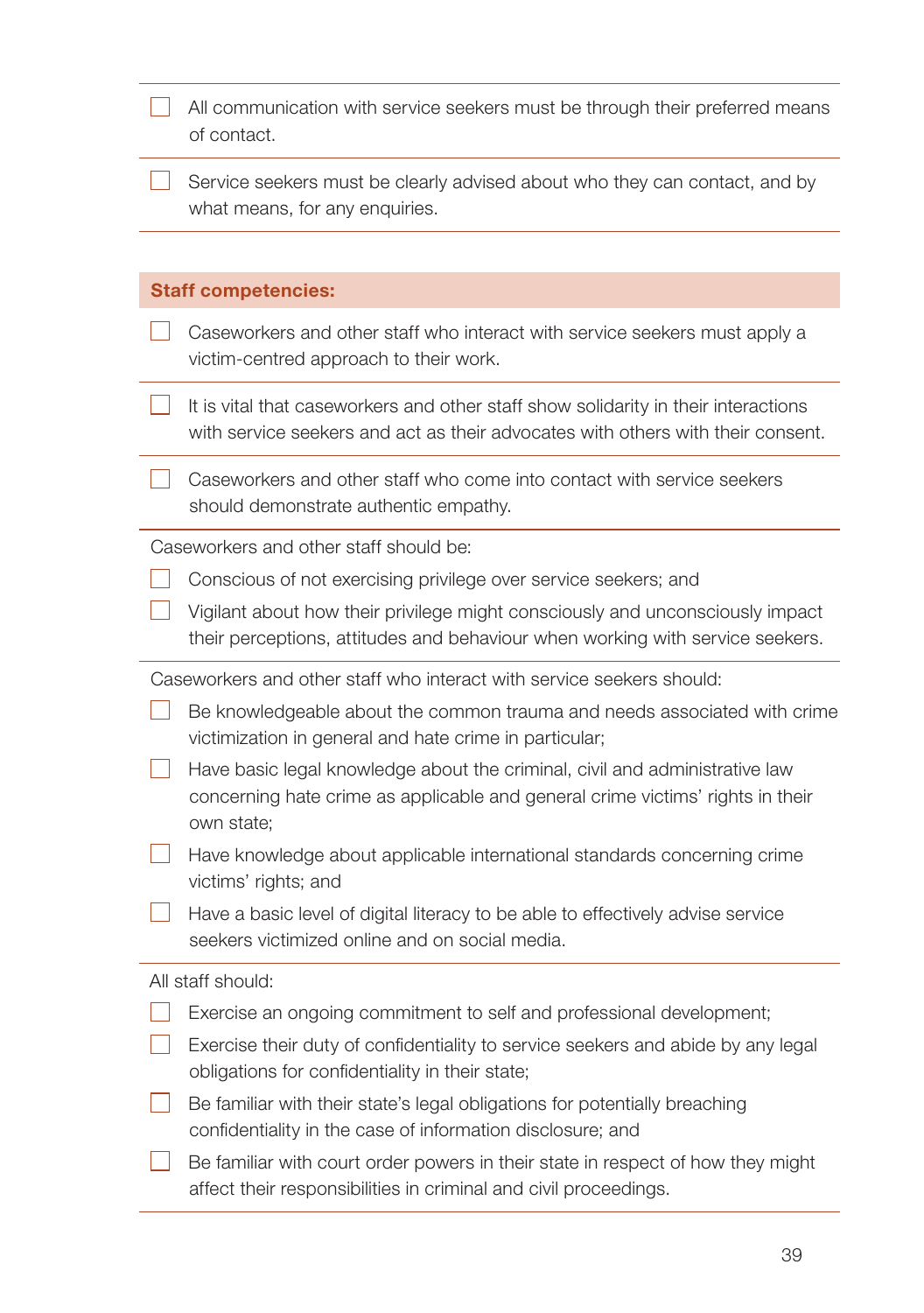| <b>Service organization and management:</b> |                                                                                                                                                                                                                                               |  |
|---------------------------------------------|-----------------------------------------------------------------------------------------------------------------------------------------------------------------------------------------------------------------------------------------------|--|
|                                             | It should be ensured that potential service seekers, and others who might refer<br>them, are aware of the service and clear about the support offered.                                                                                        |  |
|                                             | Ways of contacting services should be clear, uncomplicated, understandable<br>and accessible.                                                                                                                                                 |  |
|                                             | Services should ensure they comply with national rules, regulations and law<br>concerning access to buildings and services for persons with disabilities.                                                                                     |  |
|                                             | Services with a particular community orientation should ensure they have<br>pathways to refer to appropriate support service seekers who need specific<br>specialist assistance that cannot be effectively provided by their own service.     |  |
|                                             | Clear goals should be agreed in an individual plan in consultation with each<br>service seeker and kept under review and amended as necessary.                                                                                                |  |
|                                             | Services must enable group consultations if the service seeker prefers to be<br>accompanied by family, friends or others.                                                                                                                     |  |
|                                             | Processes must be maintained for the supervision and management of<br>casework.                                                                                                                                                               |  |
|                                             | The duration of support should be determined by agreed goals in service<br>seekers' individual plans for casework or alternatively when support is no longer<br>sought by service seekers.                                                    |  |
|                                             | It must be ensured that all staff working with service seekers are fully aware<br>of their responsibility, and given the means, to maintain casework records<br>according to their state's legal requirements and good professional practice. |  |
|                                             | Services must exercise non-discriminatory recruitment and employment<br>practices and ensure equality of opportunity for all job applicants, staff,<br>volunteers, trainees and interns.                                                      |  |
|                                             | Induction, and initial training if needed, should be provided to all new staff,<br>volunteers, trainees and interns, with an appropriate probation period.                                                                                    |  |
|                                             | Staff remuneration and paid annual leave should be comparable to equivalent<br>jobs in social services, health and welfare in the state and region.                                                                                           |  |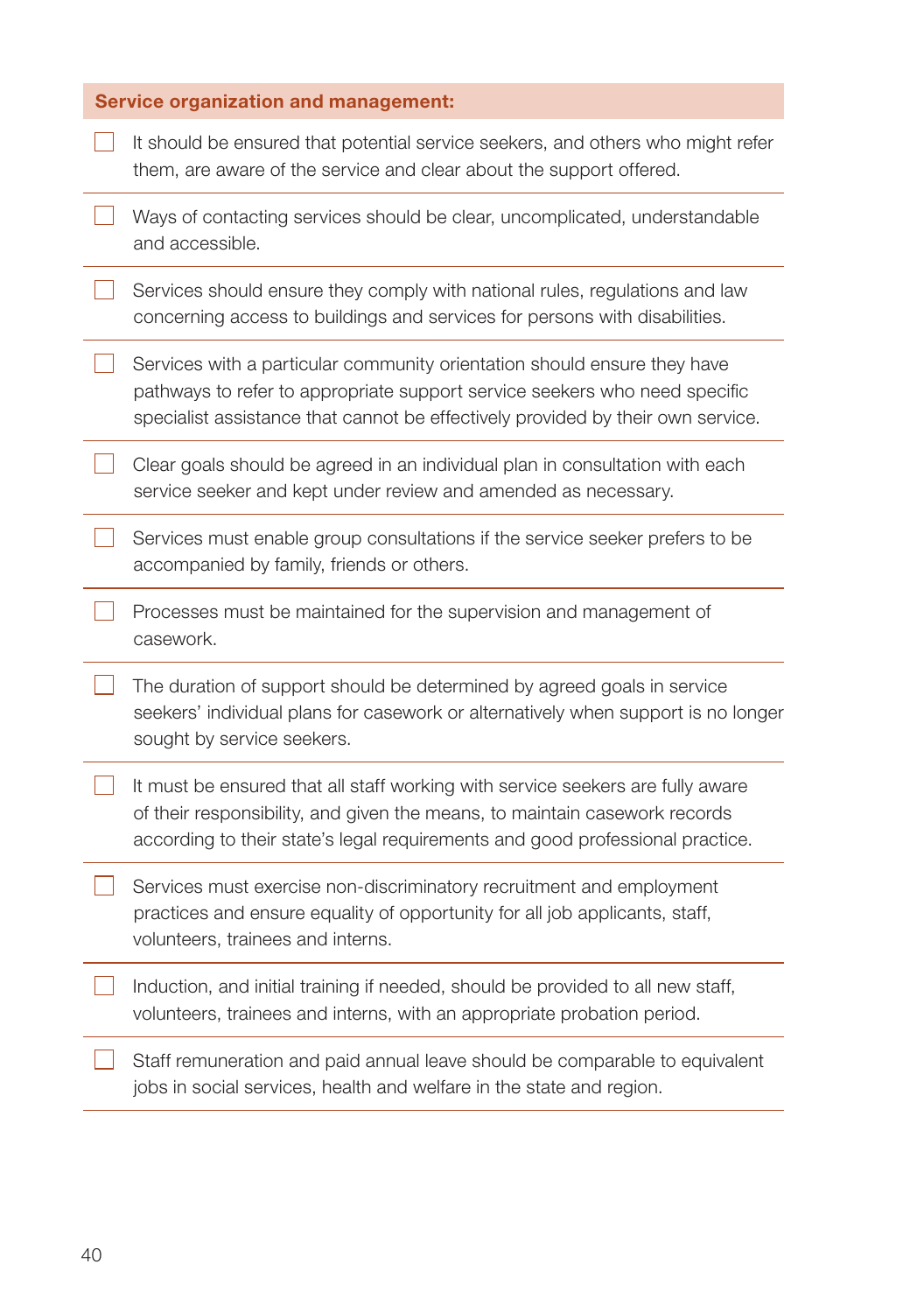| Full compensation must be given to staff, volunteers, trainees and interns, for<br>expenses incurred in the course of their activity for the service organization.      |
|-------------------------------------------------------------------------------------------------------------------------------------------------------------------------|
| Staff workloads must not exceed what can reasonably be achieved within<br>contracted working hours.                                                                     |
| Ongoing professional development should be provided to volunteers to help<br>them undertake their activity.                                                             |
| Unpaid interns should only be engaged for work experience with structured<br>support and paid if they undertake work for the service.                                   |
| All staff, volunteers, trainees and interns, should be given opportunity for regular<br>performance and development review and training.                                |
| Lines of accountability must be clear for all staff, trainees, volunteers and<br>interns.                                                                               |
| Senior management must be accountable to a board of trustees or<br>independent outside directors.                                                                       |
| Services must comply with their state's legal requirements for the storage of<br>personal data for the secure protection of casework and human resources<br>records.    |
| Services must comply with their state's legal requirements for the provision of a<br>safe working environment.                                                          |
| Processes should be in place to monitor and respond to the emotional and<br>mental welfare needs of staff and direct them to appropriate external support if<br>needed. |
| Services must continuously review the security of premises and all personnel<br>and take protective measures, as necessary, according to any identified risk.           |
| Services should maintain:                                                                                                                                               |
| A harassment and bullying policy; and                                                                                                                                   |
| A grievance procedure.                                                                                                                                                  |
| Proactive measures should be taken for community engagement.                                                                                                            |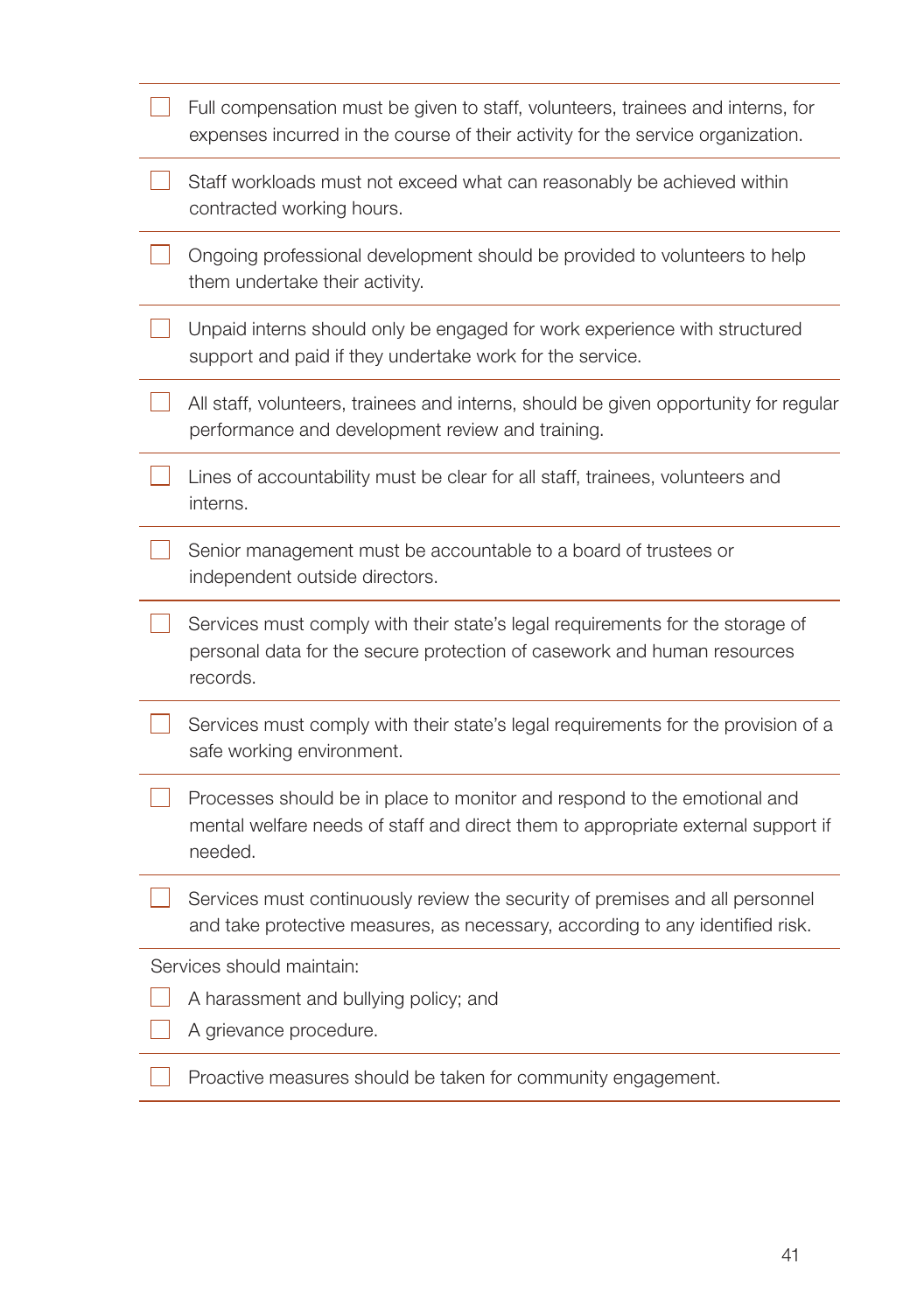| Services need to identify partners for inter-agency co-operation and proactively<br>establish and maintain effective casework relationships with them.                                              |
|-----------------------------------------------------------------------------------------------------------------------------------------------------------------------------------------------------|
| Services should be able to exercise autonomy so that they can always act on<br>the side of service seekers.                                                                                         |
| Hate crime victim support workers cannot serve as impartial restorative justice<br>practitioners or victim-offender mediators as they always must be able to act on<br>the side of service seekers. |
| Measures must be in place for continuous quality assurance review.                                                                                                                                  |
| Services provided by non-governmental organizations should comply with<br>governance requirements of charity law or corporate law as applicable in their<br>state.                                  |
| There must be clear accountability between senior management of services<br>and governing boards.                                                                                                   |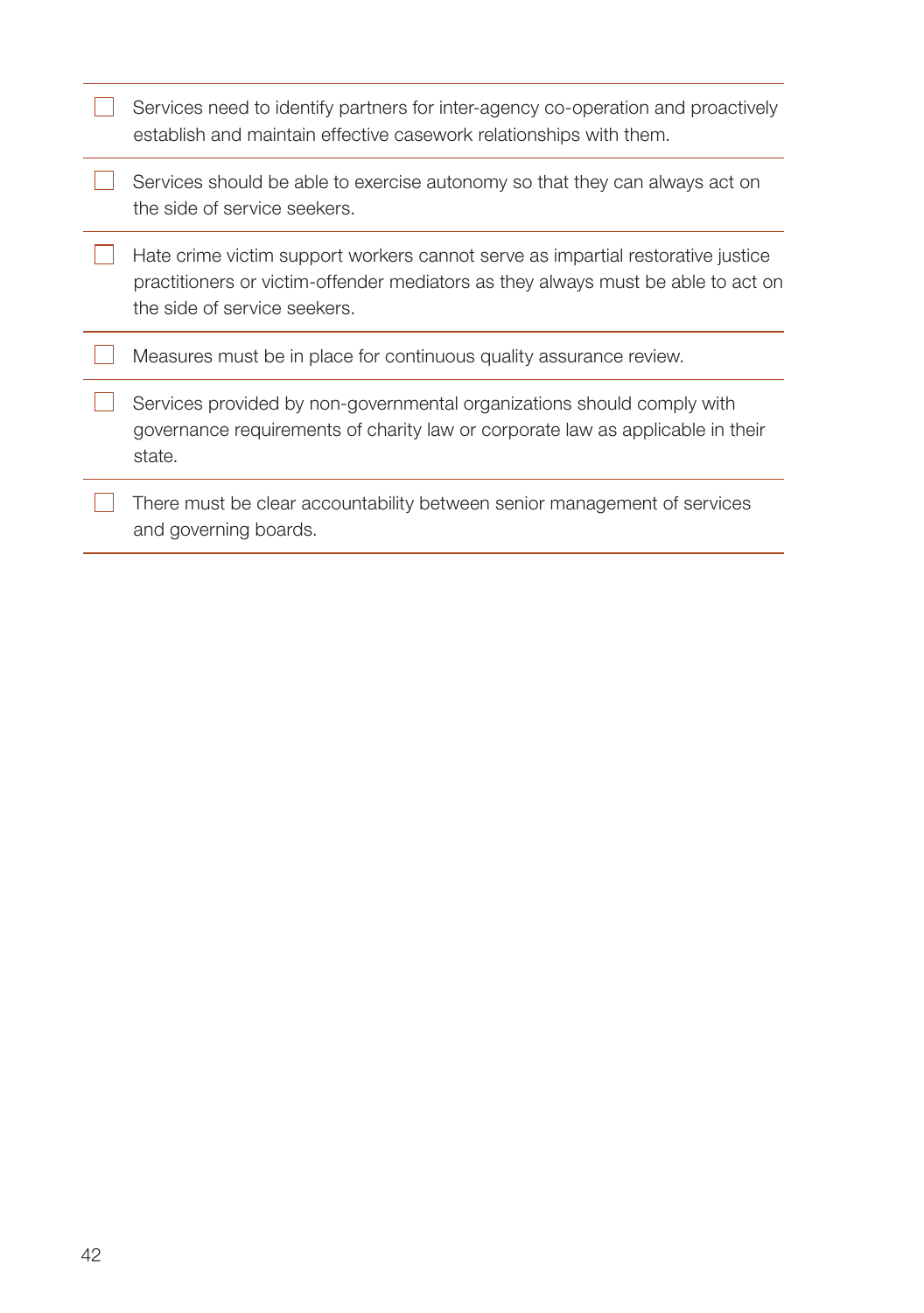<span id="page-44-0"></span>

# EStAR Expert Network Members

| <b>Country</b>                   | <b>Government members</b>                                                                            | <b>CSO members</b>                                                              |
|----------------------------------|------------------------------------------------------------------------------------------------------|---------------------------------------------------------------------------------|
| <b>Albania</b>                   | Directorate of Counter Terrorism, Institute for Activism and Social<br>Albanian State Police         | Change                                                                          |
| <b>Armenia</b>                   | Department for Crimes<br>Against Public Security of the<br>Prosecutor General's Office of<br>Armenia | Pink Armenia                                                                    |
| <b>Austria</b>                   | Federal Agency for State<br>Protection and Counter<br>Terrorism, Federal Ministry of<br>Interior     | ZARA - Civil courage and anti-<br>racism work                                   |
| <b>Belgium</b>                   | Belgian Equality Body Unia                                                                           | Collective Against Islamophobia<br>in Belgium (CCIB)                            |
| <b>Bosnia and</b><br>Herzegovina | Cantonal Court Bihać                                                                                 | <b>Association for Democratic</b><br>Initiatives (ADI)                          |
| <b>Bulgaria</b>                  | Prosecutor's Office                                                                                  | <b>Bulgarian Helsinki Committee</b>                                             |
| <b>Croatia</b>                   | Service for Victim and Witness<br>Support, Ministry of Justice                                       | <b>Victim and Witness Service</b><br>Support Croatia (VWSSC)                    |
| <b>Cyprus</b>                    | Office for Combating<br>Discrimination, Police                                                       | Migrant Information<br>Centre - MiHub                                           |
| <b>Czech</b><br>Republic         | Criminal Law Unit, Ministry of<br>Justice                                                            | In IUSTITIA                                                                     |
| <b>Denmark</b>                   | National Centre of Crime<br>Prevention, National Police                                              |                                                                                 |
| <b>Estonia</b>                   | Department of Victim Support<br>and Prevention Services,<br>National Social Insurance Board          | Estonian Human Rights Centre                                                    |
| <b>Finland</b>                   | Office of Ombudsman for<br>Equality                                                                  |                                                                                 |
| <b>France</b>                    | Court of Paris                                                                                       | The International League<br><b>Against Racism and Anti-</b><br>Semitism (LICRA) |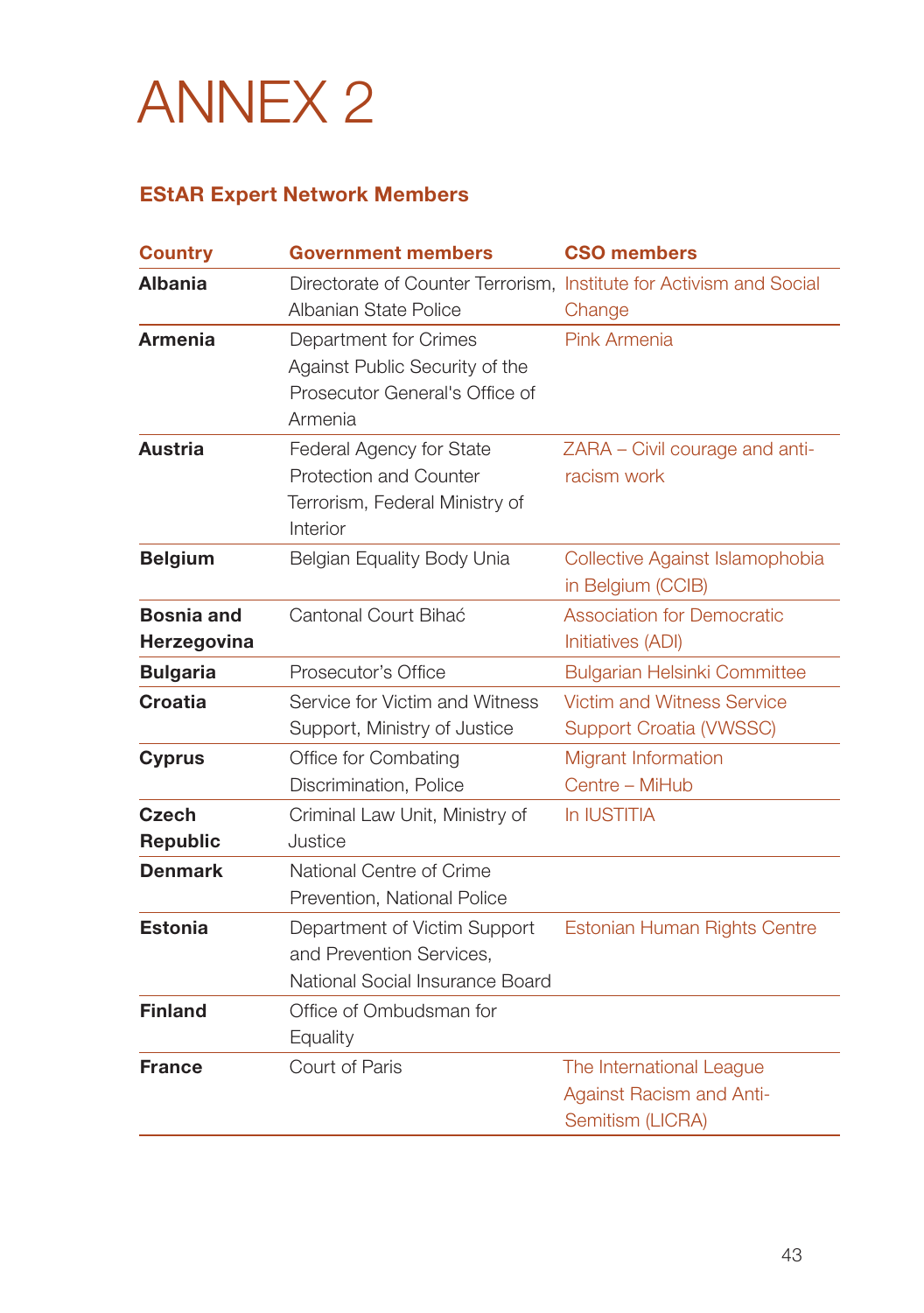| <b>Country</b>                   | <b>Government members</b>                                                                                                     | <b>CSO members</b>                                                                        |
|----------------------------------|-------------------------------------------------------------------------------------------------------------------------------|-------------------------------------------------------------------------------------------|
| Georgia                          | Office of the Public Defender                                                                                                 | <b>Tolerance and Diversity Institute</b>                                                  |
| Germany                          | Support for Victims of Crime<br>Unit, Federal Ministry of Justice<br>and Consumer Protection                                  | ZEBRA - Centre for victims of<br>right-wing attacks                                       |
| Greece                           | Department on Combating<br>Racism, Hellenic Police                                                                            | <b>Racist Violence Recording</b><br>Network (RVRN)                                        |
| <b>Hungary</b>                   |                                                                                                                               | <b>Háttér Society</b>                                                                     |
| <b>Iceland</b>                   | Bjarkarhlid - Center for violence<br>survivors                                                                                | Throskahjalp - National<br>Association of People with<br><b>Intellectual Disabilities</b> |
| <b>Ireland</b>                   | Community Safety Policy,<br>Ministry of Justice                                                                               | European Centre for the Study<br>of Hate, University of Limerick                          |
| <b>Italy</b>                     | Gender Violence and Vulnerable<br>Victims Unit, Ministry of Interior                                                          | COSPE - Cooperation for the<br>Development of Emerging<br>Countries                       |
| Latvia                           | Ministry of Justice                                                                                                           | Latvian Centre for Human<br><b>Rights</b>                                                 |
| Lithuania                        | Public Security and Migration<br>Policy Department, Ministry of<br>Interior                                                   | Lithuanian Gay League (LGL)                                                               |
| <b>Malta</b>                     | Victims Support Unit, National<br>Security and Law Enforcement,<br>Ministry for Home Affairs                                  |                                                                                           |
| <b>Moldova</b>                   | Office of the Prosecutor General The Information Centre<br>of the Republic of Moldova                                         | "GENDERDOC-M"                                                                             |
| Montenegro                       | Division for International Judicial<br>Cooperation, Ministry of Justice                                                       | <b>LGBT Forum Progress</b>                                                                |
| <b>Netherlands</b>               | Ministry of Justice and Security                                                                                              | <b>Victim Support Netherlands</b>                                                         |
| <b>North</b><br><b>Macedonia</b> | <b>Basic Public Prosecution Office</b><br>Skopje                                                                              | Helsinki Committee for Human<br><b>Rights</b>                                             |
| <b>Norway</b>                    | <b>Oslo District Police</b>                                                                                                   | Romano Kher                                                                               |
| <b>Poland</b>                    | Unit for the European Migration<br>Network and Combating<br>Human Trafficking, Ministry of<br>the Interior and Administration | <b>Antidiscrimination Education</b><br>Society                                            |